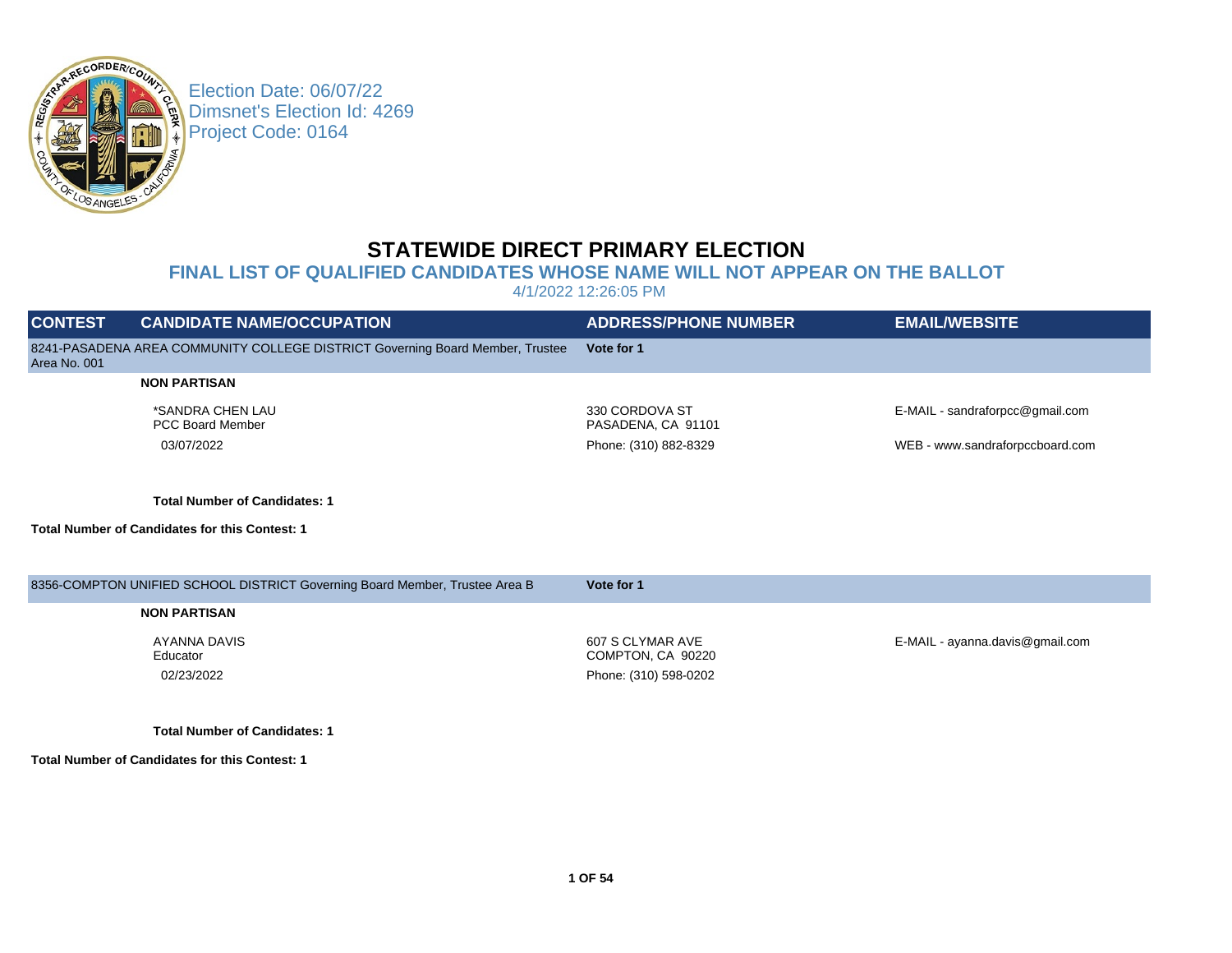| <b>CONTEST</b> | <b>CANDIDATE NAME/OCCUPATION</b>                                                              | <b>ADDRESS/PHONE NUMBER</b>                                              | <b>EMAIL/WEBSITE</b>                                              |
|----------------|-----------------------------------------------------------------------------------------------|--------------------------------------------------------------------------|-------------------------------------------------------------------|
|                | 8352-LONG BEACH UNIFIED SCHOOL DISTRICT Governing Board Member, District 003                  | Vote for 1                                                               |                                                                   |
|                | <b>NON PARTISAN</b>                                                                           |                                                                          |                                                                   |
|                | *JUAN M. BENITEZ<br><b>School Board President</b><br>03/07/2022                               | 12501 IMPERIAL HWY STE 200<br>NORWALK, CA 90650<br>Phone: (213) 489-4792 | E-MAIL - benitez.lbschools@gmail.com<br>WEB - www.juanbenitez.org |
|                | <b>Total Number of Candidates: 1</b>                                                          |                                                                          |                                                                   |
|                | <b>Total Number of Candidates for this Contest: 1</b>                                         |                                                                          |                                                                   |
|                |                                                                                               |                                                                          |                                                                   |
|                | 8081-JUDGE OF THE SUPERIOR COURT Office No. 001                                               | Vote for 1                                                               |                                                                   |
|                | <b>NON PARTISAN</b>                                                                           |                                                                          |                                                                   |
|                | *MARGUERITE D. DOWNING                                                                        | 201 CENTRE PLAZA DR D 407<br>MONTEREY PARK, CA 91754                     | E-MAIL - mdowning@lacourt.org                                     |
|                | 03/07/2022                                                                                    | Phone: (323) 307-8007                                                    |                                                                   |
|                | <b>Total Number of Candidates: 1</b><br><b>Total Number of Candidates for this Contest: 1</b> |                                                                          |                                                                   |
|                | 8092-JUDGE OF THE SUPERIOR COURT Office No. 002                                               | Vote for 1                                                               |                                                                   |
|                | <b>NON PARTISAN</b>                                                                           |                                                                          |                                                                   |
|                | *KIM L. NGUYEN<br>Judge of the Superior Court                                                 | 111 N HILL ST<br>LOS ANGELES, CA 90012                                   |                                                                   |
|                | 03/01/2022                                                                                    | Phone: (213) 830-0800                                                    |                                                                   |
|                | <b>Total Number of Candidates: 1</b>                                                          |                                                                          |                                                                   |
|                | <b>Total Number of Candidates for this Contest: 1</b>                                         |                                                                          |                                                                   |
|                | 8096-JUDGE OF THE SUPERIOR COURT Office No. 004                                               | Vote for 1                                                               |                                                                   |
|                | <b>NON PARTISAN</b>                                                                           |                                                                          |                                                                   |

 **2 OF 54**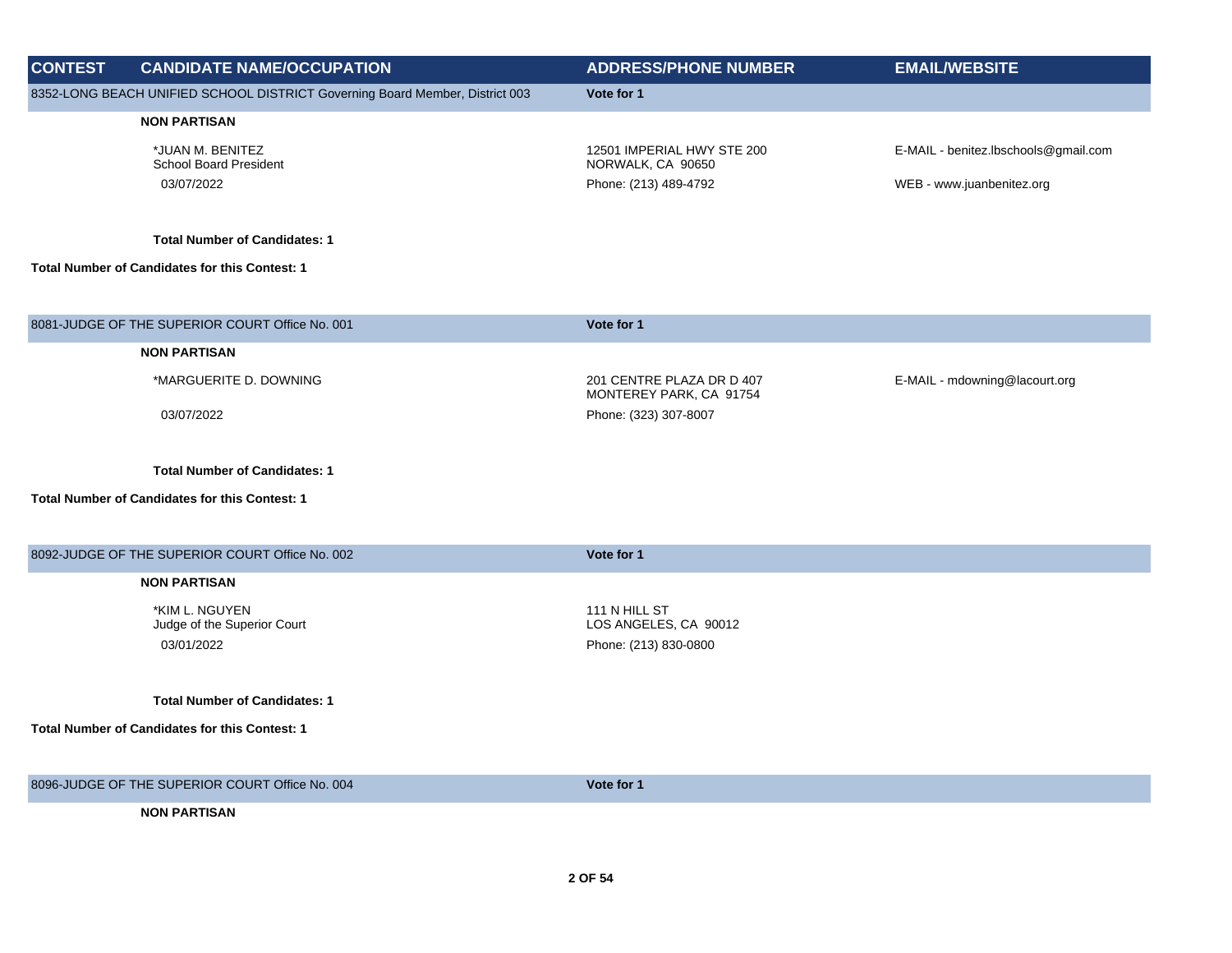| <b>CONTEST</b> | <b>CANDIDATE NAME/OCCUPATION</b>                                        | <b>ADDRESS/PHONE NUMBER</b>             | <b>EMAIL/WEBSITE</b>            |
|----------------|-------------------------------------------------------------------------|-----------------------------------------|---------------------------------|
|                | 8096-JUDGE OF THE SUPERIOR COURT Office No. 004                         | Vote for 1                              |                                 |
|                | *KATHRYN A. SOLORZANO<br>Los Angeles Superior Court Judge<br>03/03/2022 |                                         | E-MAIL - ksolorzano@lacourt.org |
|                | <b>Total Number of Candidates: 1</b>                                    |                                         |                                 |
|                | Total Number of Candidates for this Contest: 1                          |                                         |                                 |
|                | 8097-JUDGE OF THE SUPERIOR COURT Office No. 005                         | Vote for 1                              |                                 |
|                | <b>NON PARTISAN</b>                                                     |                                         |                                 |
|                | *RICARDO R. OCAMPO<br>Judge of the Superior Court<br>02/28/2022         | 200 W COMPTON BLVD<br>COMPTON, CA 90220 |                                 |
|                | <b>Total Number of Candidates: 1</b>                                    |                                         |                                 |
|                | <b>Total Number of Candidates for this Contest: 1</b>                   |                                         |                                 |
|                | 8098-JUDGE OF THE SUPERIOR COURT Office No. 006                         | Vote for 1                              |                                 |
|                | <b>NON PARTISAN</b>                                                     |                                         |                                 |
|                | *JOHN STEPHEN CZULEGER<br>Superior Court Judge                          |                                         |                                 |
|                | 02/25/2022                                                              |                                         |                                 |
|                | <b>Total Number of Candidates: 1</b>                                    |                                         |                                 |
|                | Total Number of Candidates for this Contest: 1                          |                                         |                                 |
|                | 8106-JUDGE OF THE SUPERIOR COURT Office No. 007                         | Vote for 1                              |                                 |
|                | <b>NON PARTISAN</b>                                                     |                                         |                                 |
|                |                                                                         |                                         |                                 |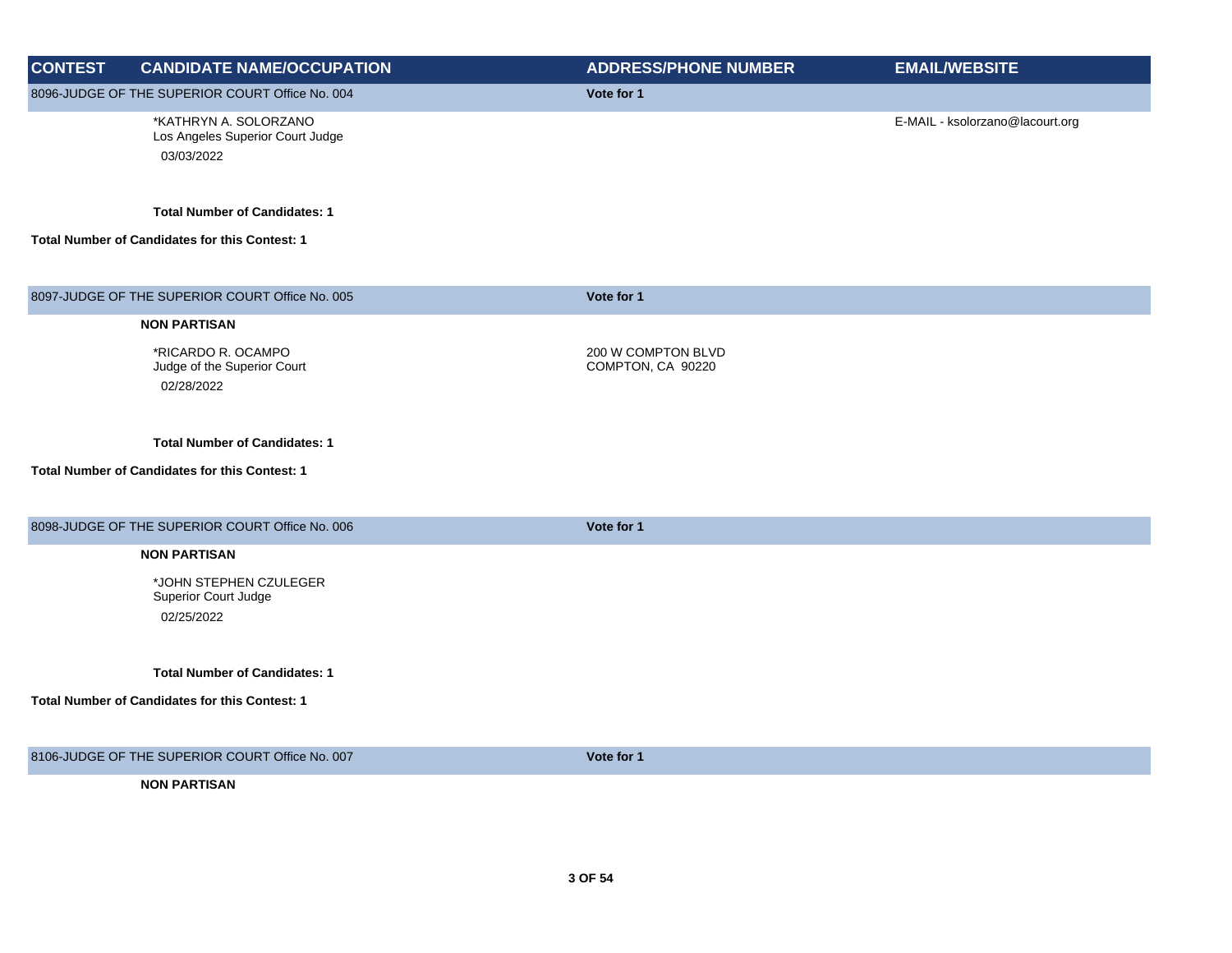| <b>CONTEST</b> | <b>CANDIDATE NAME/OCCUPATION</b>                | <b>ADDRESS/PHONE NUMBER</b> | <b>EMAIL/WEBSITE</b> |
|----------------|-------------------------------------------------|-----------------------------|----------------------|
|                | 8106-JUDGE OF THE SUPERIOR COURT Office No. 007 | Vote for 1                  |                      |
|                | *LEE R. BOGDANOFF                               |                             |                      |
|                | Superior Court Judge                            |                             |                      |
|                | 02/25/2022                                      |                             |                      |
|                |                                                 |                             |                      |
|                | <b>Total Number of Candidates: 1</b>            |                             |                      |
|                | Total Number of Candidates for this Contest: 1  |                             |                      |
|                |                                                 |                             |                      |
|                | 8107-JUDGE OF THE SUPERIOR COURT Office No. 008 | Vote for 1                  |                      |
|                | <b>NON PARTISAN</b>                             |                             |                      |
|                | *DAVID J. COWAN                                 | 111 N HILL ST               |                      |
|                | Judge of the Superior Court                     | LOS ANGELES, CA 90012       |                      |
|                | 03/01/2022                                      |                             |                      |
|                |                                                 |                             |                      |
|                | <b>Total Number of Candidates: 1</b>            |                             |                      |
|                | Total Number of Candidates for this Contest: 1  |                             |                      |
|                |                                                 |                             |                      |
|                |                                                 |                             |                      |
|                | 8108-JUDGE OF THE SUPERIOR COURT Office No. 009 | Vote for 1                  |                      |
|                | <b>NON PARTISAN</b>                             |                             |                      |
|                | *KARLA D. KERLIN                                |                             |                      |
|                | Superior Court Judge                            |                             |                      |
|                | 02/25/2022                                      |                             |                      |
|                |                                                 |                             |                      |
|                | <b>Total Number of Candidates: 1</b>            |                             |                      |
|                | Total Number of Candidates for this Contest: 1  |                             |                      |
|                |                                                 |                             |                      |
|                | 8083-JUDGE OF THE SUPERIOR COURT Office No. 010 | Vote for 1                  |                      |
|                | <b>NON PARTISAN</b>                             |                             |                      |
|                |                                                 |                             |                      |
|                |                                                 |                             |                      |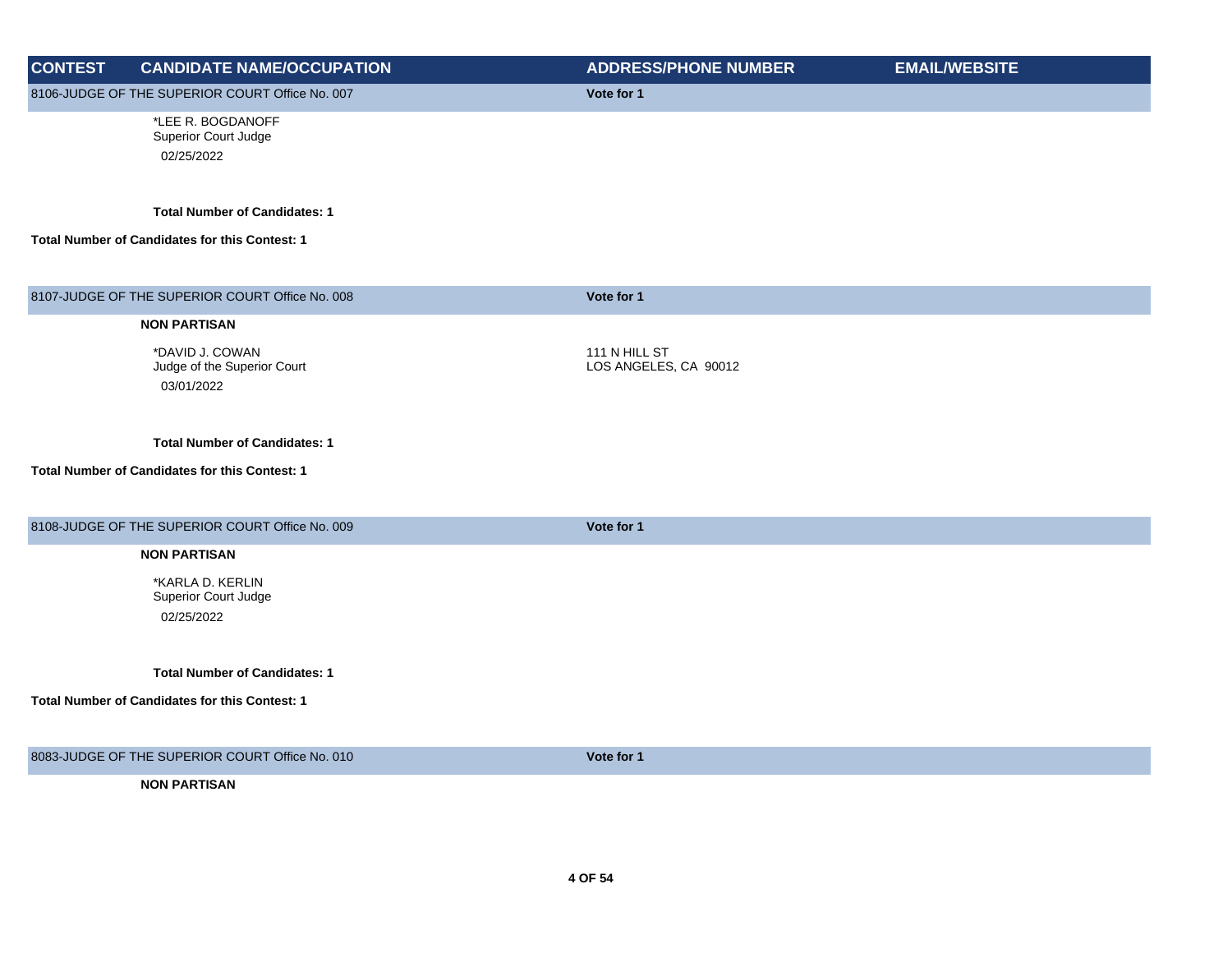| <b>CONTEST</b> | <b>CANDIDATE NAME/OCCUPATION</b>                                                       | <b>ADDRESS/PHONE NUMBER</b>            | <b>EMAIL/WEBSITE</b>          |
|----------------|----------------------------------------------------------------------------------------|----------------------------------------|-------------------------------|
|                | 8083-JUDGE OF THE SUPERIOR COURT Office No. 010                                        | Vote for 1                             |                               |
|                | *ENRIQUE MONGUIA<br>Superior Court Judge<br>02/25/2022                                 | 111 N HILL ST<br>LOS ANGELES, CA 90012 | E-MAIL - dr.slate@verizon.net |
|                | <b>Total Number of Candidates: 1</b>                                                   |                                        |                               |
|                | Total Number of Candidates for this Contest: 1                                         |                                        |                               |
|                | 8099-JUDGE OF THE SUPERIOR COURT Office No. 011                                        | Vote for 1                             |                               |
|                | <b>NON PARTISAN</b>                                                                    |                                        |                               |
|                | *LARRY FIDLER<br>Superior Court Judge<br>02/25/2022                                    |                                        |                               |
|                | <b>Total Number of Candidates: 1</b><br>Total Number of Candidates for this Contest: 1 |                                        |                               |
|                | 8102-JUDGE OF THE SUPERIOR COURT Office No. 012                                        | Vote for 1                             |                               |
|                | <b>NON PARTISAN</b><br>*ROB B. VILLEZA<br>Superior Court Judge<br>02/25/2022           |                                        |                               |
|                | <b>Total Number of Candidates: 1</b><br>Total Number of Candidates for this Contest: 1 |                                        |                               |
|                | 8109-JUDGE OF THE SUPERIOR COURT Office No. 013                                        | Vote for 1                             |                               |
|                | <b>NON PARTISAN</b>                                                                    |                                        |                               |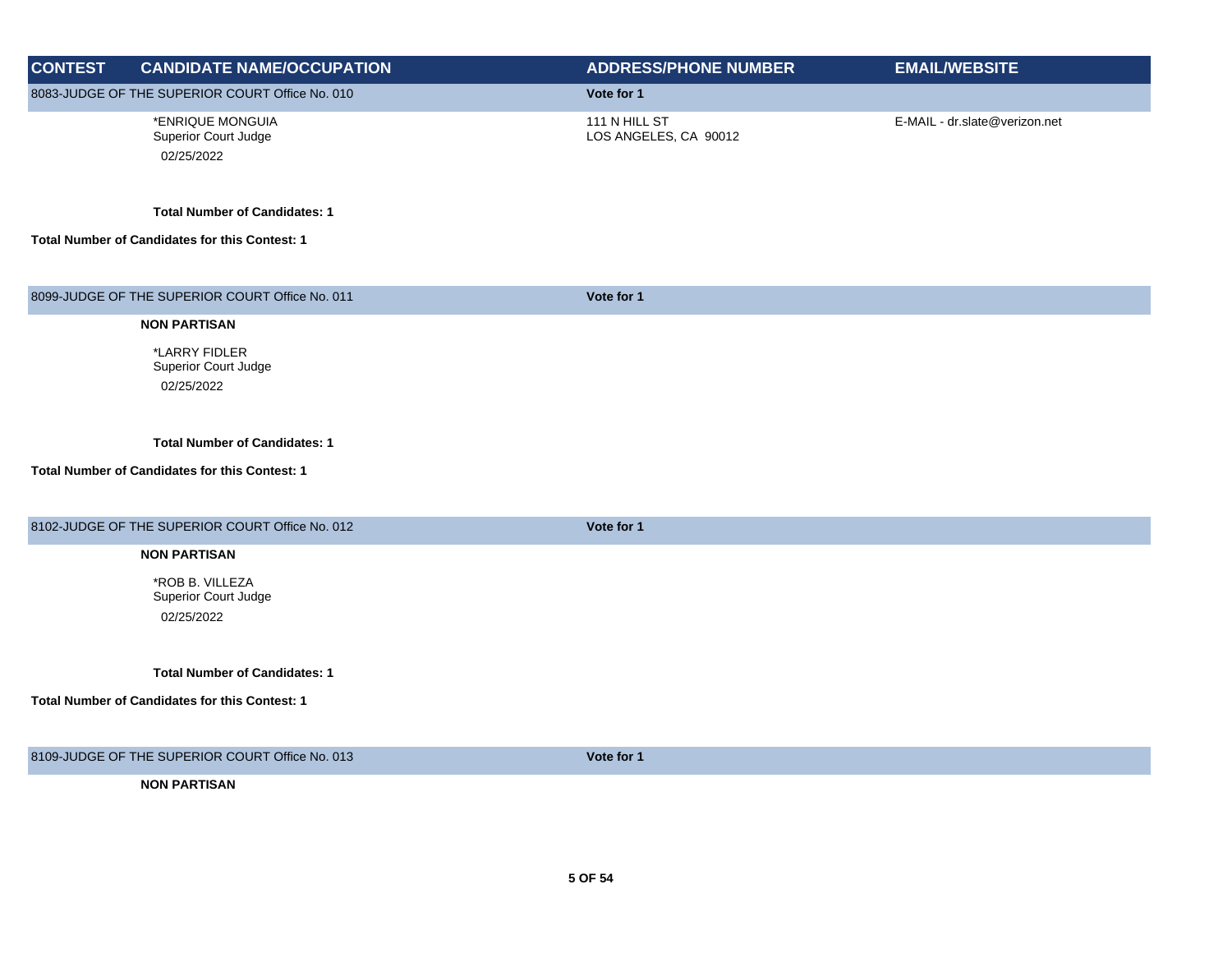| <b>CONTEST</b> | <b>CANDIDATE NAME/OCCUPATION</b>                                 | <b>ADDRESS/PHONE NUMBER</b>                                             | <b>EMAIL/WEBSITE</b> |
|----------------|------------------------------------------------------------------|-------------------------------------------------------------------------|----------------------|
|                | 8109-JUDGE OF THE SUPERIOR COURT Office No. 013                  | Vote for 1                                                              |                      |
|                | *MARK YOUNG<br>Superior Court Judge<br>02/25/2022                |                                                                         |                      |
|                | <b>Total Number of Candidates: 1</b>                             |                                                                         |                      |
|                | Total Number of Candidates for this Contest: 1                   |                                                                         |                      |
|                | 8100-JUDGE OF THE SUPERIOR COURT Office No. 014                  | Vote for 1                                                              |                      |
|                | <b>NON PARTISAN</b>                                              |                                                                         |                      |
|                | *WARREN MASAMI KATO<br>Judge of the Superior Court<br>03/01/2022 | 111 N HILL ST RM 428A<br>LOS ANGELES, CA 90012<br>Phone: (213) 633-0693 |                      |
|                | <b>Total Number of Candidates: 1</b>                             |                                                                         |                      |
|                | Total Number of Candidates for this Contest: 1                   |                                                                         |                      |
|                | 8111-JUDGE OF THE SUPERIOR COURT Office No. 015                  | Vote for 1                                                              |                      |
|                | <b>NON PARTISAN</b>                                              |                                                                         |                      |
|                | *WENDY L. WILCOX<br>Superior Court Judge<br>02/25/2022           |                                                                         |                      |
|                | <b>Total Number of Candidates: 1</b>                             |                                                                         |                      |
|                | Total Number of Candidates for this Contest: 1                   |                                                                         |                      |
|                | 8110-JUDGE OF THE SUPERIOR COURT Office No. 016                  | Vote for 1                                                              |                      |
|                | <b>NON PARTISAN</b>                                              |                                                                         |                      |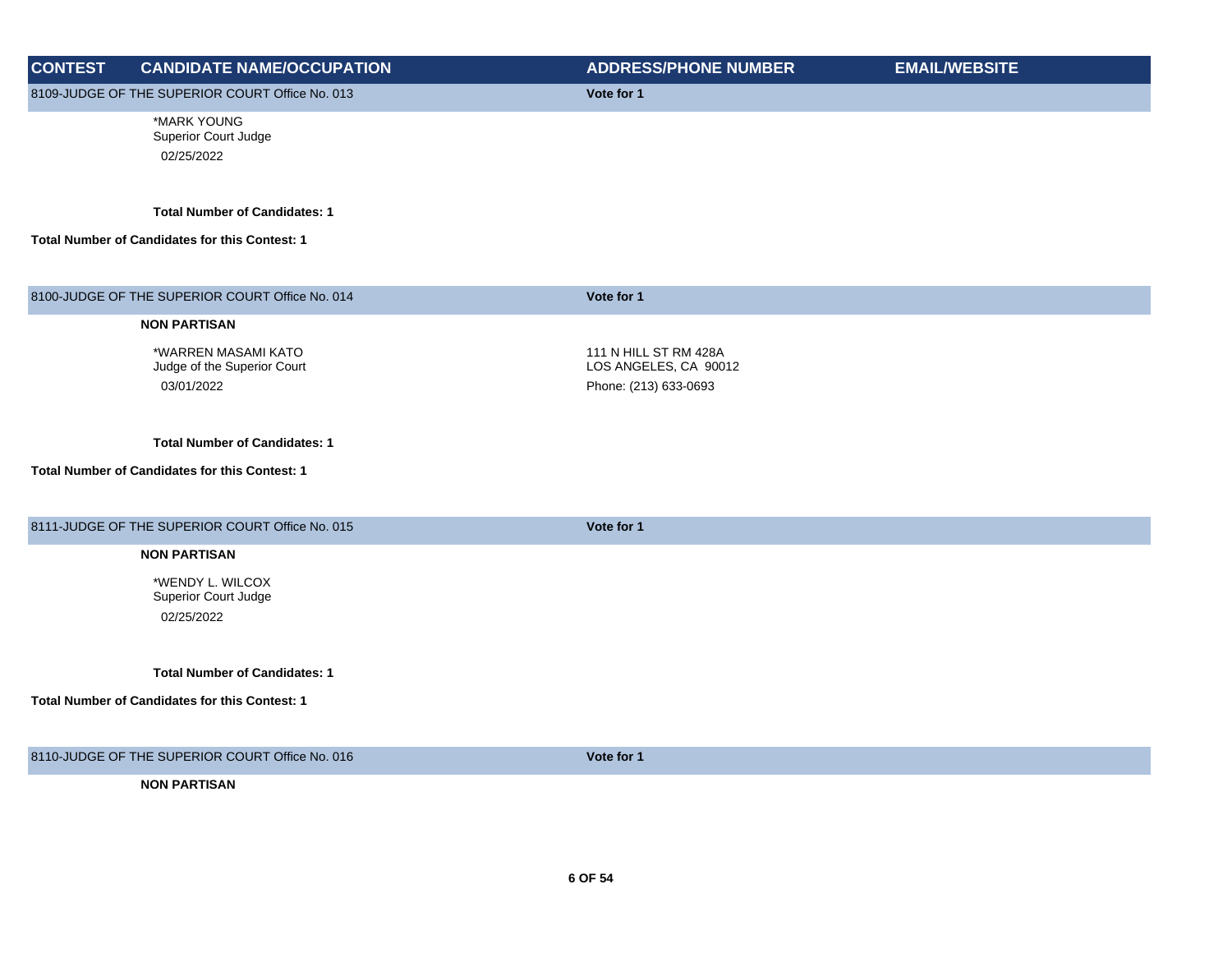| <b>CONTEST</b> | <b>CANDIDATE NAME/OCCUPATION</b>                                                       | <b>ADDRESS/PHONE NUMBER</b>                                             | <b>EMAIL/WEBSITE</b> |
|----------------|----------------------------------------------------------------------------------------|-------------------------------------------------------------------------|----------------------|
|                | 8110-JUDGE OF THE SUPERIOR COURT Office No. 016                                        | Vote for 1                                                              |                      |
|                | *RONALD OWEN KAYE<br>Judge of the Superior Court<br>03/01/2022                         | 111 N HILL ST RM 428A<br>LOS ANGELES, CA 90012<br>Phone: (213) 633-0693 |                      |
|                | <b>Total Number of Candidates: 1</b><br>Total Number of Candidates for this Contest: 1 |                                                                         |                      |
|                |                                                                                        |                                                                         |                      |
|                | 8112-JUDGE OF THE SUPERIOR COURT Office No. 017                                        | Vote for 1                                                              |                      |
|                | <b>NON PARTISAN</b>                                                                    |                                                                         |                      |
|                | *MARK A. JUHAS<br>Superior Court Judge<br>02/25/2022                                   |                                                                         |                      |
|                | <b>Total Number of Candidates: 1</b>                                                   |                                                                         |                      |
|                | Total Number of Candidates for this Contest: 1                                         |                                                                         |                      |
|                | 8101-JUDGE OF THE SUPERIOR COURT Office No. 018                                        | Vote for 1                                                              |                      |
|                | <b>NON PARTISAN</b>                                                                    |                                                                         |                      |
|                | *MARY H. STROBEL<br>Superior Court Judge<br>02/25/2022                                 |                                                                         |                      |
|                | <b>Total Number of Candidates: 1</b>                                                   |                                                                         |                      |
|                | Total Number of Candidates for this Contest: 1                                         |                                                                         |                      |
|                | 8113-JUDGE OF THE SUPERIOR COURT Office No. 019                                        | Vote for 1                                                              |                      |
|                | <b>NON PARTISAN</b>                                                                    |                                                                         |                      |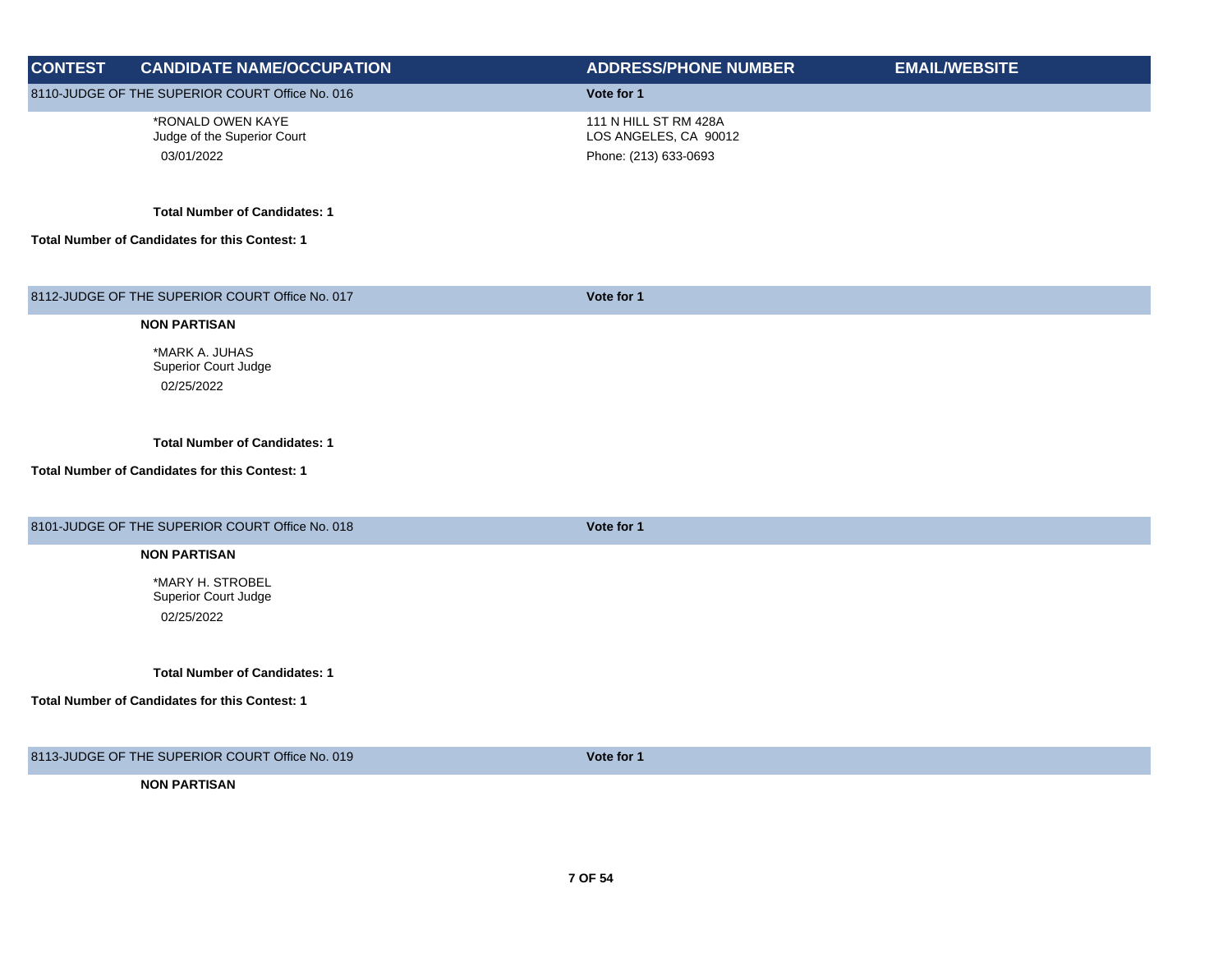| <b>CONTEST</b> | <b>CANDIDATE NAME/OCCUPATION</b>                      | <b>ADDRESS/PHONE NUMBER</b>   | <b>EMAIL/WEBSITE</b> |
|----------------|-------------------------------------------------------|-------------------------------|----------------------|
|                | 8113-JUDGE OF THE SUPERIOR COURT Office No. 019       | Vote for 1                    |                      |
|                | *SHELLEY KAUFMAN<br>Superior Court Judge              |                               |                      |
|                | 03/03/2022                                            |                               |                      |
|                | <b>Total Number of Candidates: 1</b>                  |                               |                      |
|                | <b>Total Number of Candidates for this Contest: 1</b> |                               |                      |
|                | 8084-JUDGE OF THE SUPERIOR COURT Office No. 020       | Vote for 1                    |                      |
|                | <b>NON PARTISAN</b>                                   |                               |                      |
|                | *ELAINE LU                                            |                               |                      |
|                | Superior Court Judge                                  |                               |                      |
|                | 03/03/2022                                            |                               |                      |
|                | <b>Total Number of Candidates: 1</b>                  |                               |                      |
|                | Total Number of Candidates for this Contest: 1        |                               |                      |
|                | 8114-JUDGE OF THE SUPERIOR COURT Office No. 021       | Vote for 1                    |                      |
|                | <b>NON PARTISAN</b>                                   |                               |                      |
|                | *JOHN H. ING                                          | P O BOX 3599                  |                      |
|                | Judge of the Superior Court                           | RANCHO PALOS VERDES, CA 90274 |                      |
|                | 02/28/2022                                            |                               |                      |
|                | <b>Total Number of Candidates: 1</b>                  |                               |                      |
|                | Total Number of Candidates for this Contest: 1        |                               |                      |
|                | 8115-JUDGE OF THE SUPERIOR COURT Office No. 022       | Vote for 1                    |                      |
|                | <b>NON PARTISAN</b>                                   |                               |                      |
|                |                                                       |                               |                      |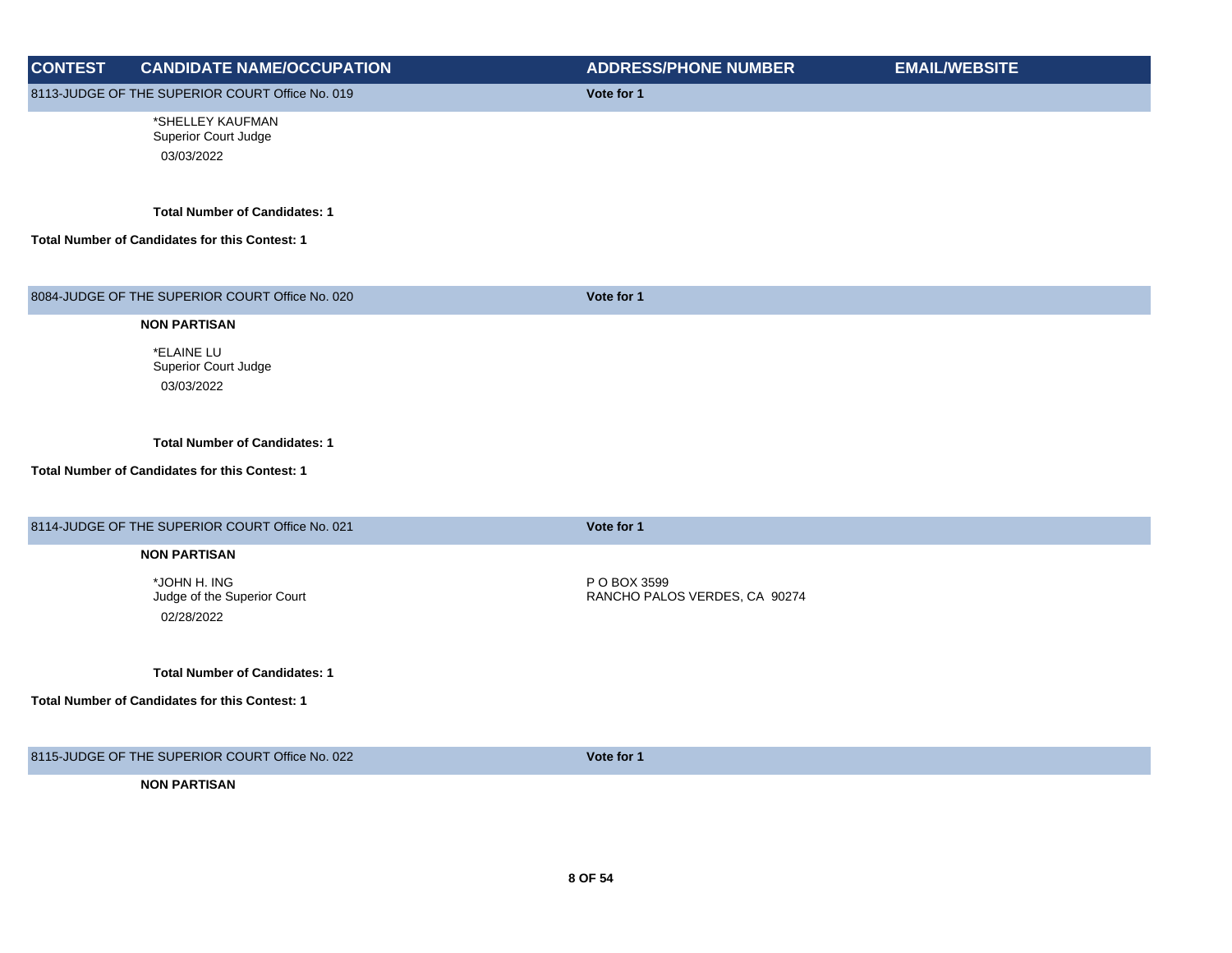| <b>CONTEST</b> | <b>CANDIDATE NAME/OCCUPATION</b>                                                       | <b>ADDRESS/PHONE NUMBER</b>                                             | <b>EMAIL/WEBSITE</b>       |
|----------------|----------------------------------------------------------------------------------------|-------------------------------------------------------------------------|----------------------------|
|                | 8115-JUDGE OF THE SUPERIOR COURT Office No. 022                                        | Vote for 1                                                              |                            |
|                | *HERNAN D. VERA<br>Superior Court Judge<br>03/03/2022                                  | 201 CENTRE PLAZA DR<br>MONTEREY PARK, CA 91754<br>Phone: (323) 307-8020 | E-MAIL - hvera@lacourt.org |
|                | <b>Total Number of Candidates: 1</b><br>Total Number of Candidates for this Contest: 1 |                                                                         |                            |
|                | 8116-JUDGE OF THE SUPERIOR COURT Office No. 023                                        | Vote for 1                                                              |                            |
|                | <b>NON PARTISAN</b>                                                                    |                                                                         |                            |
|                | *TRICIA J. TAYLOR<br>Superior Court Judge<br>03/03/2022                                |                                                                         |                            |
|                | <b>Total Number of Candidates: 1</b>                                                   |                                                                         |                            |
|                | Total Number of Candidates for this Contest: 1                                         |                                                                         |                            |
|                | 8117-JUDGE OF THE SUPERIOR COURT Office No. 024                                        | Vote for 1                                                              |                            |
|                | <b>NON PARTISAN</b>                                                                    |                                                                         |                            |
|                | *DAVID W. SWIFT<br>Superior Court Judge<br>02/25/2022                                  |                                                                         |                            |
|                | <b>Total Number of Candidates: 1</b>                                                   |                                                                         |                            |
|                | Total Number of Candidates for this Contest: 1                                         |                                                                         |                            |
|                | 8118-JUDGE OF THE SUPERIOR COURT Office No. 025                                        | Vote for 1                                                              |                            |
|                | <b>NON PARTISAN</b>                                                                    |                                                                         |                            |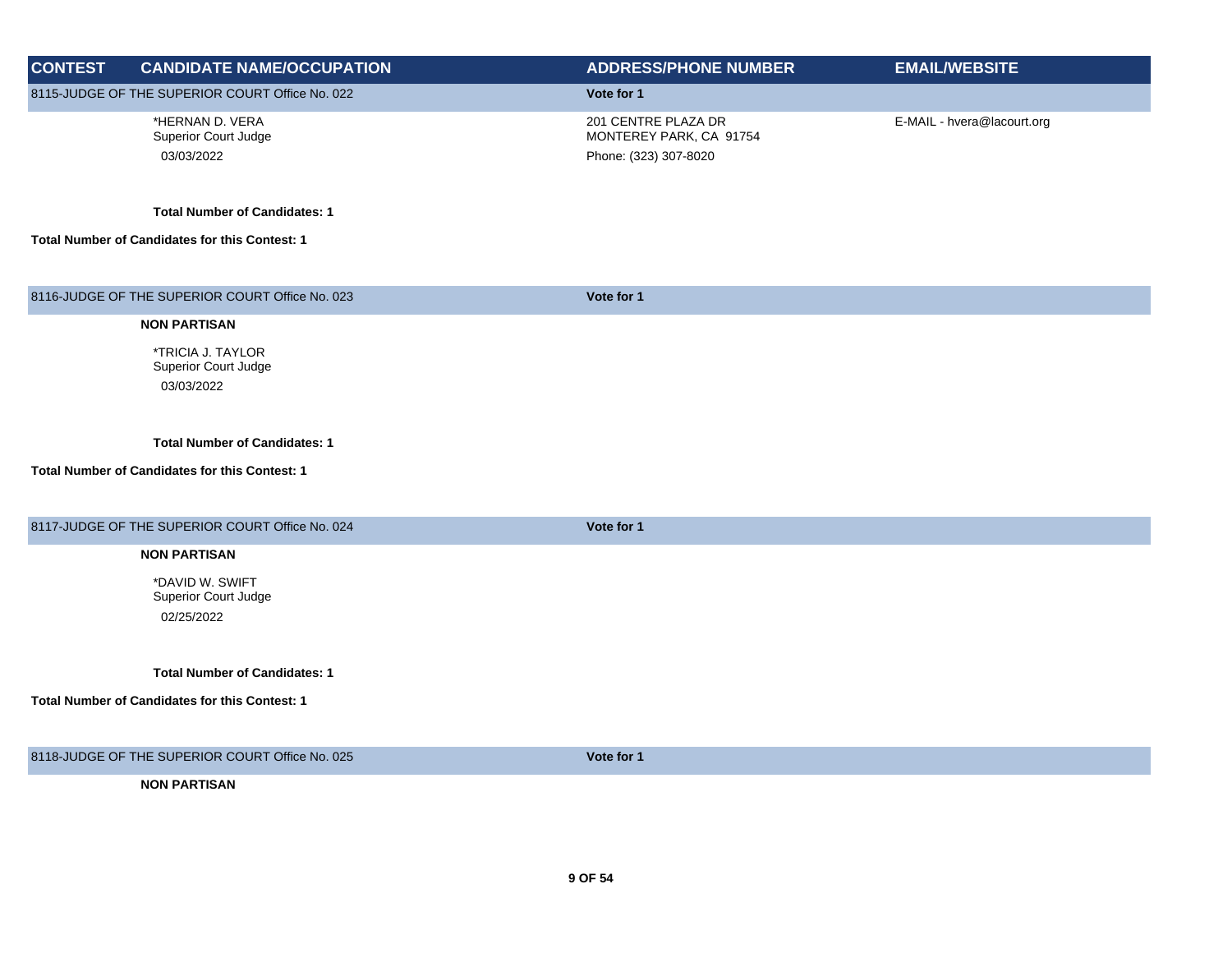|                |                                                    | <b>ADDRESS/PHONE NUMBER</b> | <b>EMAIL/WEBSITE</b> |
|----------------|----------------------------------------------------|-----------------------------|----------------------|
| <b>CONTEST</b> | <b>CANDIDATE NAME/OCCUPATION</b>                   |                             |                      |
|                | 8118-JUDGE OF THE SUPERIOR COURT Office No. 025    | Vote for 1                  |                      |
|                | *TARA NEWMAN<br>Superior Court Judge               |                             |                      |
|                | 02/25/2022                                         |                             |                      |
|                |                                                    |                             |                      |
|                | <b>Total Number of Candidates: 1</b>               |                             |                      |
|                | Total Number of Candidates for this Contest: 1     |                             |                      |
|                |                                                    |                             |                      |
|                | 8119-JUDGE OF THE SUPERIOR COURT Office No. 026    | Vote for 1                  |                      |
|                | <b>NON PARTISAN</b>                                |                             |                      |
|                | *WILLIAM C. RYAN                                   |                             |                      |
|                | Superior Court Judge                               |                             |                      |
|                | 02/25/2022                                         |                             |                      |
|                |                                                    |                             |                      |
|                | <b>Total Number of Candidates: 1</b>               |                             |                      |
|                | Total Number of Candidates for this Contest: 1     |                             |                      |
|                |                                                    |                             |                      |
|                | 8085-JUDGE OF THE SUPERIOR COURT Office No. 027    | Vote for 1                  |                      |
|                | <b>NON PARTISAN</b>                                |                             |                      |
|                |                                                    |                             |                      |
|                | *ROBERT C. VANDERET<br>Judge of the Superior Court |                             |                      |
|                | 02/25/2022                                         |                             |                      |
|                |                                                    |                             |                      |
|                | <b>Total Number of Candidates: 1</b>               |                             |                      |
|                | Total Number of Candidates for this Contest: 1     |                             |                      |
|                |                                                    |                             |                      |
|                |                                                    |                             |                      |
|                | 8120-JUDGE OF THE SUPERIOR COURT Office No. 028    | Vote for 1                  |                      |
|                | <b>NON PARTISAN</b>                                |                             |                      |
|                |                                                    |                             |                      |
|                |                                                    |                             |                      |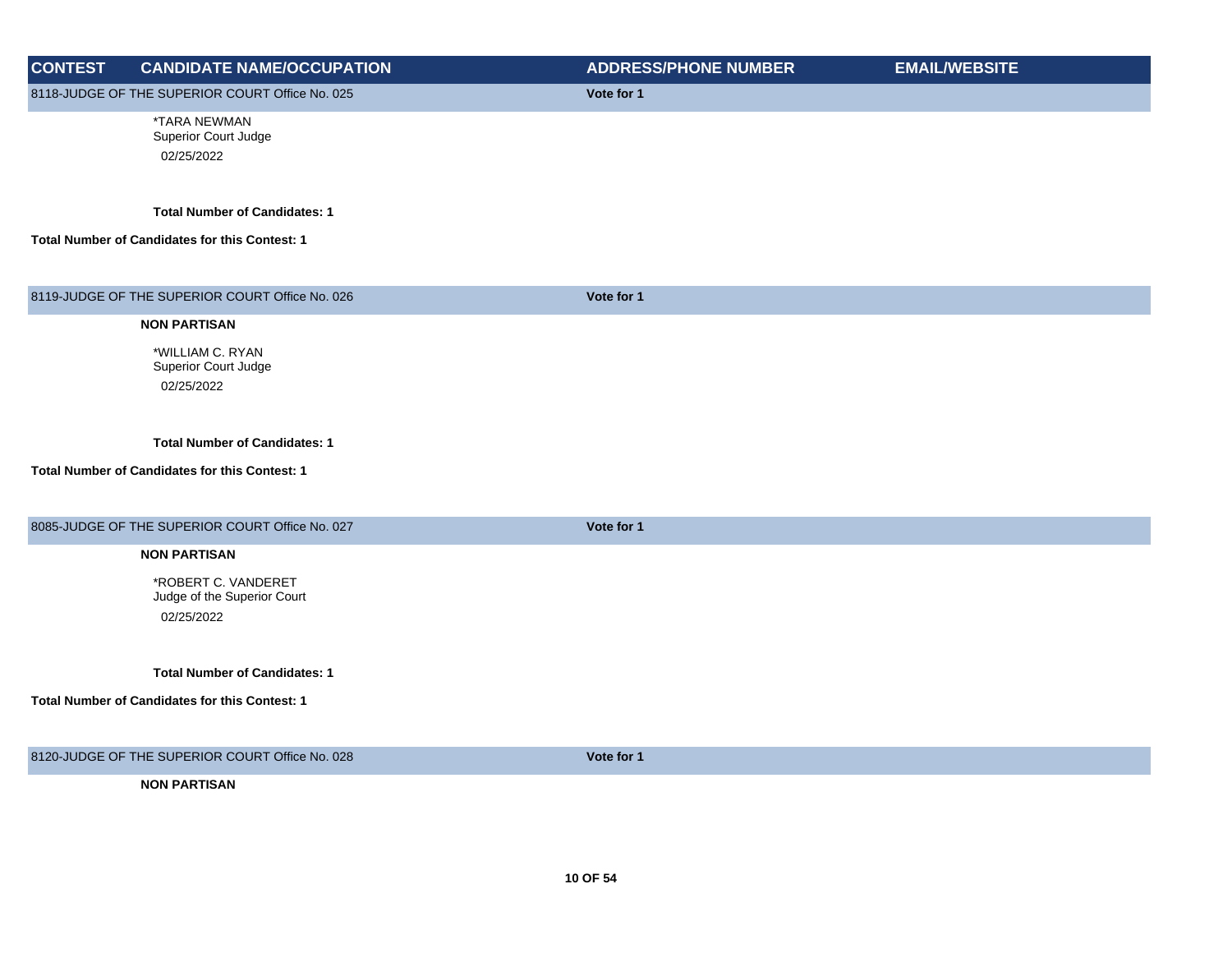| <b>CONTEST</b> | <b>CANDIDATE NAME/OCCUPATION</b>                      | <b>ADDRESS/PHONE NUMBER</b> | <b>EMAIL/WEBSITE</b> |
|----------------|-------------------------------------------------------|-----------------------------|----------------------|
|                | 8120-JUDGE OF THE SUPERIOR COURT Office No. 028       | Vote for 1                  |                      |
|                | *CRAIG D. KARLAN<br>Superior Court Judge              |                             |                      |
|                | 02/25/2022                                            |                             |                      |
|                |                                                       |                             |                      |
|                | <b>Total Number of Candidates: 1</b>                  |                             |                      |
|                |                                                       |                             |                      |
|                | Total Number of Candidates for this Contest: 1        |                             |                      |
|                |                                                       |                             |                      |
|                | 8121-JUDGE OF THE SUPERIOR COURT Office No. 029       | Vote for 1                  |                      |
|                | <b>NON PARTISAN</b>                                   |                             |                      |
|                | *STEVEN J. KLEIFIELD                                  |                             |                      |
|                | Superior Court Judge                                  |                             |                      |
|                | 02/25/2022                                            |                             |                      |
|                |                                                       |                             |                      |
|                | <b>Total Number of Candidates: 1</b>                  |                             |                      |
|                | Total Number of Candidates for this Contest: 1        |                             |                      |
|                |                                                       |                             |                      |
|                | 8122-JUDGE OF THE SUPERIOR COURT Office No. 030       | Vote for 1                  |                      |
|                | <b>NON PARTISAN</b>                                   |                             |                      |
|                | *ALFRED A. COLETTA                                    | 111 N HILL ST ROOM 428A     |                      |
|                | Superior Court Judge                                  | LOS ANGELES, CA 90012       |                      |
|                | 02/25/2022                                            |                             |                      |
|                |                                                       |                             |                      |
|                | <b>Total Number of Candidates: 1</b>                  |                             |                      |
|                | <b>Total Number of Candidates for this Contest: 1</b> |                             |                      |
|                |                                                       |                             |                      |
|                | 8123-JUDGE OF THE SUPERIOR COURT Office No. 031       | Vote for 1                  |                      |
|                | <b>NON PARTISAN</b>                                   |                             |                      |
|                |                                                       |                             |                      |
|                |                                                       |                             |                      |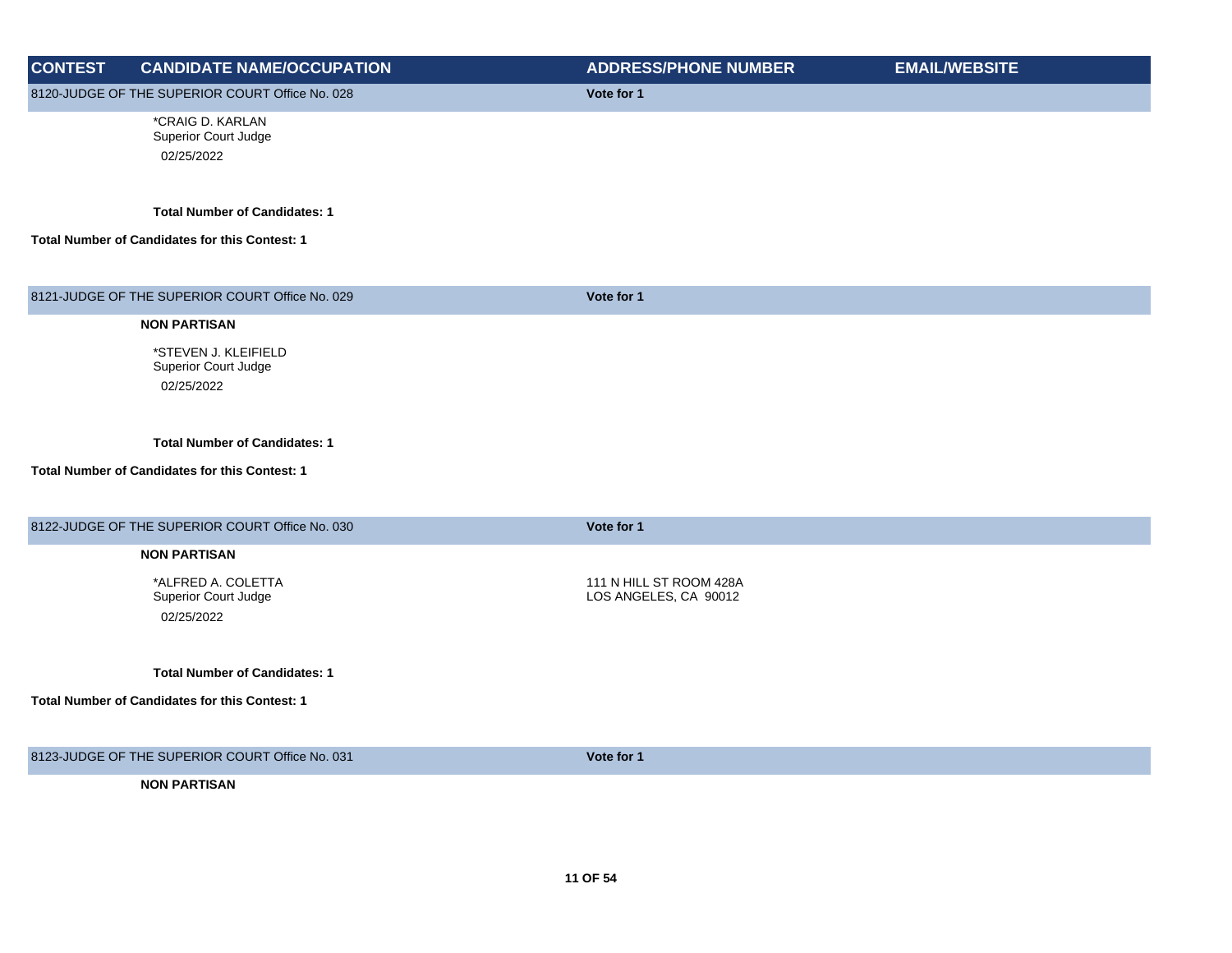| <b>CONTEST</b> | <b>CANDIDATE NAME/OCCUPATION</b>                                                       | <b>ADDRESS/PHONE NUMBER</b>                                               | <b>EMAIL/WEBSITE</b> |
|----------------|----------------------------------------------------------------------------------------|---------------------------------------------------------------------------|----------------------|
|                | 8123-JUDGE OF THE SUPERIOR COURT Office No. 031                                        | Vote for 1                                                                |                      |
|                | *GARY Y. TANAKA<br>Judge of the Superior Court<br>03/01/2022                           | 111 N HILL ST ROOM 428A<br>LOS ANGELES, CA 90012<br>Phone: (213) 633-0693 |                      |
|                | <b>Total Number of Candidates: 1</b>                                                   |                                                                           |                      |
|                | Total Number of Candidates for this Contest: 1                                         |                                                                           |                      |
|                | 8124-JUDGE OF THE SUPERIOR COURT Office No. 032                                        | Vote for 1                                                                |                      |
|                | <b>NON PARTISAN</b>                                                                    |                                                                           |                      |
|                | *MICHAEL E. PASTOR<br>Superior Court Judge<br>02/25/2022                               |                                                                           |                      |
|                | <b>Total Number of Candidates: 1</b><br>Total Number of Candidates for this Contest: 1 |                                                                           |                      |
|                | 8125-JUDGE OF THE SUPERIOR COURT Office No. 033                                        | Vote for 1                                                                |                      |
|                | <b>NON PARTISAN</b>                                                                    |                                                                           |                      |
|                | *REGINALD NEAL<br>Superior Court Judge<br>02/25/2022                                   |                                                                           |                      |
|                | <b>Total Number of Candidates: 1</b>                                                   |                                                                           |                      |
|                | Total Number of Candidates for this Contest: 1                                         |                                                                           |                      |
|                | 8126-JUDGE OF THE SUPERIOR COURT Office No. 034                                        | Vote for 1                                                                |                      |
|                | <b>NON PARTISAN</b>                                                                    |                                                                           |                      |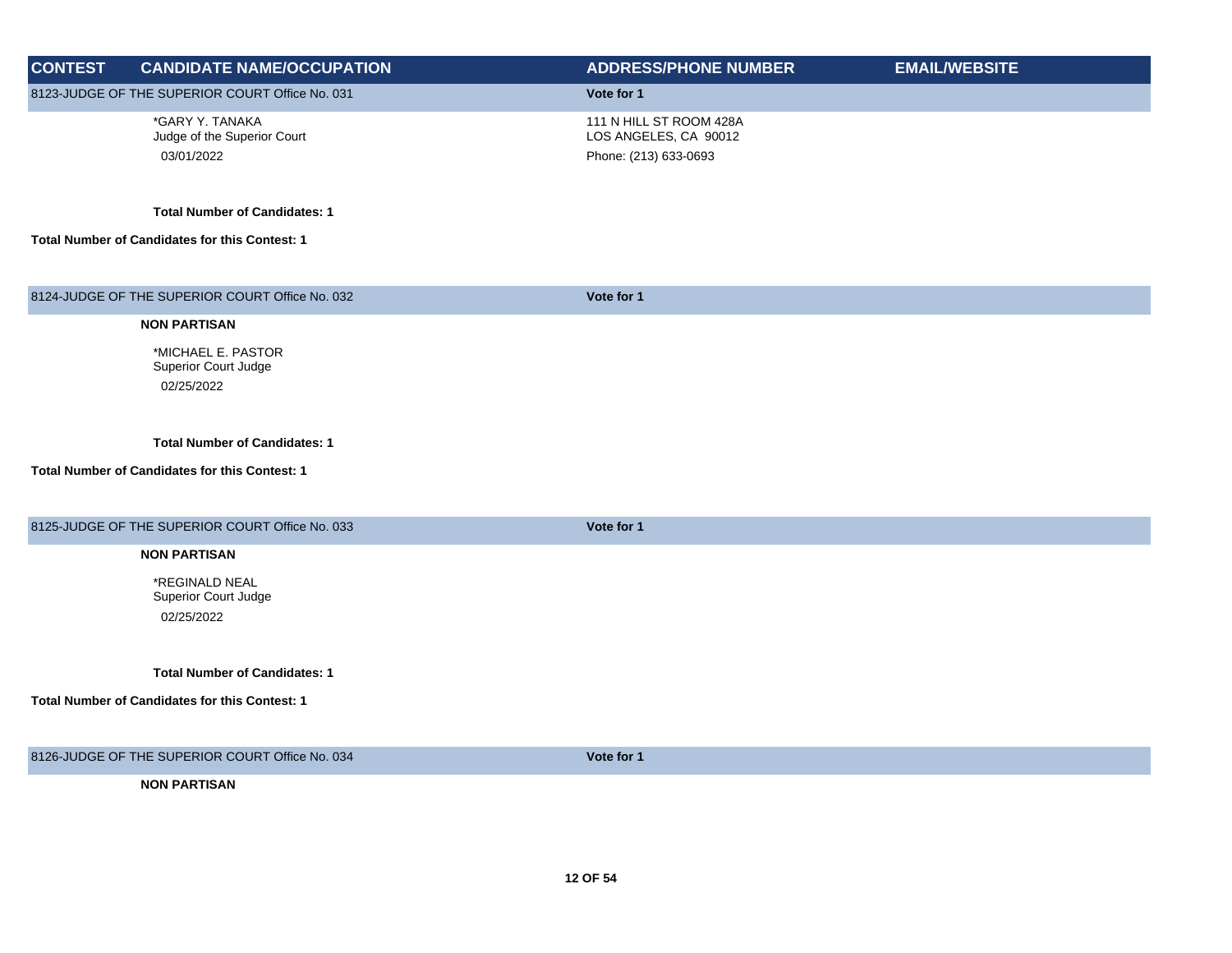| <b>CONTEST</b> | <b>CANDIDATE NAME/OCCUPATION</b>                                           | <b>ADDRESS/PHONE NUMBER</b>            | <b>EMAIL/WEBSITE</b>         |
|----------------|----------------------------------------------------------------------------|----------------------------------------|------------------------------|
|                | 8126-JUDGE OF THE SUPERIOR COURT Office No. 034                            | Vote for 1                             |                              |
|                | *ALAN SCHNEIDER                                                            |                                        |                              |
|                | 03/04/2022                                                                 |                                        |                              |
|                | <b>Total Number of Candidates: 1</b>                                       |                                        |                              |
|                | Total Number of Candidates for this Contest: 1                             |                                        |                              |
|                | 8127-JUDGE OF THE SUPERIOR COURT Office No. 035                            | Vote for 1                             |                              |
|                | <b>NON PARTISAN</b>                                                        |                                        |                              |
|                | *LISA CHUNG<br>Judge of the Superior Court                                 | 111 N HILL ST<br>LOS ANGELES, CA 90012 | E-MAIL - Imchung@lacourt.org |
|                | 02/22/2022                                                                 | Phone: (661) 483-5719                  |                              |
|                | <b>Total Number of Candidates: 1</b>                                       |                                        |                              |
|                | Total Number of Candidates for this Contest: 1                             |                                        |                              |
|                | 8128-JUDGE OF THE SUPERIOR COURT Office No. 036                            | Vote for 1                             |                              |
|                | <b>NON PARTISAN</b>                                                        |                                        |                              |
|                | *KELVIN D. FILER<br>Superior Court Judge, Los Angeles County<br>02/28/2022 | 111 N HILL ST<br>LOS ANGELES, CA 90012 |                              |
|                | <b>Total Number of Candidates: 1</b>                                       |                                        |                              |
|                | Total Number of Candidates for this Contest: 1                             |                                        |                              |
|                | 8129-JUDGE OF THE SUPERIOR COURT Office No. 037                            | Vote for 1                             |                              |
|                | <b>NON PARTISAN</b>                                                        |                                        |                              |
|                |                                                                            |                                        |                              |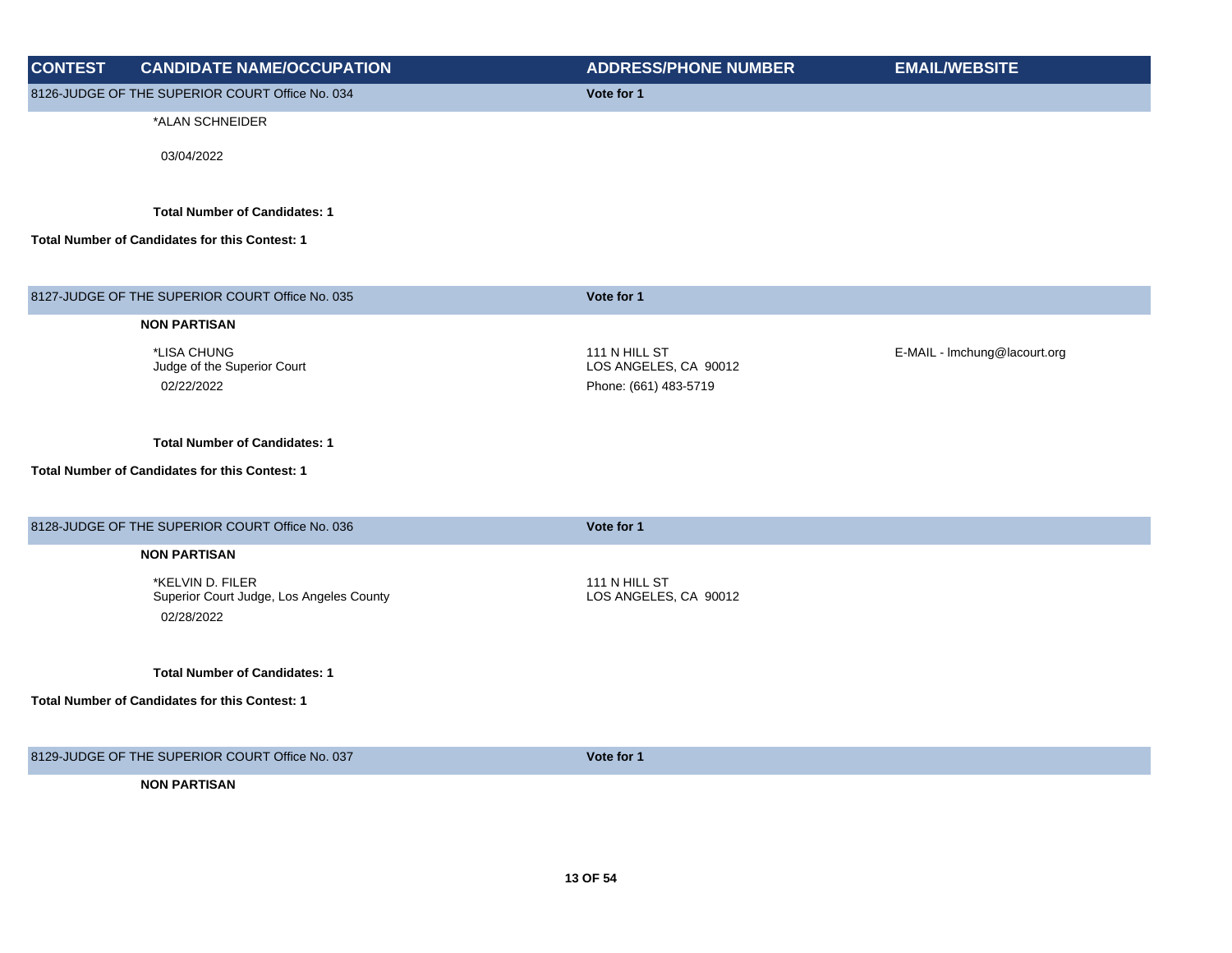| <b>CONTEST</b> | <b>CANDIDATE NAME/OCCUPATION</b>                | <b>ADDRESS/PHONE NUMBER</b> | <b>EMAIL/WEBSITE</b> |
|----------------|-------------------------------------------------|-----------------------------|----------------------|
|                | 8129-JUDGE OF THE SUPERIOR COURT Office No. 037 | Vote for 1                  |                      |
|                | *DEBORAH L. CHRISTIAN                           |                             |                      |
|                | Superior Court Judge                            |                             |                      |
|                | 02/25/2022                                      |                             |                      |
|                |                                                 |                             |                      |
|                | <b>Total Number of Candidates: 1</b>            |                             |                      |
|                | Total Number of Candidates for this Contest: 1  |                             |                      |
|                |                                                 |                             |                      |
|                | 8130-JUDGE OF THE SUPERIOR COURT Office No. 038 | Vote for 1                  |                      |
|                | <b>NON PARTISAN</b>                             |                             |                      |
|                | *ARMEN TAMZARIAN                                |                             |                      |
|                | Superior Court Judge                            |                             |                      |
|                | 02/25/2022                                      |                             |                      |
|                |                                                 |                             |                      |
|                | <b>Total Number of Candidates: 1</b>            |                             |                      |
|                | Total Number of Candidates for this Contest: 1  |                             |                      |
|                |                                                 |                             |                      |
|                |                                                 |                             |                      |
|                | 8131-JUDGE OF THE SUPERIOR COURT Office No. 039 | Vote for 1                  |                      |
|                | <b>NON PARTISAN</b>                             |                             |                      |
|                | *CRAIG E. VEALS                                 |                             |                      |
|                | Superior Court Judge                            |                             |                      |
|                | 02/25/2022                                      |                             |                      |
|                |                                                 |                             |                      |
|                | <b>Total Number of Candidates: 1</b>            |                             |                      |
|                | Total Number of Candidates for this Contest: 1  |                             |                      |
|                |                                                 |                             |                      |
|                |                                                 |                             |                      |
|                | 8132-JUDGE OF THE SUPERIOR COURT Office No. 040 | Vote for 1                  |                      |
|                | <b>NON PARTISAN</b>                             |                             |                      |
|                |                                                 |                             |                      |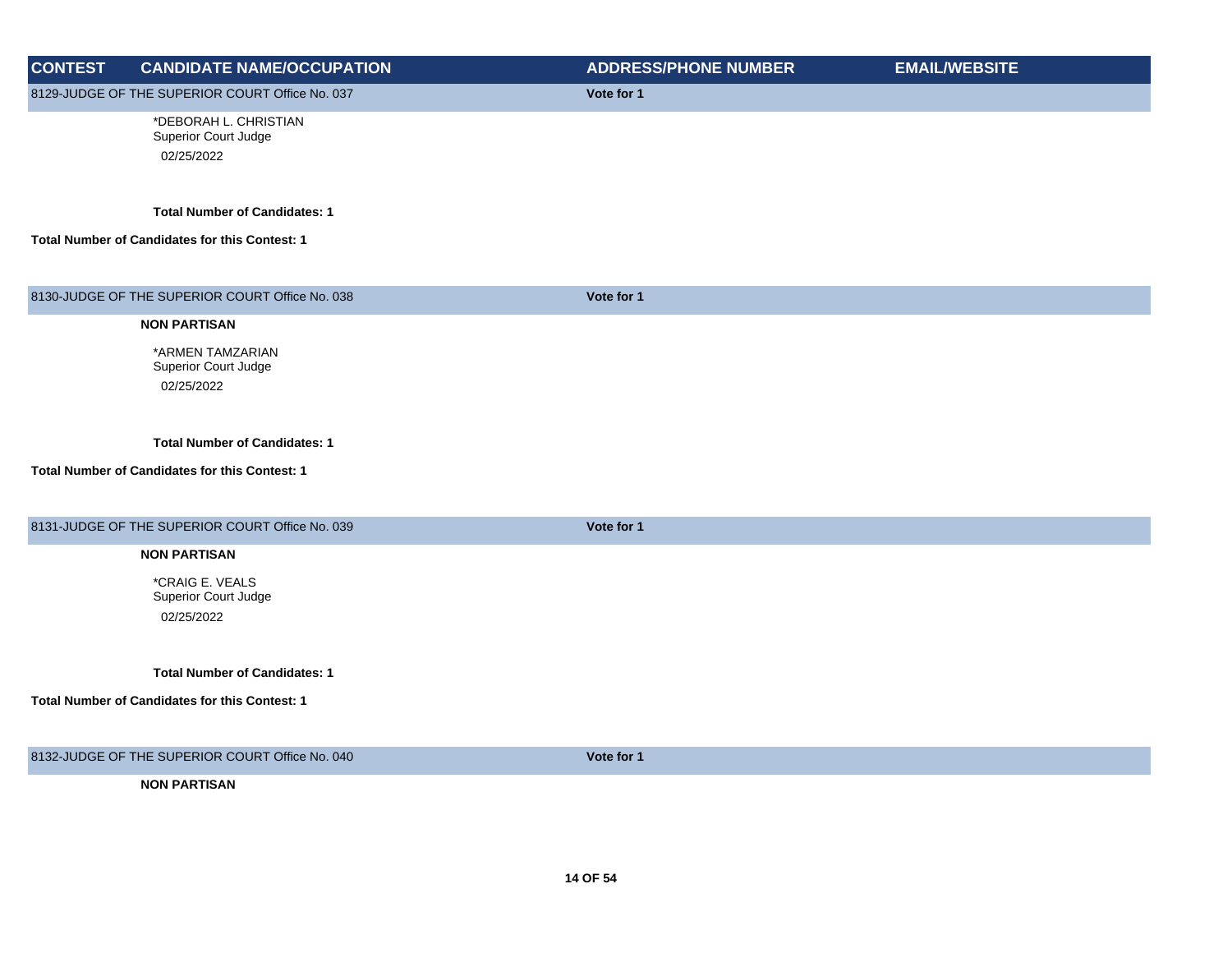| <b>CONTEST</b> | <b>CANDIDATE NAME/OCCUPATION</b>                          | <b>ADDRESS/PHONE NUMBER</b>                            | <b>EMAIL/WEBSITE</b>          |
|----------------|-----------------------------------------------------------|--------------------------------------------------------|-------------------------------|
|                | 8132-JUDGE OF THE SUPERIOR COURT Office No. 040           | Vote for 1                                             |                               |
|                | *MARK A. BORENSTEIN<br>Superior Court Judge<br>02/25/2022 |                                                        |                               |
|                | <b>Total Number of Candidates: 1</b>                      |                                                        |                               |
|                | <b>Total Number of Candidates for this Contest: 1</b>     |                                                        |                               |
|                | 8133-JUDGE OF THE SUPERIOR COURT Office No. 041           | Vote for 1                                             |                               |
|                | <b>NON PARTISAN</b>                                       |                                                        |                               |
|                | <i><b>*GUS SZTRAICHER</b></i><br>Superior Court Judge     |                                                        |                               |
|                | 02/25/2022                                                |                                                        |                               |
|                | <b>Total Number of Candidates: 1</b>                      |                                                        |                               |
|                | Total Number of Candidates for this Contest: 1            |                                                        |                               |
|                | 8134-JUDGE OF THE SUPERIOR COURT Office No. 042           | Vote for 1                                             |                               |
|                | <b>NON PARTISAN</b>                                       |                                                        |                               |
|                | *EDWARD B. MORETON JR<br>Judge of the Superior Court      | 2934 1/2 BEVERLY GLEN CIR 712<br>LOS ANGELES, CA 90077 | E-MAIL - tedmoreton@yahoo.com |
|                | 03/08/2022                                                | Phone: (310) 281-2440                                  |                               |
|                | <b>Total Number of Candidates: 1</b>                      |                                                        |                               |
|                | Total Number of Candidates for this Contest: 1            |                                                        |                               |
|                | 8135-JUDGE OF THE SUPERIOR COURT Office No. 043           | Vote for 1                                             |                               |
|                | <b>NON PARTISAN</b>                                       |                                                        |                               |
|                |                                                           |                                                        |                               |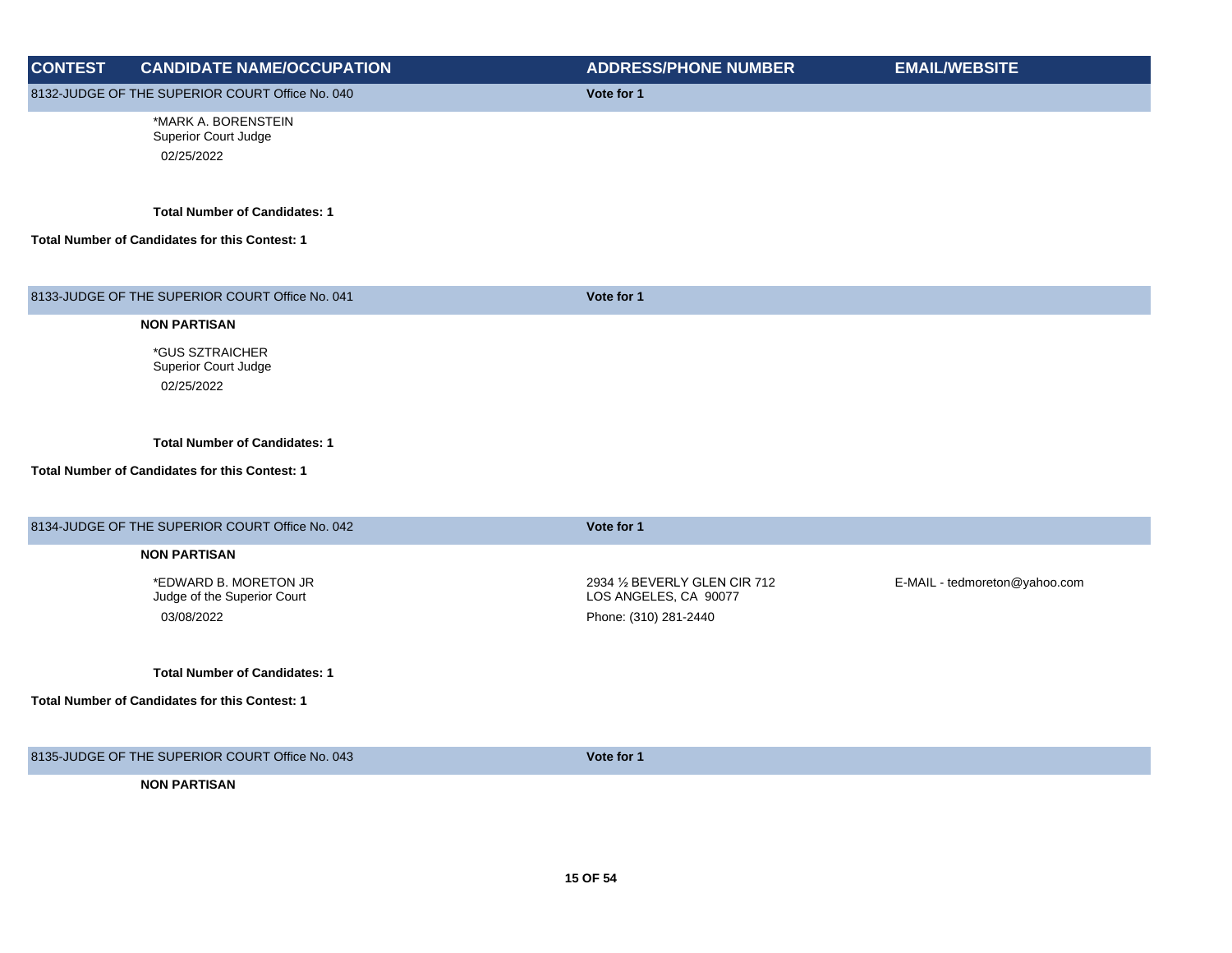| <b>CONTEST</b> | <b>CANDIDATE NAME/OCCUPATION</b>                | <b>ADDRESS/PHONE NUMBER</b> | <b>EMAIL/WEBSITE</b> |
|----------------|-------------------------------------------------|-----------------------------|----------------------|
|                | 8135-JUDGE OF THE SUPERIOR COURT Office No. 043 | Vote for 1                  |                      |
|                | *CARLA L. GARRETT                               |                             |                      |
|                | Superior Court Judge                            |                             |                      |
|                | 02/25/2022                                      |                             |                      |
|                |                                                 |                             |                      |
|                | <b>Total Number of Candidates: 1</b>            |                             |                      |
|                | Total Number of Candidates for this Contest: 1  |                             |                      |
|                |                                                 |                             |                      |
|                | 8136-JUDGE OF THE SUPERIOR COURT Office No. 044 | Vote for 1                  |                      |
|                | <b>NON PARTISAN</b>                             |                             |                      |
|                | *HENRY J. HALL                                  |                             |                      |
|                | Superior Court Judge                            |                             |                      |
|                | 02/25/2022                                      |                             |                      |
|                |                                                 |                             |                      |
|                | <b>Total Number of Candidates: 1</b>            |                             |                      |
|                | Total Number of Candidates for this Contest: 1  |                             |                      |
|                |                                                 |                             |                      |
|                |                                                 |                             |                      |
|                | 8137-JUDGE OF THE SUPERIOR COURT Office No. 045 | Vote for 1                  |                      |
|                | <b>NON PARTISAN</b>                             |                             |                      |
|                | *STEVE GOORVITCH                                |                             |                      |
|                | Superior Court Judge                            |                             |                      |
|                | 02/25/2022                                      |                             |                      |
|                |                                                 |                             |                      |
|                | <b>Total Number of Candidates: 1</b>            |                             |                      |
|                | Total Number of Candidates for this Contest: 1  |                             |                      |
|                |                                                 |                             |                      |
|                | 8095-JUDGE OF THE SUPERIOR COURT Office No. 046 | Vote for 1                  |                      |
|                | <b>NON PARTISAN</b>                             |                             |                      |
|                |                                                 |                             |                      |
|                |                                                 |                             |                      |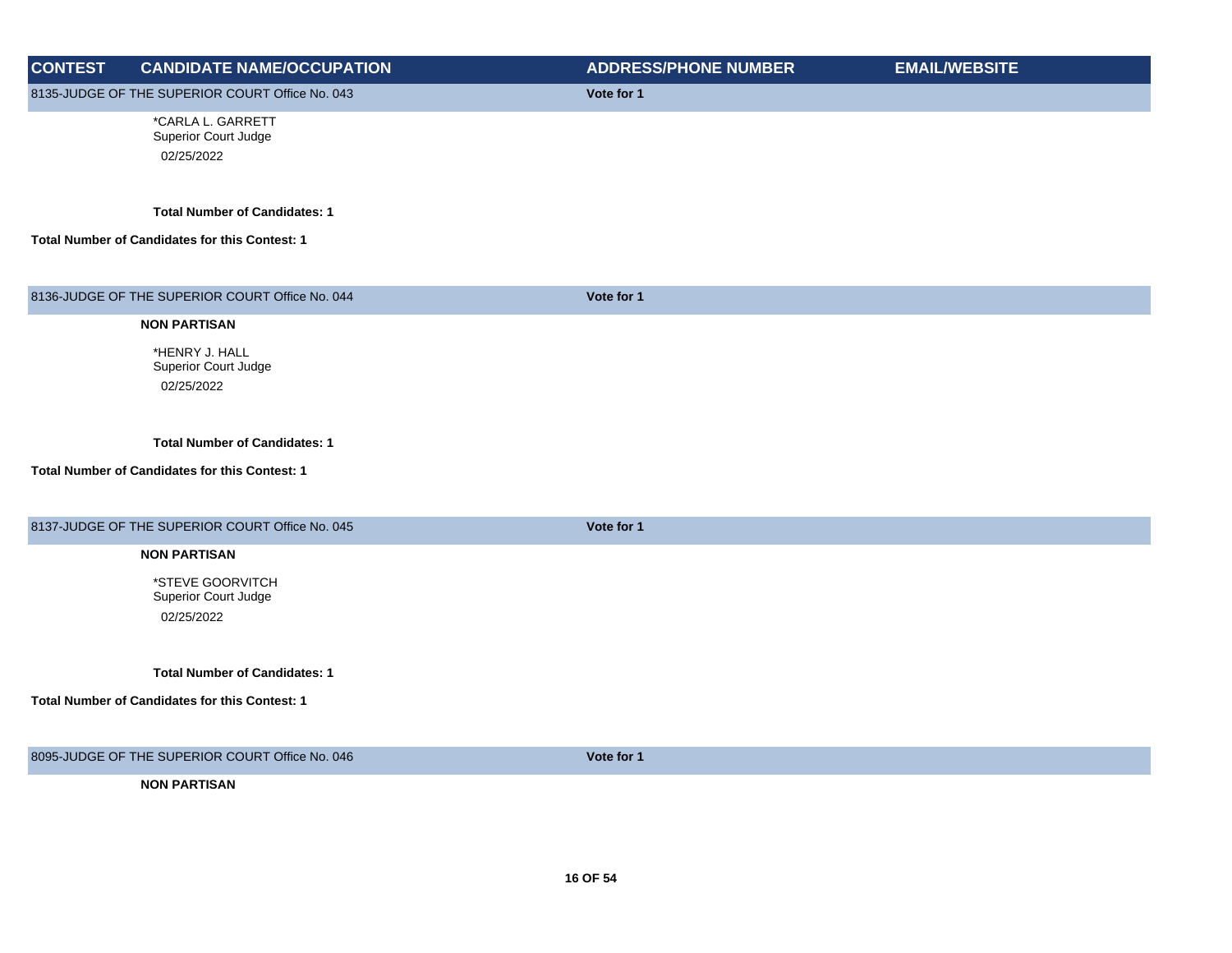| <b>CONTEST</b> | <b>CANDIDATE NAME/OCCUPATION</b>                              | <b>ADDRESS/PHONE NUMBER</b>                                               | <b>EMAIL/WEBSITE</b> |
|----------------|---------------------------------------------------------------|---------------------------------------------------------------------------|----------------------|
|                | 8095-JUDGE OF THE SUPERIOR COURT Office No. 046               | Vote for 1                                                                |                      |
|                | *LAWRENCE PAUL RIFF<br>Superior Court Judge<br>02/25/2022     |                                                                           |                      |
|                | <b>Total Number of Candidates: 1</b>                          |                                                                           |                      |
|                | Total Number of Candidates for this Contest: 1                |                                                                           |                      |
|                | 8138-JUDGE OF THE SUPERIOR COURT Office No. 047               | Vote for 1                                                                |                      |
|                | <b>NON PARTISAN</b>                                           |                                                                           |                      |
|                | *MARSHA N. REVEL<br>Judge of the Superior Court<br>03/01/2022 | 111 N HILL ST ROOM 428A<br>LOS ANGELES, CA 90012<br>Phone: (213) 633-0693 |                      |
|                | <b>Total Number of Candidates: 1</b>                          |                                                                           |                      |
|                | <b>Total Number of Candidates for this Contest: 1</b>         |                                                                           |                      |
|                | 8086-JUDGE OF THE SUPERIOR COURT Office No. 048               | Vote for 1                                                                |                      |
|                | <b>NON PARTISAN</b>                                           |                                                                           |                      |
|                | *TERRY A. BORK<br>Superior Court Judge<br>02/25/2022          |                                                                           |                      |
|                | <b>Total Number of Candidates: 1</b>                          |                                                                           |                      |
|                | Total Number of Candidates for this Contest: 1                |                                                                           |                      |
|                | 8139-JUDGE OF THE SUPERIOR COURT Office No. 049               | Vote for 1                                                                |                      |
|                | <b>NON PARTISAN</b>                                           |                                                                           |                      |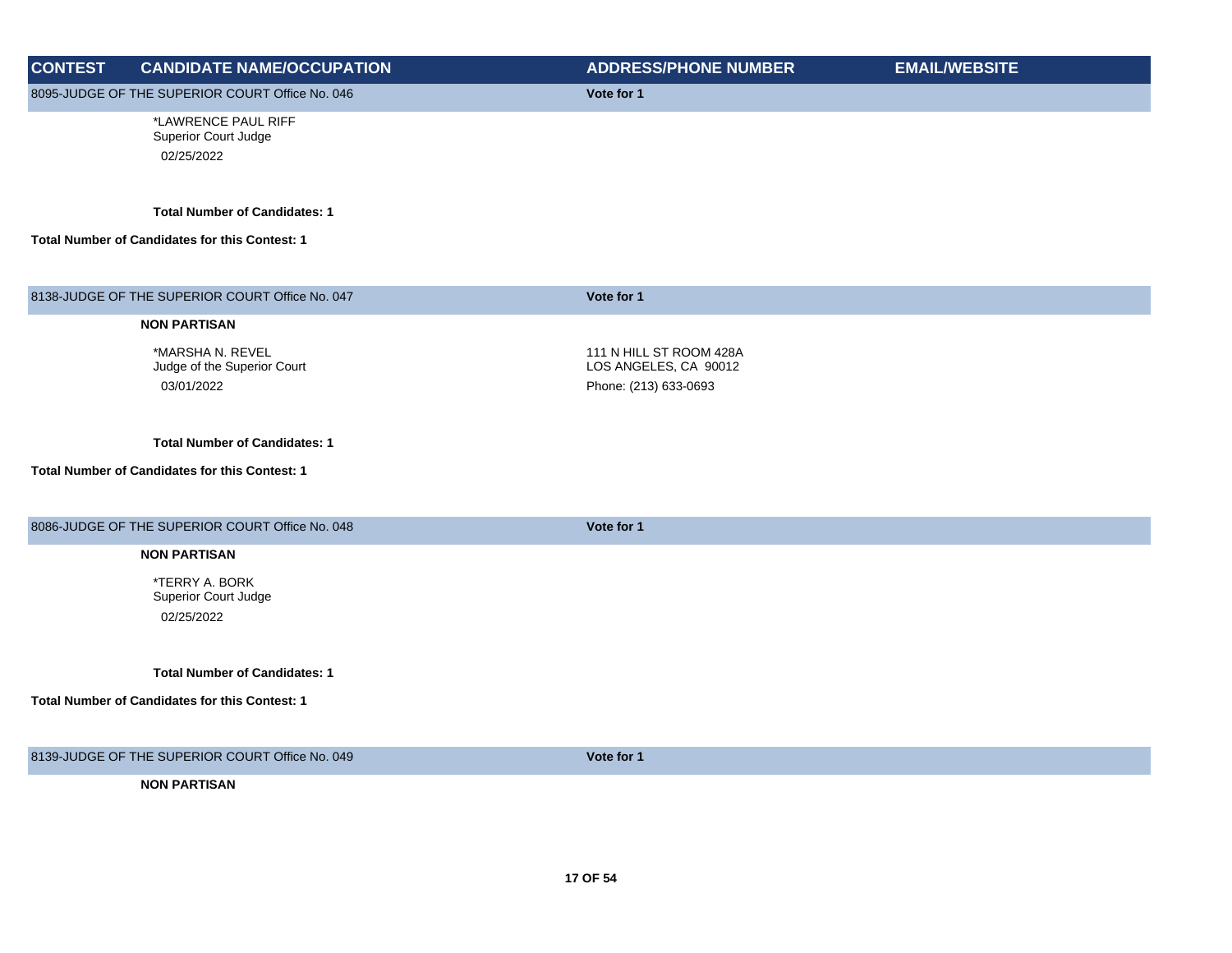| <b>CONTEST</b> | <b>CANDIDATE NAME/OCCUPATION</b>                 | <b>ADDRESS/PHONE NUMBER</b>            | <b>EMAIL/WEBSITE</b> |
|----------------|--------------------------------------------------|----------------------------------------|----------------------|
|                | 8139-JUDGE OF THE SUPERIOR COURT Office No. 049  | Vote for 1                             |                      |
|                | *RITA L. BADHAN                                  |                                        |                      |
|                | Superior Court Judge                             |                                        |                      |
|                | 02/25/2022                                       |                                        |                      |
|                | <b>Total Number of Candidates: 1</b>             |                                        |                      |
|                | Total Number of Candidates for this Contest: 1   |                                        |                      |
|                | 8140-JUDGE OF THE SUPERIOR COURT Office No. 050  | Vote for 1                             |                      |
|                | <b>NON PARTISAN</b>                              |                                        |                      |
|                | *GREGORY W. ALARCON                              |                                        |                      |
|                | Superior Court Judge                             |                                        |                      |
|                | 02/25/2022                                       |                                        |                      |
|                |                                                  |                                        |                      |
|                | <b>Total Number of Candidates: 1</b>             |                                        |                      |
|                | Total Number of Candidates for this Contest: 1   |                                        |                      |
|                |                                                  |                                        |                      |
|                | 8141-JUDGE OF THE SUPERIOR COURT Office No. 051  | Vote for 1                             |                      |
|                | <b>NON PARTISAN</b>                              |                                        |                      |
|                |                                                  |                                        |                      |
|                | *MICHAEL L. STERN<br>Judge of the Superior Court | 111 N HILL ST<br>LOS ANGELES, CA 90012 |                      |
|                | 02/28/2022                                       |                                        |                      |
|                |                                                  |                                        |                      |
|                | <b>Total Number of Candidates: 1</b>             |                                        |                      |
|                | Total Number of Candidates for this Contest: 1   |                                        |                      |
|                |                                                  |                                        |                      |
|                | 8142-JUDGE OF THE SUPERIOR COURT Office No. 052  | Vote for 1                             |                      |
|                | <b>NON PARTISAN</b>                              |                                        |                      |
|                |                                                  |                                        |                      |
|                |                                                  |                                        |                      |
|                |                                                  |                                        |                      |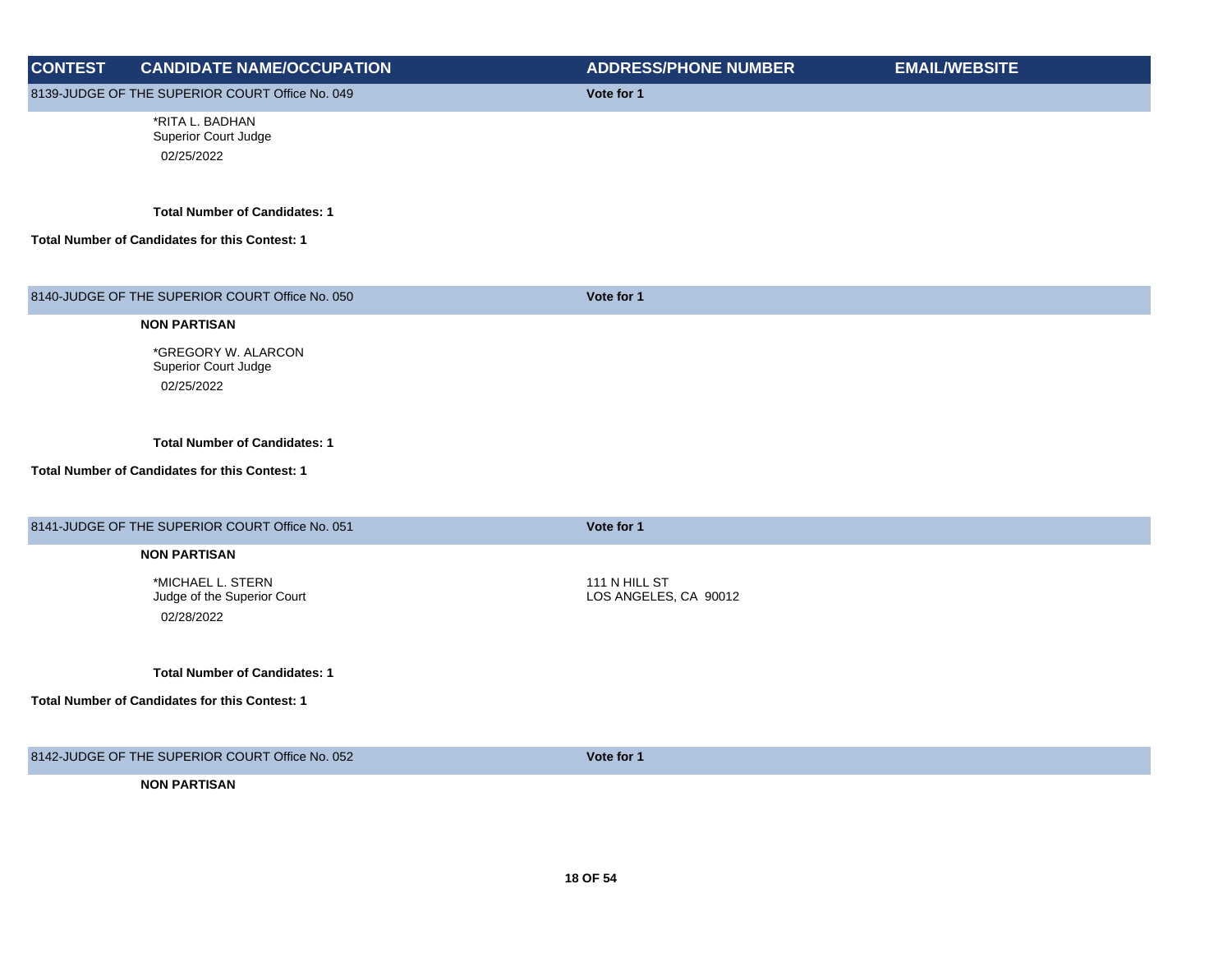| <b>CONTEST</b> | <b>CANDIDATE NAME/OCCUPATION</b>                                                       | <b>ADDRESS/PHONE NUMBER</b>            | <b>EMAIL/WEBSITE</b> |
|----------------|----------------------------------------------------------------------------------------|----------------------------------------|----------------------|
|                | 8142-JUDGE OF THE SUPERIOR COURT Office No. 052                                        | Vote for 1                             |                      |
|                | *MILDRED ESCOBEDO<br>Superior Court Judge<br>02/25/2022                                |                                        |                      |
|                | <b>Total Number of Candidates: 1</b>                                                   |                                        |                      |
|                | Total Number of Candidates for this Contest: 1                                         |                                        |                      |
|                |                                                                                        |                                        |                      |
|                | 8094-JUDGE OF THE SUPERIOR COURT Office No. 053                                        | Vote for 1                             |                      |
|                | <b>NON PARTISAN</b>                                                                    |                                        |                      |
|                | *TOMSON T. ONG<br>Superior Court Judge<br>02/25/2022                                   |                                        |                      |
|                | <b>Total Number of Candidates: 1</b><br>Total Number of Candidates for this Contest: 1 |                                        |                      |
|                |                                                                                        |                                        |                      |
|                | 8143-JUDGE OF THE SUPERIOR COURT Office No. 054                                        | Vote for 1                             |                      |
|                | <b>NON PARTISAN</b>                                                                    |                                        |                      |
|                | *MARK E. WINDHAM<br>Judge of the Superior Court<br>03/02/2022                          | 111 N HILL ST<br>LOS ANGELES, CA 90012 |                      |
|                | <b>Total Number of Candidates: 1</b>                                                   |                                        |                      |
|                | Total Number of Candidates for this Contest: 1                                         |                                        |                      |
|                | 8144-JUDGE OF THE SUPERIOR COURT Office No. 055                                        | Vote for 1                             |                      |
|                | <b>NON PARTISAN</b>                                                                    |                                        |                      |
|                |                                                                                        |                                        |                      |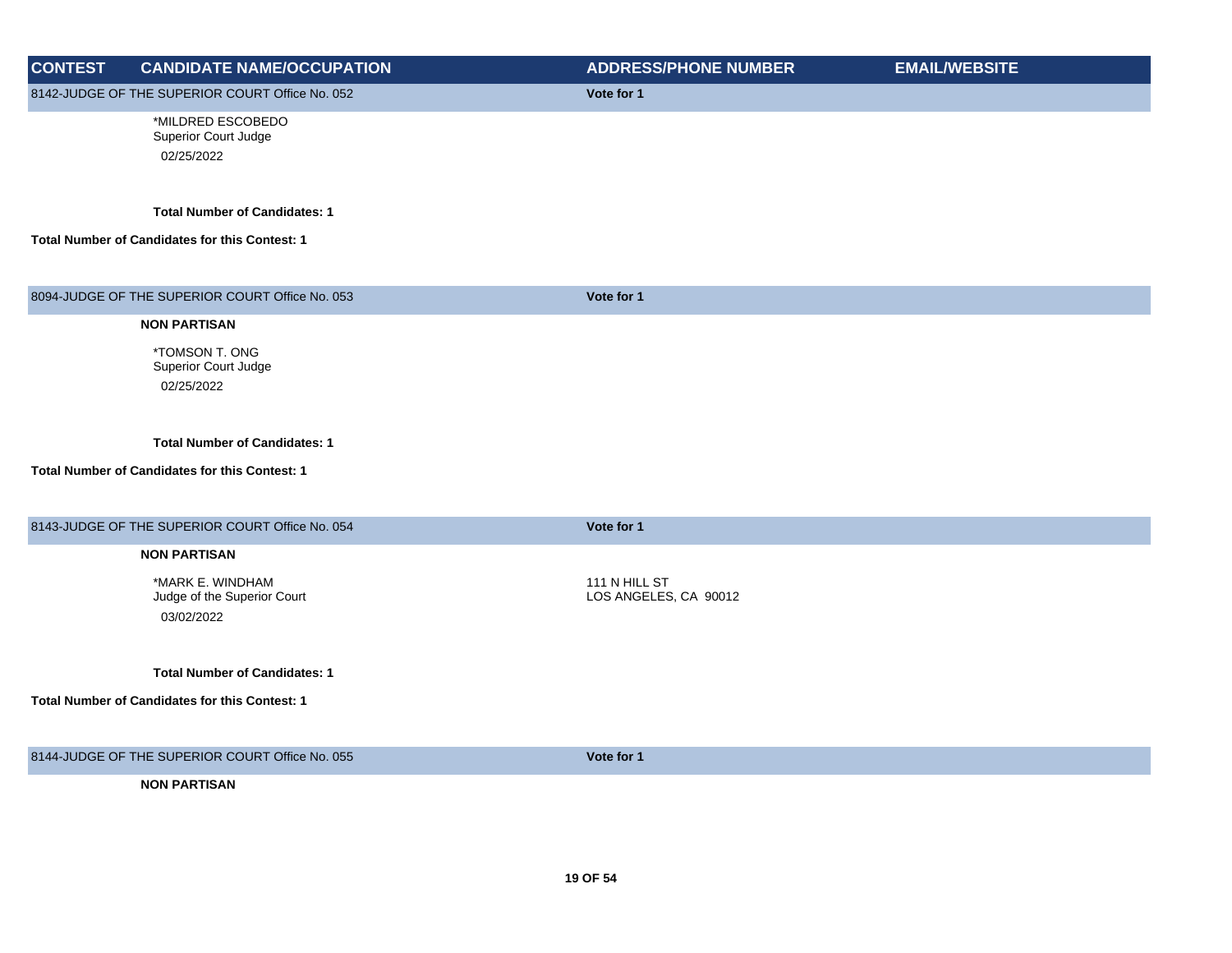| <b>CONTEST</b> | <b>CANDIDATE NAME/OCCUPATION</b>                               | <b>ADDRESS/PHONE NUMBER</b>                 | <b>EMAIL/WEBSITE</b> |
|----------------|----------------------------------------------------------------|---------------------------------------------|----------------------|
|                | 8144-JUDGE OF THE SUPERIOR COURT Office No. 055                | Vote for 1                                  |                      |
|                | *CHRISTIAN RAFAEL GULLON<br>Superior Court Judge<br>02/16/2022 | 1427 W COVINA PKWY<br>WEST COVINA, CA 91790 |                      |
|                | <b>Total Number of Candidates: 1</b>                           |                                             |                      |
|                | Total Number of Candidates for this Contest: 1                 |                                             |                      |
|                | 8082-JUDGE OF THE SUPERIOR COURT Office No. 056                | Vote for 1                                  |                      |
|                | <b>NON PARTISAN</b>                                            |                                             |                      |
|                | *NATALIE STONE<br><b>Superior Court Judge</b><br>03/03/2022    |                                             |                      |
|                | <b>Total Number of Candidates: 1</b>                           |                                             |                      |
|                | Total Number of Candidates for this Contest: 1                 |                                             |                      |
|                | 8145-JUDGE OF THE SUPERIOR COURT Office No. 057                | Vote for 1                                  |                      |
|                | <b>NON PARTISAN</b>                                            |                                             |                      |
|                | *LAURA A. SEIGLE<br>Judge of the Superior Court<br>02/28/2022  | 111 N HILL ST<br>LOS ANGELES, CA 90012      |                      |
|                | <b>Total Number of Candidates: 1</b>                           |                                             |                      |
|                | <b>Total Number of Candidates for this Contest: 1</b>          |                                             |                      |
|                | 8146-JUDGE OF THE SUPERIOR COURT Office No. 058                | Vote for 1                                  |                      |
|                | <b>NON PARTISAN</b>                                            |                                             |                      |
|                |                                                                |                                             |                      |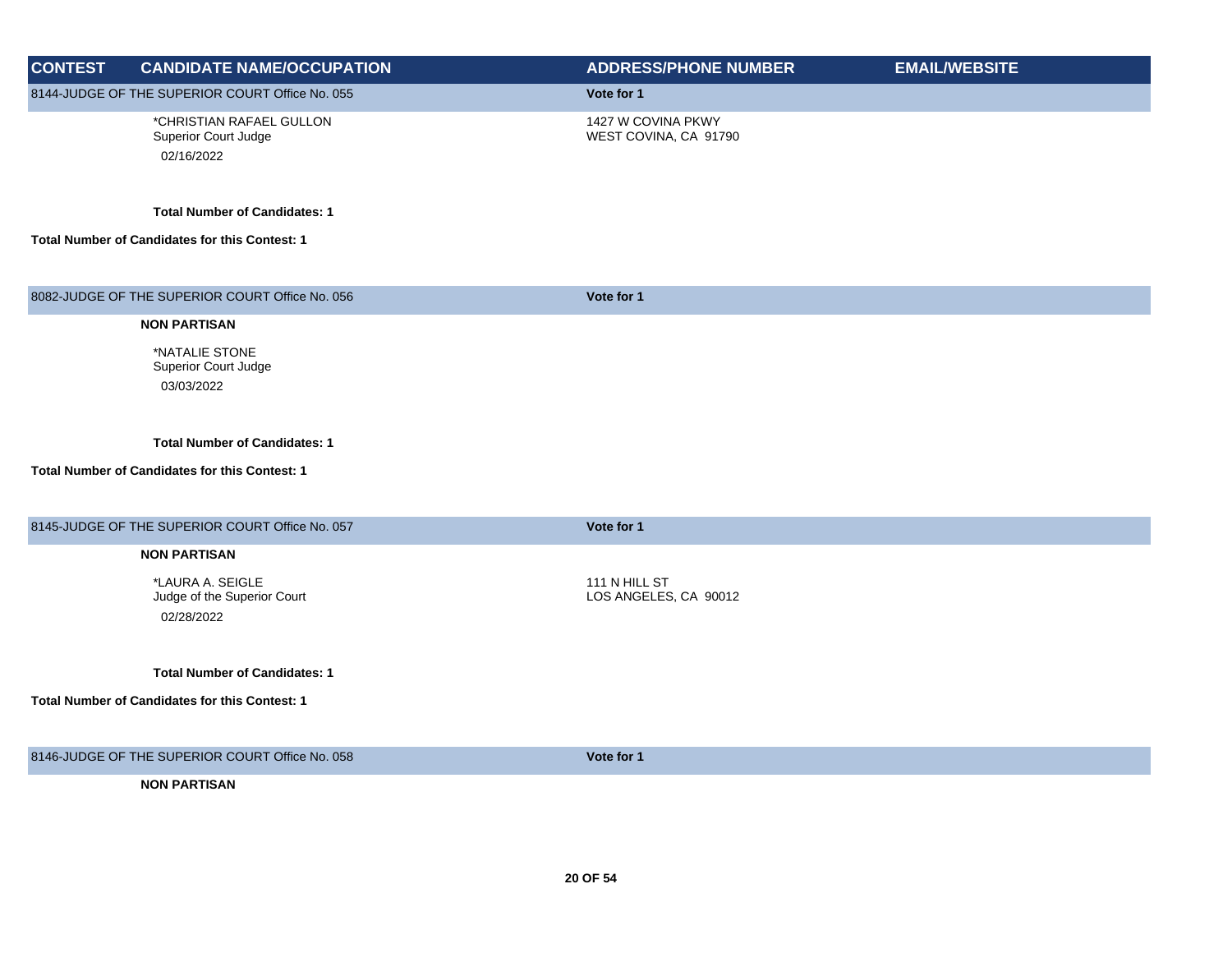| <b>CONTEST</b> | <b>CANDIDATE NAME/OCCUPATION</b>                                                       | <b>ADDRESS/PHONE NUMBER</b>            | <b>EMAIL/WEBSITE</b> |
|----------------|----------------------------------------------------------------------------------------|----------------------------------------|----------------------|
|                | 8146-JUDGE OF THE SUPERIOR COURT Office No. 058                                        | Vote for 1                             |                      |
|                | *SERGIO C. TAPIA II<br>Superior Court Judge<br>03/07/2022                              | 111 N HILL ST<br>LOS ANGELES, CA 90012 |                      |
|                | <b>Total Number of Candidates: 1</b>                                                   |                                        |                      |
|                | Total Number of Candidates for this Contest: 1                                         |                                        |                      |
|                | 8147-JUDGE OF THE SUPERIOR COURT Office No. 059                                        | Vote for 1                             |                      |
|                | <b>NON PARTISAN</b>                                                                    |                                        |                      |
|                | *KEVIN P. STENNIS<br>Superior Court Judge<br>02/25/2022                                |                                        |                      |
|                | <b>Total Number of Candidates: 1</b><br>Total Number of Candidates for this Contest: 1 |                                        |                      |
|                | 8149-JUDGE OF THE SUPERIOR COURT Office No. 061                                        | Vote for 1                             |                      |
|                | <b>NON PARTISAN</b>                                                                    |                                        |                      |
|                | *GEANENE YRIARTE<br>Judge of the Superior Court<br>02/25/2022                          |                                        |                      |
|                | <b>Total Number of Candidates: 1</b>                                                   |                                        |                      |
|                | Total Number of Candidates for this Contest: 1                                         |                                        |                      |
|                | 8150-JUDGE OF THE SUPERIOR COURT Office No. 062                                        | Vote for 1                             |                      |
|                | <b>NON PARTISAN</b>                                                                    |                                        |                      |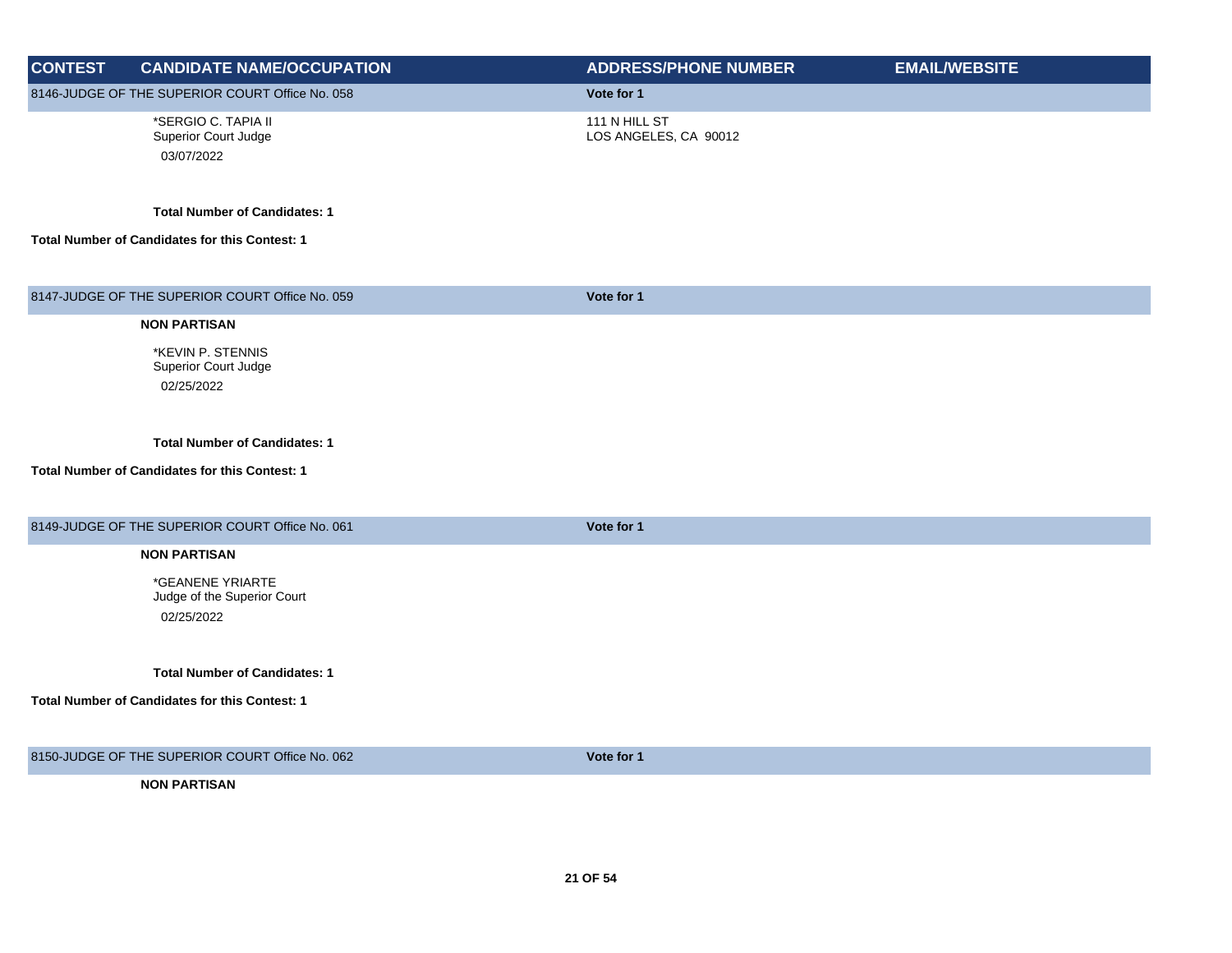| <b>CONTEST</b> | <b>CANDIDATE NAME/OCCUPATION</b>                                                       | <b>ADDRESS/PHONE NUMBER</b>                                                | <b>EMAIL/WEBSITE</b>            |
|----------------|----------------------------------------------------------------------------------------|----------------------------------------------------------------------------|---------------------------------|
|                | 8150-JUDGE OF THE SUPERIOR COURT Office No. 062                                        | Vote for 1                                                                 |                                 |
|                | *LEONARD TORREALBA<br>Judge of the Superior Court<br>02/25/2022                        | 42011 4TH ST WEST DEPT A-5<br>LANCASTER, CA 93534<br>Phone: (661) 483-5505 | E-MAIL - Itorrealba@lacourt.org |
|                | <b>Total Number of Candidates: 1</b>                                                   |                                                                            |                                 |
|                | Total Number of Candidates for this Contest: 1                                         |                                                                            |                                 |
|                | 8151-JUDGE OF THE SUPERIOR COURT Office No. 063                                        | Vote for 1                                                                 |                                 |
|                | <b>NON PARTISAN</b>                                                                    |                                                                            |                                 |
|                | *BENJAMIN HERNANDEZ-STERN<br>Judge of the Superior Court<br>02/16/2022                 | 7500 E IMPERIAL HWY<br>DOWNEY, CA 90242                                    |                                 |
|                | <b>Total Number of Candidates: 1</b><br>Total Number of Candidates for this Contest: 1 |                                                                            |                                 |
|                |                                                                                        |                                                                            |                                 |
|                | 8087-JUDGE OF THE SUPERIOR COURT Office No. 064                                        | Vote for 1                                                                 |                                 |
|                | <b>NON PARTISAN</b>                                                                    |                                                                            |                                 |
|                | *JEANMARIE K. WARREN<br>Judge Superior Court, LA County<br>02/24/2022                  |                                                                            |                                 |
|                | <b>Total Number of Candidates: 1</b>                                                   |                                                                            |                                 |
|                | <b>Total Number of Candidates for this Contest: 1</b>                                  |                                                                            |                                 |
|                | 8105-JUDGE OF THE SUPERIOR COURT Office No. 065                                        | Vote for 1                                                                 |                                 |
|                | <b>NON PARTISAN</b>                                                                    |                                                                            |                                 |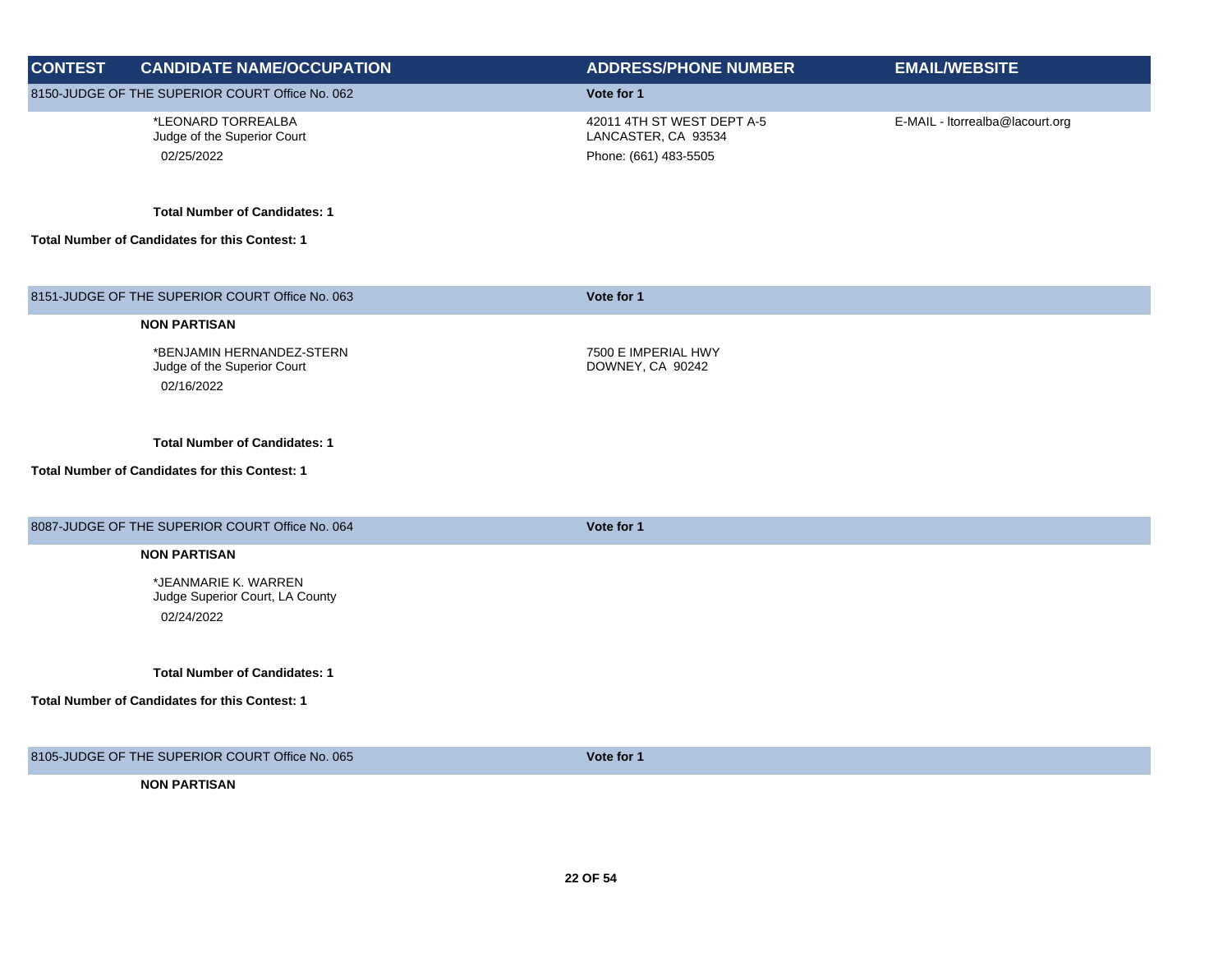| <b>CONTEST</b> | <b>CANDIDATE NAME/OCCUPATION</b>                                                              | <b>ADDRESS/PHONE NUMBER</b>            | <b>EMAIL/WEBSITE</b> |
|----------------|-----------------------------------------------------------------------------------------------|----------------------------------------|----------------------|
|                | 8105-JUDGE OF THE SUPERIOR COURT Office No. 065                                               | Vote for 1                             |                      |
|                | *DAVID S. CUNNINGHAM III<br>Superior Court Judge<br>02/25/2022                                |                                        |                      |
|                | <b>Total Number of Candidates: 1</b><br><b>Total Number of Candidates for this Contest: 1</b> |                                        |                      |
|                | 8152-JUDGE OF THE SUPERIOR COURT Office No. 066                                               | Vote for 1                             |                      |
|                | <b>NON PARTISAN</b>                                                                           |                                        |                      |
|                | *RANDOLPH M. HAMMOCK<br>Judge of the Superior Court<br>02/28/2022                             | 111 N HILL ST<br>LOS ANGELES, CA 90012 |                      |
|                | <b>Total Number of Candidates: 1</b><br>Total Number of Candidates for this Contest: 1        |                                        |                      |
|                | 8155-JUDGE OF THE SUPERIOR COURT Office No. 068                                               | Vote for 1                             |                      |
|                | <b>NON PARTISAN</b>                                                                           |                                        |                      |
|                | *STEVEN A. ELLIS<br>Judge of the Superior Court<br>03/04/2022                                 | 111 N HILL ST<br>LOS ANGELES, CA 90012 |                      |
|                | <b>Total Number of Candidates: 1</b>                                                          |                                        |                      |
|                | Total Number of Candidates for this Contest: 1                                                |                                        |                      |
|                | 8156-JUDGE OF THE SUPERIOR COURT Office No. 069                                               | Vote for 1                             |                      |
|                | <b>NON PARTISAN</b>                                                                           |                                        |                      |
|                |                                                                                               |                                        |                      |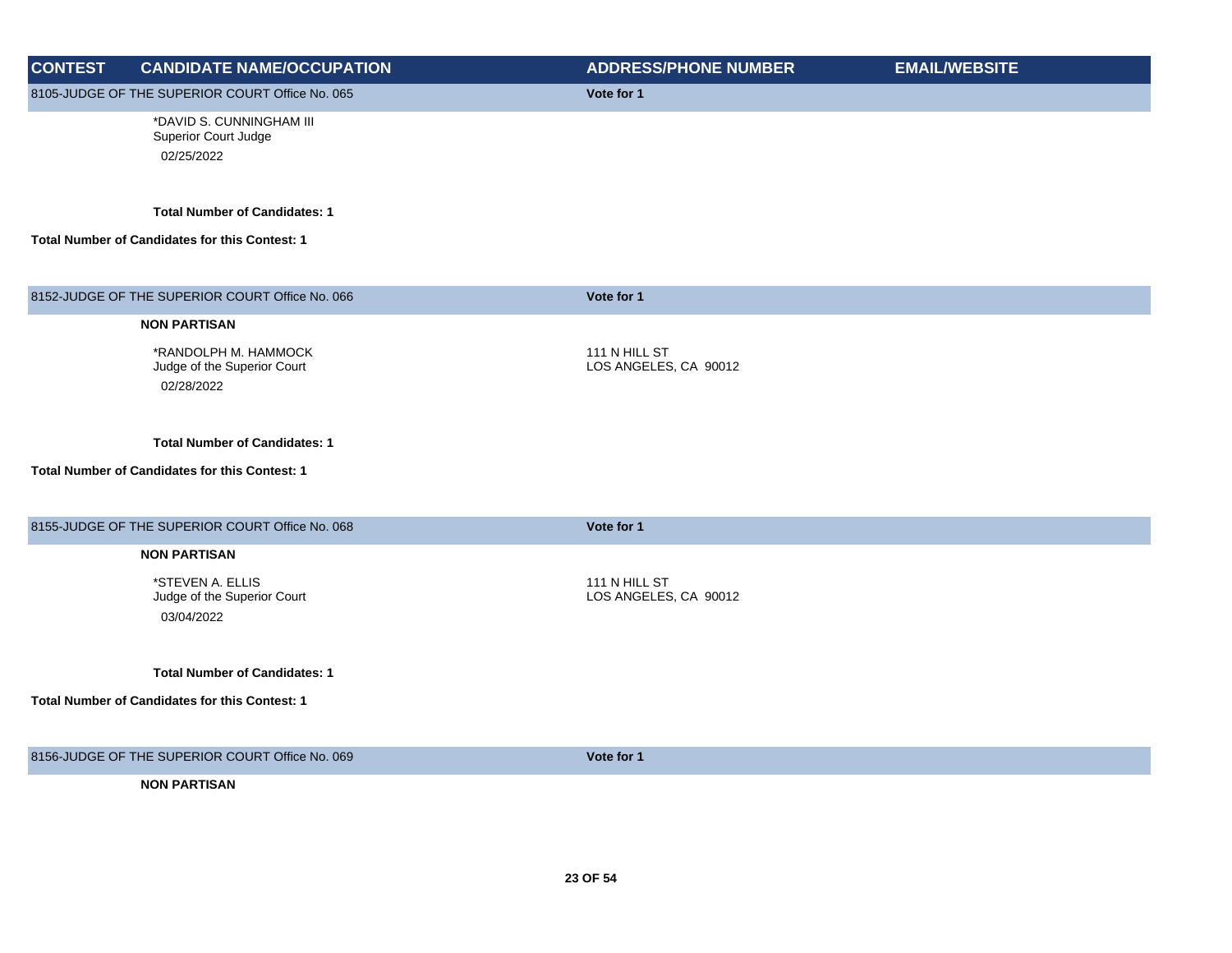| <b>CONTEST</b> | <b>CANDIDATE NAME/OCCUPATION</b>                                                       | <b>ADDRESS/PHONE NUMBER</b>            | <b>EMAIL/WEBSITE</b> |
|----------------|----------------------------------------------------------------------------------------|----------------------------------------|----------------------|
|                | 8156-JUDGE OF THE SUPERIOR COURT Office No. 069                                        | Vote for 1                             |                      |
|                | *DENNIS J. LANDIN<br>Superior Court Judge<br>02/25/2022                                |                                        |                      |
|                | <b>Total Number of Candidates: 1</b><br>Total Number of Candidates for this Contest: 1 |                                        |                      |
|                | 8158-JUDGE OF THE SUPERIOR COURT Office No. 071                                        | Vote for 1                             |                      |
|                | <b>NON PARTISAN</b>                                                                    |                                        |                      |
|                | *DANIEL J. BUCKLEY<br>Judge of the Superior Court<br>03/08/2022                        | 111 N HILL ST<br>LOS ANGELES, CA 90012 |                      |
|                | <b>Total Number of Candidates: 1</b><br>Total Number of Candidates for this Contest: 1 |                                        |                      |
|                | 8159-JUDGE OF THE SUPERIOR COURT Office No. 072                                        | Vote for 1                             |                      |
|                | <b>NON PARTISAN</b>                                                                    |                                        |                      |
|                | *SAMANTHA P. JESSNER<br>Superior Court Judge<br>03/03/2022                             |                                        |                      |
|                | <b>Total Number of Candidates: 1</b>                                                   |                                        |                      |
|                | Total Number of Candidates for this Contest: 1                                         |                                        |                      |
|                | 8160-JUDGE OF THE SUPERIOR COURT Office No. 073                                        | Vote for 1                             |                      |
|                | <b>NON PARTISAN</b>                                                                    |                                        |                      |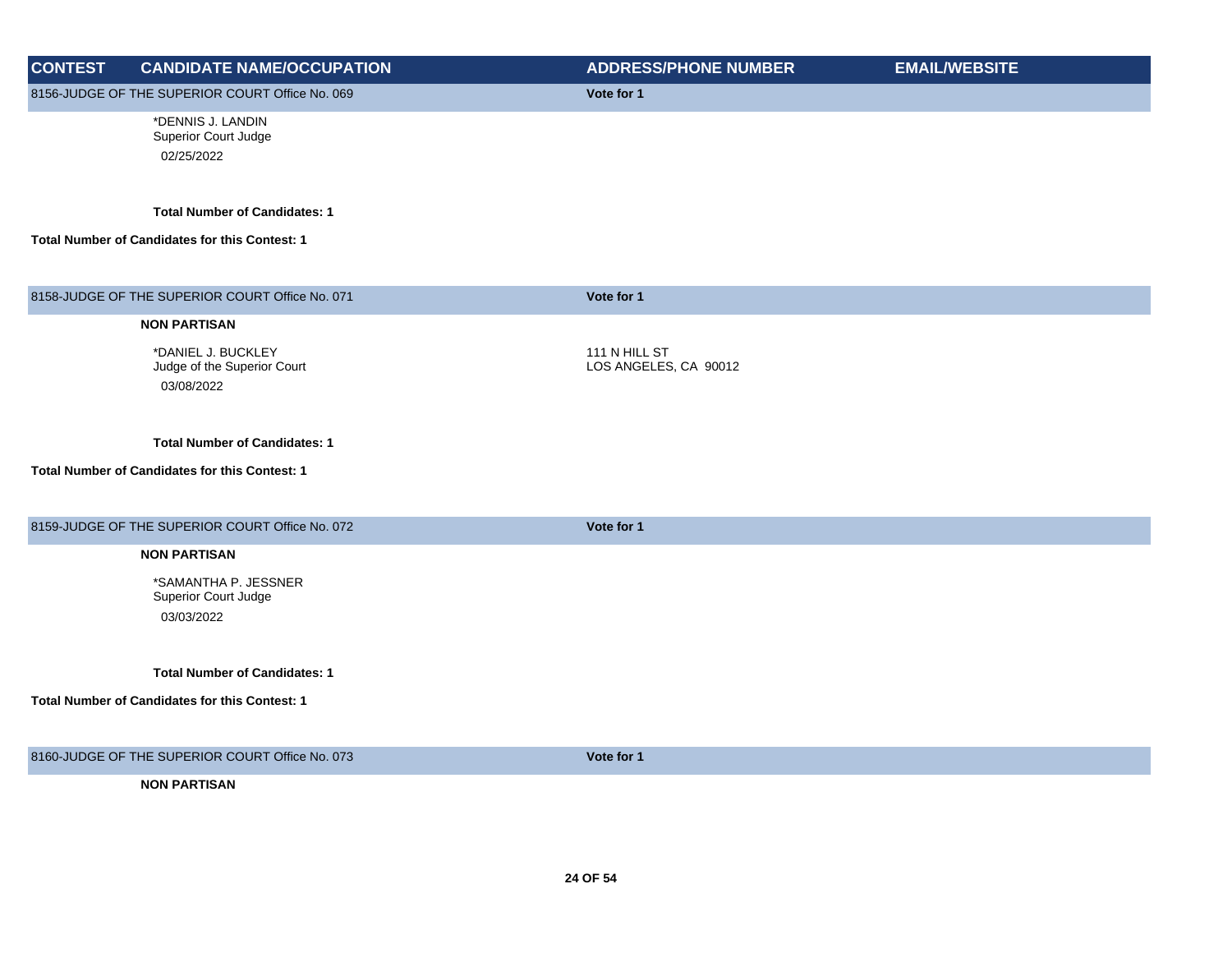| <b>CONTEST</b> | <b>CANDIDATE NAME/OCCUPATION</b>                      | <b>ADDRESS/PHONE NUMBER</b> | <b>EMAIL/WEBSITE</b> |
|----------------|-------------------------------------------------------|-----------------------------|----------------------|
|                | 8160-JUDGE OF THE SUPERIOR COURT Office No. 073       | Vote for 1                  |                      |
|                | *ELIZABETH SCULLY                                     |                             |                      |
|                | Superior Court Judge                                  |                             |                      |
|                | 02/25/2022                                            |                             |                      |
|                | <b>Total Number of Candidates: 1</b>                  |                             |                      |
|                | Total Number of Candidates for this Contest: 1        |                             |                      |
|                |                                                       |                             |                      |
|                | 8161-JUDGE OF THE SUPERIOR COURT Office No. 074       | Vote for 1                  |                      |
|                | <b>NON PARTISAN</b>                                   |                             |                      |
|                | *MAREN E. NELSON                                      |                             |                      |
|                | Superior Court Judge                                  |                             |                      |
|                | 02/25/2022                                            |                             |                      |
|                |                                                       |                             |                      |
|                | <b>Total Number of Candidates: 1</b>                  |                             |                      |
|                | Total Number of Candidates for this Contest: 1        |                             |                      |
|                |                                                       |                             |                      |
|                | 8162-JUDGE OF THE SUPERIOR COURT Office No. 075       | Vote for 1                  |                      |
|                | <b>NON PARTISAN</b>                                   |                             |                      |
|                | *ESTHER P. KIM                                        | 111 N HILL ST ROOM 428A     |                      |
|                | Judge of the Superior Court                           | LOS ANGELES, CA 90012       |                      |
|                | 03/01/2022                                            | Phone: (213) 633-0693       |                      |
|                |                                                       |                             |                      |
|                | <b>Total Number of Candidates: 1</b>                  |                             |                      |
|                | <b>Total Number of Candidates for this Contest: 1</b> |                             |                      |
|                |                                                       |                             |                      |
|                | 8163-JUDGE OF THE SUPERIOR COURT Office No. 076       | Vote for 1                  |                      |
|                |                                                       |                             |                      |

**NON PARTISAN**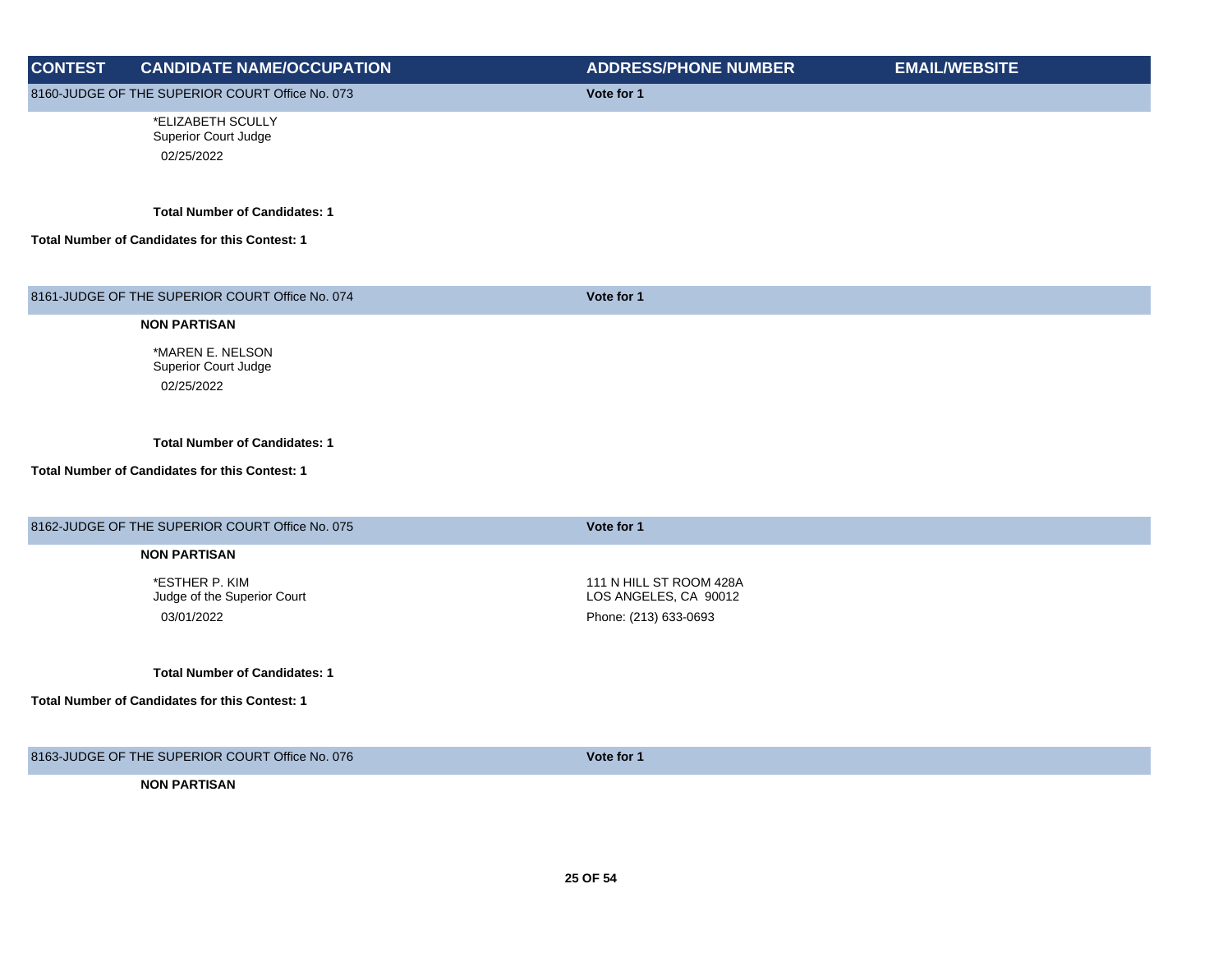| <b>CONTEST</b> | <b>CANDIDATE NAME/OCCUPATION</b>                                       | <b>ADDRESS/PHONE NUMBER</b>                                     | <b>EMAIL/WEBSITE</b> |
|----------------|------------------------------------------------------------------------|-----------------------------------------------------------------|----------------------|
|                | 8163-JUDGE OF THE SUPERIOR COURT Office No. 076                        | Vote for 1                                                      |                      |
|                | *KEITH L. SCHWARTZ<br>Judge of the Superior Court<br>03/01/2022        | 111 N HILL ST<br>LOS ANGELES, CA 90012<br>Phone: (310) 725-3027 |                      |
|                | <b>Total Number of Candidates: 1</b>                                   |                                                                 |                      |
|                | <b>Total Number of Candidates for this Contest: 1</b>                  |                                                                 |                      |
|                | 8164-JUDGE OF THE SUPERIOR COURT Office No. 077                        | Vote for 1                                                      |                      |
|                | <b>NON PARTISAN</b>                                                    |                                                                 |                      |
|                | *ROBERT E. SANCHEZ DUFOUR<br><b>Superior Court Judge</b><br>02/25/2022 |                                                                 |                      |
|                | <b>Total Number of Candidates: 1</b>                                   |                                                                 |                      |
|                | Total Number of Candidates for this Contest: 1                         |                                                                 |                      |
|                | 8165-JUDGE OF THE SUPERIOR COURT Office No. 078                        | Vote for 1                                                      |                      |
|                | <b>NON PARTISAN</b>                                                    |                                                                 |                      |
|                | *GUS GOMEZ<br>Judge of the Superior Court<br>02/17/2022                |                                                                 |                      |
|                | <b>Total Number of Candidates: 1</b>                                   |                                                                 |                      |
|                | Total Number of Candidates for this Contest: 1                         |                                                                 |                      |
|                | 8166-JUDGE OF THE SUPERIOR COURT Office No. 079                        | Vote for 1                                                      |                      |
|                | <b>NON PARTISAN</b>                                                    |                                                                 |                      |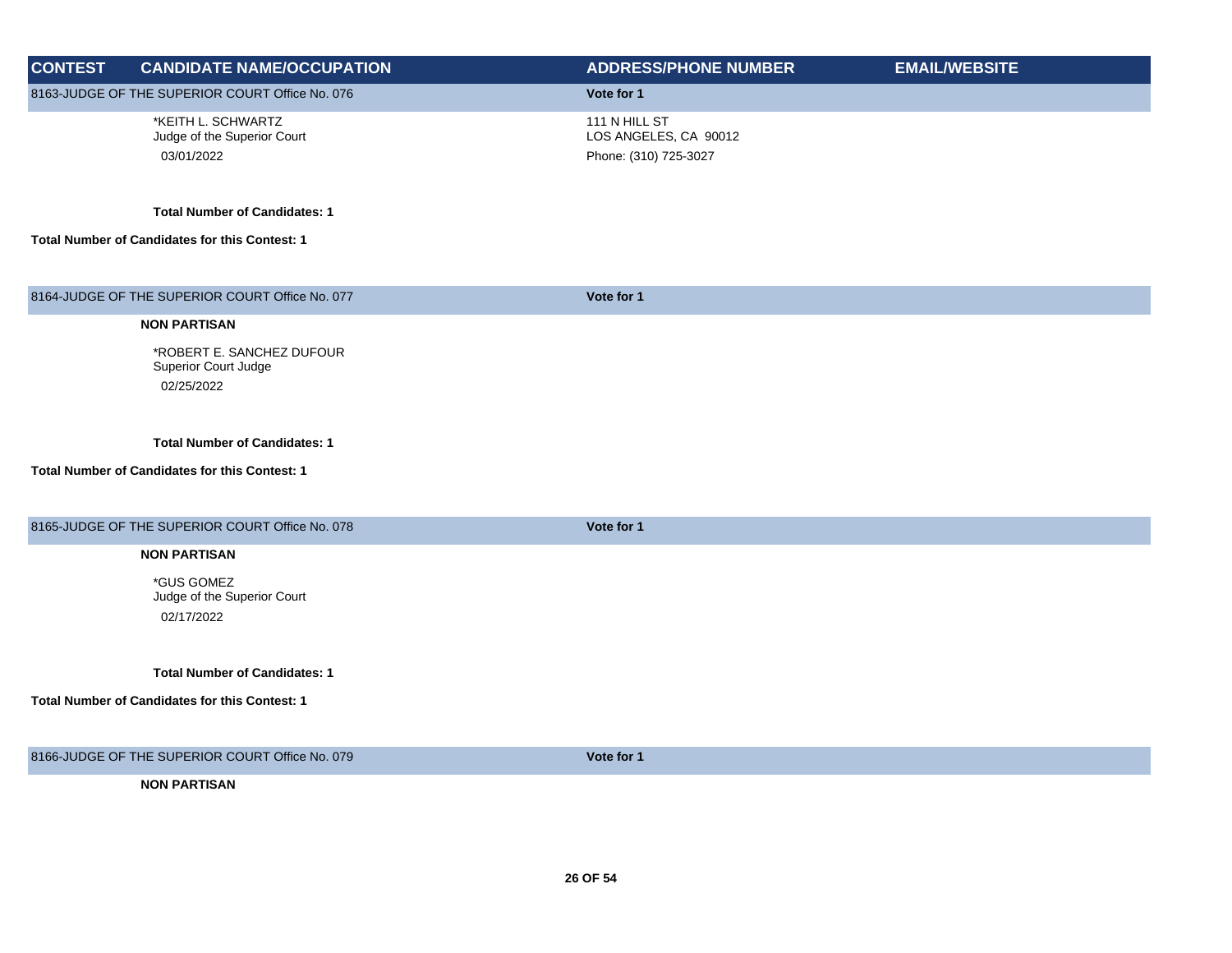| <b>CONTEST</b> | <b>CANDIDATE NAME/OCCUPATION</b>                                | <b>ADDRESS/PHONE NUMBER</b>            | <b>EMAIL/WEBSITE</b> |
|----------------|-----------------------------------------------------------------|----------------------------------------|----------------------|
|                | 8166-JUDGE OF THE SUPERIOR COURT Office No. 079                 | Vote for 1                             |                      |
|                | *SPURGEON E. SMITH<br>Judge of the Superior Court<br>03/01/2022 | 111 N HILL ST<br>LOS ANGELES, CA 90012 |                      |
|                | <b>Total Number of Candidates: 1</b>                            |                                        |                      |
|                | Total Number of Candidates for this Contest: 1                  |                                        |                      |
|                | 8167-JUDGE OF THE SUPERIOR COURT Office No. 080                 | Vote for 1                             |                      |
|                | <b>NON PARTISAN</b>                                             |                                        |                      |
|                | *RAMIRO P. CISNEROS<br>Superior Court Judge<br>03/03/2022       |                                        |                      |
|                | <b>Total Number of Candidates: 1</b>                            |                                        |                      |
|                | Total Number of Candidates for this Contest: 1                  |                                        |                      |
|                | 8168-JUDGE OF THE SUPERIOR COURT Office No. 081                 | Vote for 1                             |                      |
|                | <b>NON PARTISAN</b>                                             |                                        |                      |
|                | *MICHAEL C. SMALL<br>Superior Court Judge<br>02/25/2022         |                                        |                      |
|                |                                                                 |                                        |                      |
|                | <b>Total Number of Candidates: 1</b>                            |                                        |                      |
|                | Total Number of Candidates for this Contest: 1                  |                                        |                      |
|                | 8169-JUDGE OF THE SUPERIOR COURT Office No. 082                 | Vote for 1                             |                      |
|                | <b>NON PARTISAN</b>                                             |                                        |                      |
|                |                                                                 |                                        |                      |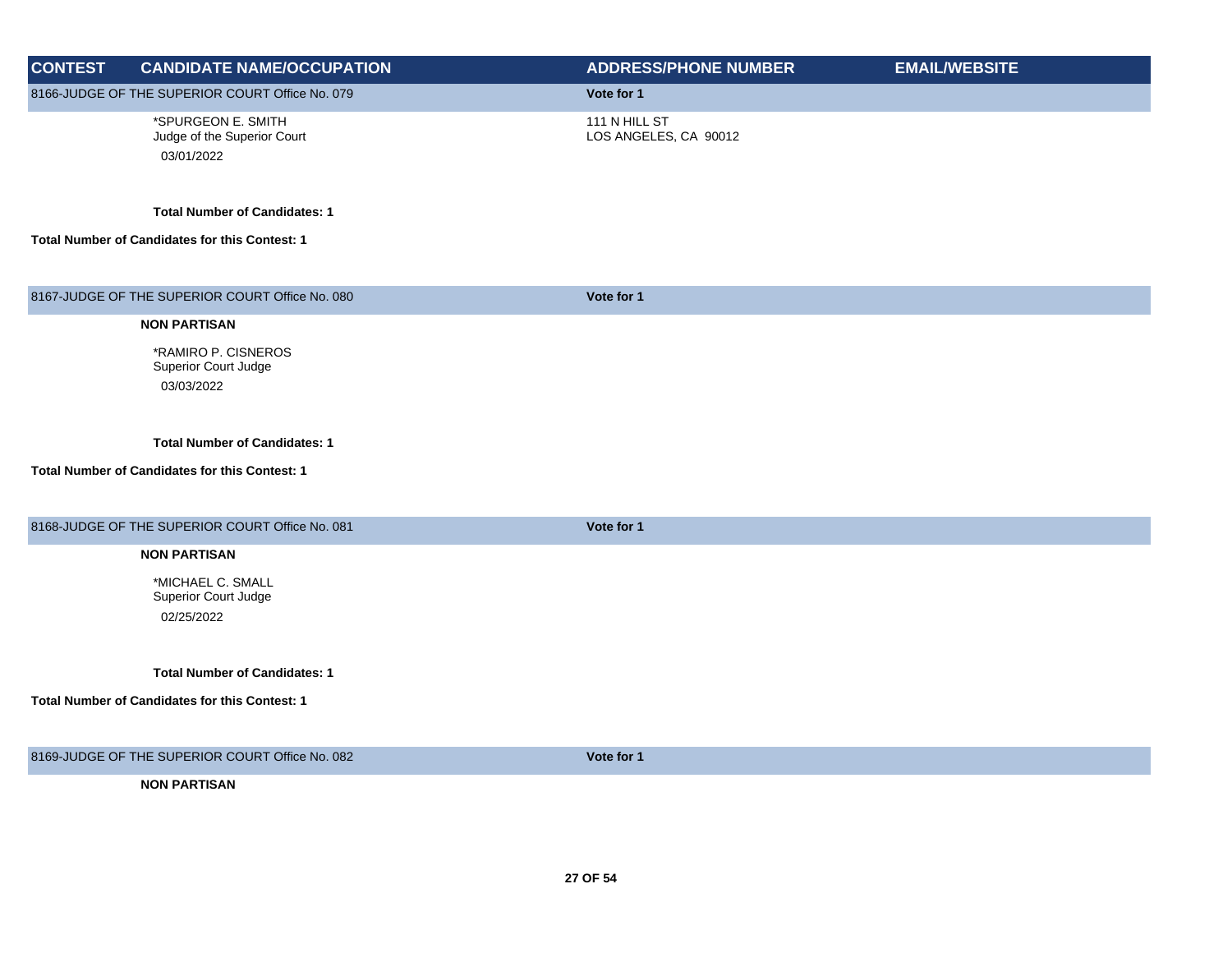| <b>CONTEST</b> | <b>CANDIDATE NAME/OCCUPATION</b>                             | <b>ADDRESS/PHONE NUMBER</b> | <b>EMAIL/WEBSITE</b>         |
|----------------|--------------------------------------------------------------|-----------------------------|------------------------------|
|                | 8169-JUDGE OF THE SUPERIOR COURT Office No. 082              | Vote for 1                  |                              |
|                | *MELISSA N. WIDDIFIELD<br>Superior Court Judge<br>03/03/2022 |                             |                              |
|                | <b>Total Number of Candidates: 1</b>                         |                             |                              |
|                | Total Number of Candidates for this Contest: 1               |                             |                              |
|                | 8170-JUDGE OF THE SUPERIOR COURT Office No. 083              | Vote for 1                  |                              |
|                | <b>NON PARTISAN</b>                                          |                             |                              |
|                | *MICHAEL TERRELL<br>Superior Court Judge                     |                             |                              |
|                | 02/25/2022                                                   |                             |                              |
|                | <b>Total Number of Candidates: 1</b>                         |                             |                              |
|                | Total Number of Candidates for this Contest: 1               |                             |                              |
|                | 8171-JUDGE OF THE SUPERIOR COURT Office No. 084              | Vote for 1                  |                              |
|                | <b>NON PARTISAN</b>                                          |                             |                              |
|                | *CHRISTOPHER K. LUI<br>Superior Court Judge<br>02/25/2022    |                             | E-MAIL - drslate@verizon.net |
|                | <b>Total Number of Candidates: 1</b>                         |                             |                              |
|                | <b>Total Number of Candidates for this Contest: 1</b>        |                             |                              |
|                | 8093-JUDGE OF THE SUPERIOR COURT Office No. 085              | Vote for 1                  |                              |
|                | <b>NON PARTISAN</b>                                          |                             |                              |
|                |                                                              |                             |                              |
|                |                                                              |                             |                              |
|                |                                                              |                             |                              |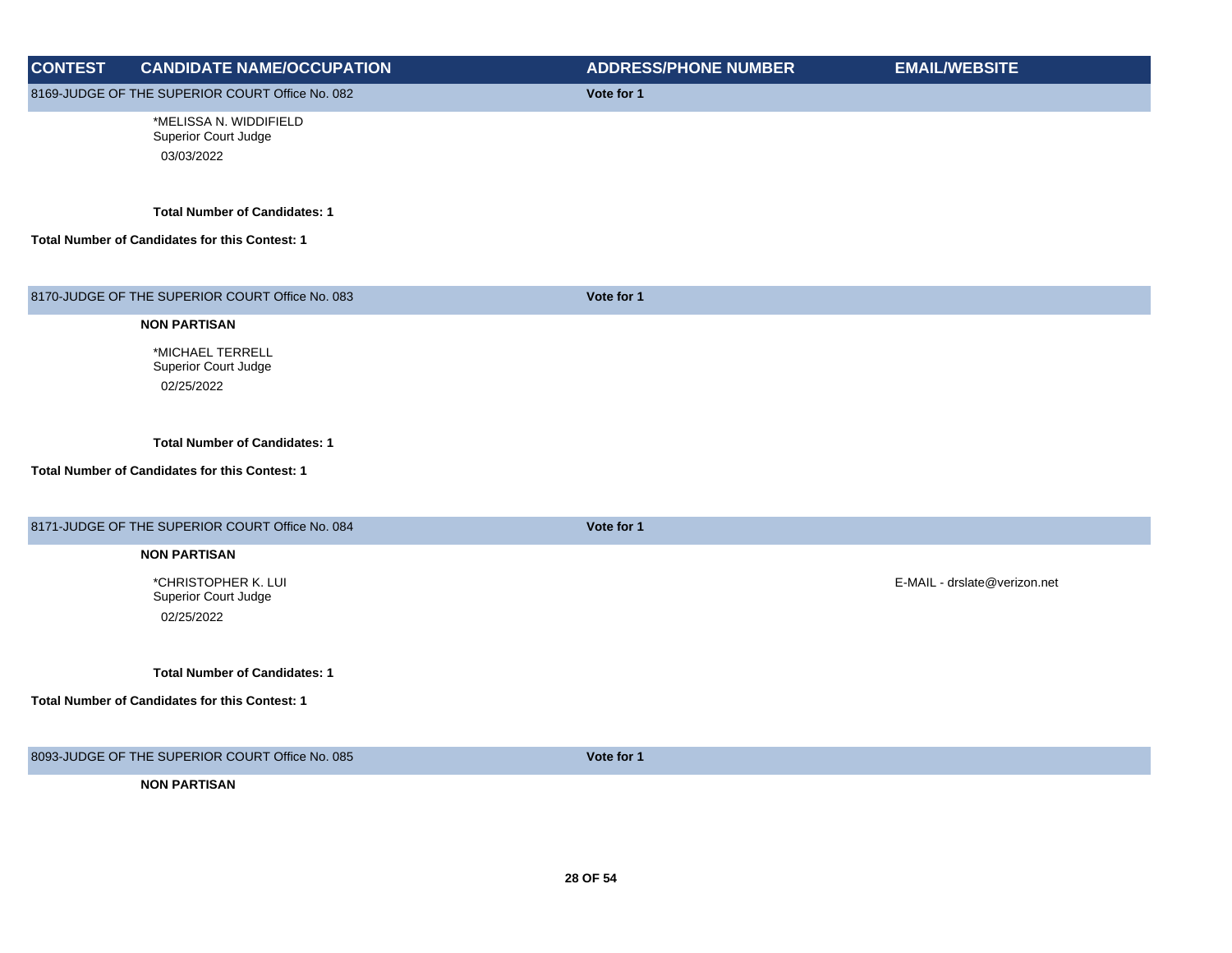| <b>CONTEST</b> | <b>CANDIDATE NAME/OCCUPATION</b>                | <b>ADDRESS/PHONE NUMBER</b>                         | <b>EMAIL/WEBSITE</b>          |
|----------------|-------------------------------------------------|-----------------------------------------------------|-------------------------------|
|                | 8093-JUDGE OF THE SUPERIOR COURT Office No. 085 | Vote for 1                                          |                               |
|                | *KAREN MOSKOWITZ<br><b>Superior Court Judge</b> | 111 N HILL ST RM 428A<br>LOS ANGELES, CA 90012      |                               |
|                | 03/01/2022                                      | Phone: (213) 633-0693                               |                               |
|                |                                                 |                                                     |                               |
|                | <b>Total Number of Candidates: 1</b>            |                                                     |                               |
|                | Total Number of Candidates for this Contest: 1  |                                                     |                               |
|                |                                                 |                                                     |                               |
|                | 8172-JUDGE OF THE SUPERIOR COURT Office No. 086 | Vote for 1                                          |                               |
|                | <b>NON PARTISAN</b>                             |                                                     |                               |
|                | *LOWYNN YOUNG                                   | 200 W COMPTON BLVD                                  |                               |
|                | Superior Court Judge<br>03/03/2022              | COMPTON, CA 90220                                   |                               |
|                |                                                 |                                                     |                               |
|                | <b>Total Number of Candidates: 1</b>            |                                                     |                               |
|                | Total Number of Candidates for this Contest: 1  |                                                     |                               |
|                |                                                 |                                                     |                               |
|                | 8173-JUDGE OF THE SUPERIOR COURT Office No. 087 | Vote for 1                                          |                               |
|                | <b>NON PARTISAN</b>                             |                                                     |                               |
|                | *ANTHONY A. TRENDACOSTA<br>Superior Court Judge | 201 CENTRE PLAZA DR #400<br>MONTEREY PARK, CA 91754 | E-MAIL - atrendac@lacourt.org |
|                | 03/01/2022                                      | Phone: (323) 307-8805                               |                               |
|                |                                                 |                                                     |                               |
|                | <b>Total Number of Candidates: 1</b>            |                                                     |                               |
|                | Total Number of Candidates for this Contest: 1  |                                                     |                               |
|                |                                                 |                                                     |                               |
|                | 8174-JUDGE OF THE SUPERIOR COURT Office No. 088 | Vote for 1                                          |                               |
|                | <b>NON PARTISAN</b>                             |                                                     |                               |
|                |                                                 |                                                     |                               |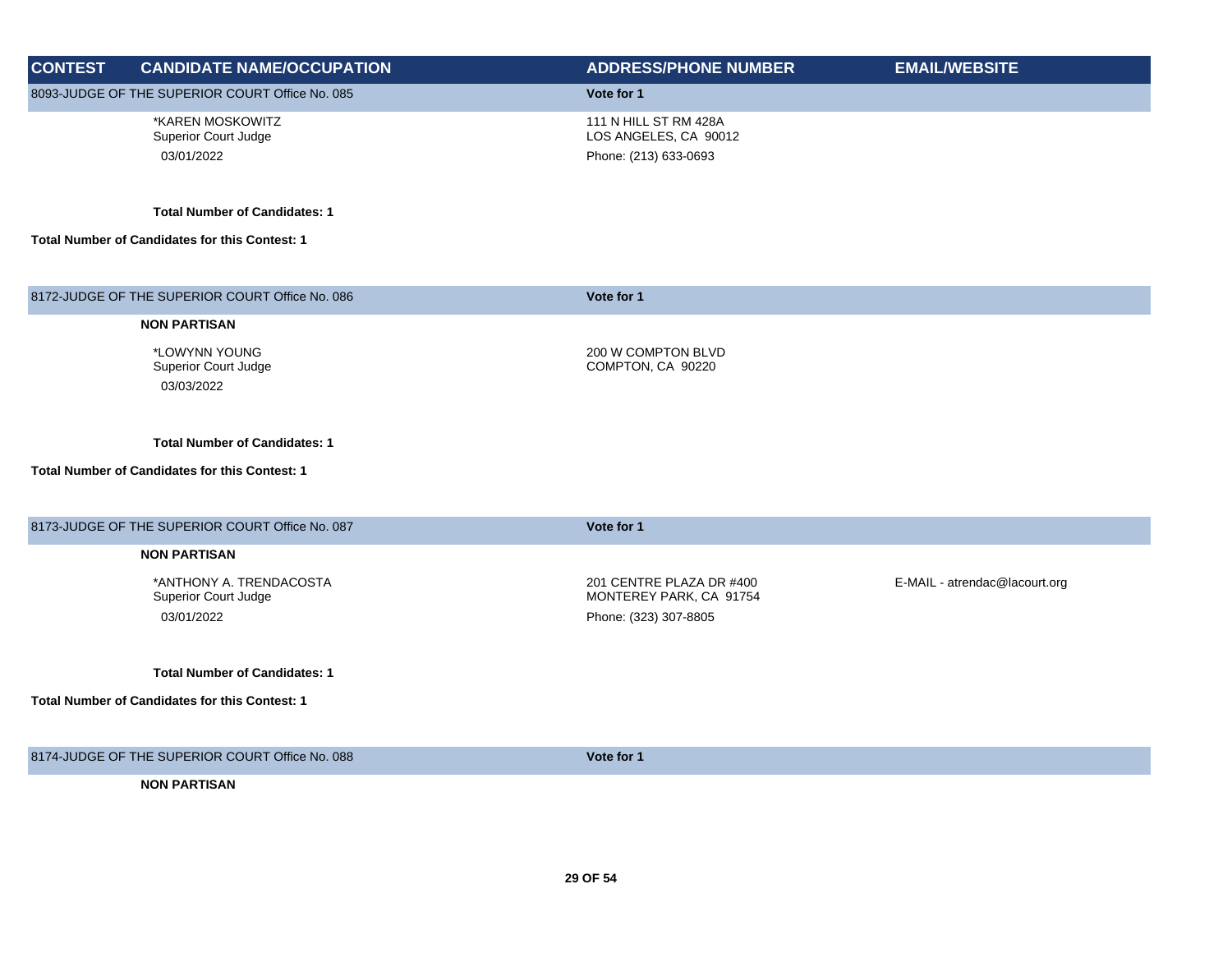| <b>CONTEST</b> | <b>CANDIDATE NAME/OCCUPATION</b>                                  | <b>ADDRESS/PHONE NUMBER</b>                                     | <b>EMAIL/WEBSITE</b>         |
|----------------|-------------------------------------------------------------------|-----------------------------------------------------------------|------------------------------|
|                | 8174-JUDGE OF THE SUPERIOR COURT Office No. 088                   | Vote for 1                                                      |                              |
|                | *VALERIE SALKIN<br>Superior Court Judge<br>02/25/2022             |                                                                 | E-MAIL - drslate@verizon.net |
|                | <b>Total Number of Candidates: 1</b>                              |                                                                 |                              |
|                | Total Number of Candidates for this Contest: 1                    |                                                                 |                              |
|                | 8175-JUDGE OF THE SUPERIOR COURT Office No. 089                   | Vote for 1                                                      |                              |
|                | <b>NON PARTISAN</b>                                               |                                                                 |                              |
|                | *CHARLES Q. CLAY III<br>Judge of the Superior Court<br>03/04/2022 | 111 N HILL ST<br>LOS ANGELES, CA 90012<br>Phone: (562) 968-2735 | E-MAIL - cclay@lacourt.org   |
|                | <b>Total Number of Candidates: 1</b>                              |                                                                 |                              |
|                | Total Number of Candidates for this Contest: 1                    |                                                                 |                              |
|                | 8177-JUDGE OF THE SUPERIOR COURT Office No. 091                   | Vote for 1                                                      |                              |
|                | <b>NON PARTISAN</b>                                               |                                                                 |                              |
|                | *RENÉE F. KORN<br>Superior Court Judge<br>02/25/2022              |                                                                 |                              |
|                | <b>Total Number of Candidates: 1</b>                              |                                                                 |                              |
|                | <b>Total Number of Candidates for this Contest: 1</b>             |                                                                 |                              |
|                | 8178-JUDGE OF THE SUPERIOR COURT Office No. 092                   | Vote for 1                                                      |                              |
|                | <b>NON PARTISAN</b>                                               |                                                                 |                              |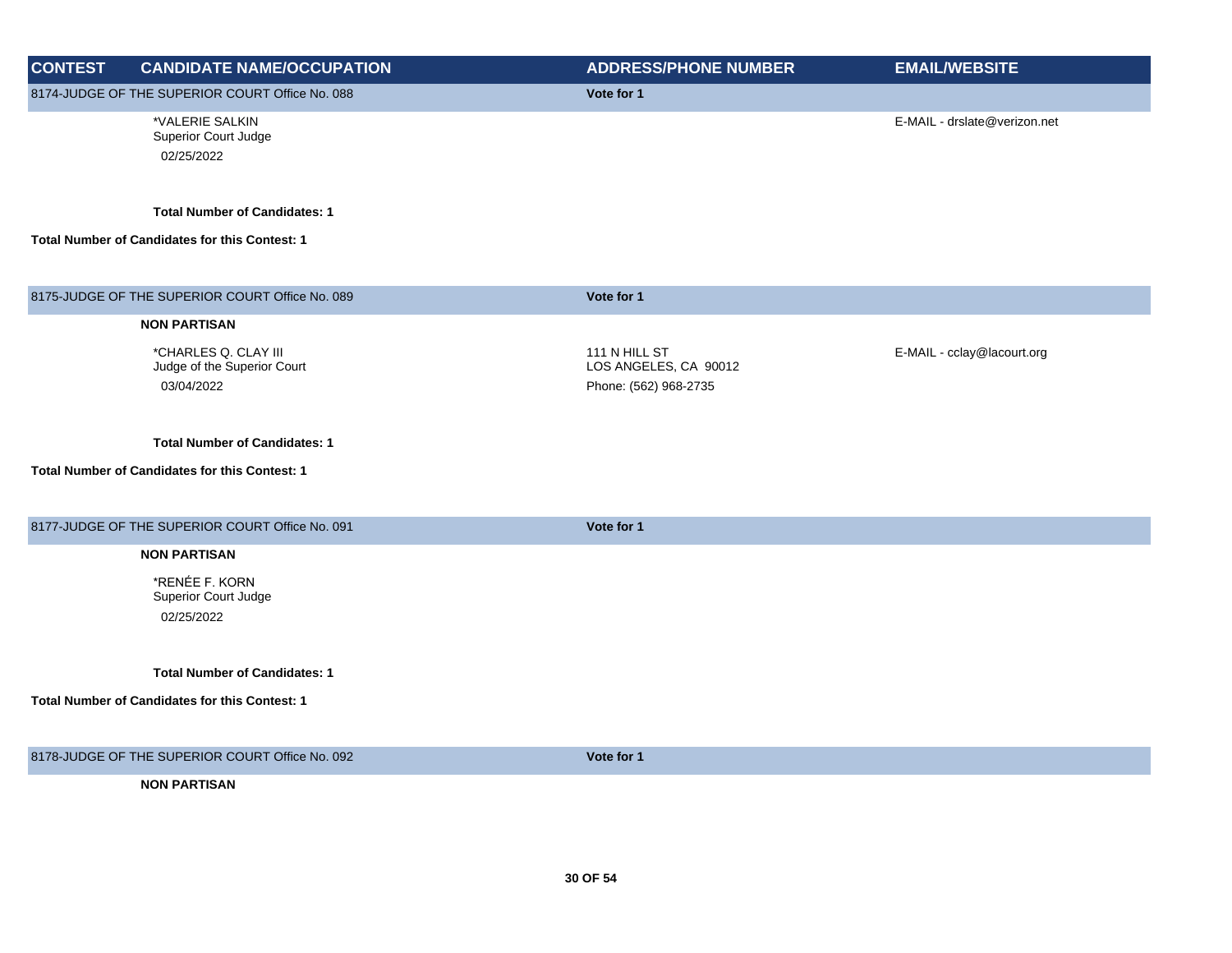| <b>CONTEST</b> | <b>CANDIDATE NAME/OCCUPATION</b>                              | <b>ADDRESS/PHONE NUMBER</b>                                     | <b>EMAIL/WEBSITE</b> |
|----------------|---------------------------------------------------------------|-----------------------------------------------------------------|----------------------|
|                | 8178-JUDGE OF THE SUPERIOR COURT Office No. 092               | Vote for 1                                                      |                      |
|                | *TIMOTHY PATRICK DILLON<br>Superior Court Judge<br>03/03/2022 |                                                                 |                      |
|                | <b>Total Number of Candidates: 1</b>                          |                                                                 |                      |
|                | <b>Total Number of Candidates for this Contest: 1</b>         |                                                                 |                      |
|                | 8179-JUDGE OF THE SUPERIOR COURT Office No. 093               | Vote for 1                                                      |                      |
|                | <b>NON PARTISAN</b>                                           |                                                                 |                      |
|                | *BRYANT Y. YANG<br>Judge of the Superior Court<br>03/01/2022  | 111 N HILL ST<br>LOS ANGELES, CA 90012                          |                      |
|                | <b>Total Number of Candidates: 1</b>                          |                                                                 |                      |
|                | Total Number of Candidates for this Contest: 1                |                                                                 |                      |
|                | 8180-JUDGE OF THE SUPERIOR COURT Office No. 094               | Vote for 1                                                      |                      |
|                | <b>NON PARTISAN</b>                                           |                                                                 |                      |
|                | *OLIVIA ROSALES<br>Judge of the Superior Court<br>03/10/2022  | 111 N HILL ST<br>LOS ANGELES, CA 90012<br>Phone: (562) 345-3757 |                      |
|                | <b>Total Number of Candidates: 1</b>                          |                                                                 |                      |
|                | <b>Total Number of Candidates for this Contest: 1</b>         |                                                                 |                      |
|                | 8181-JUDGE OF THE SUPERIOR COURT Office No. 095               | Vote for 1                                                      |                      |
|                | <b>NON PARTISAN</b>                                           |                                                                 |                      |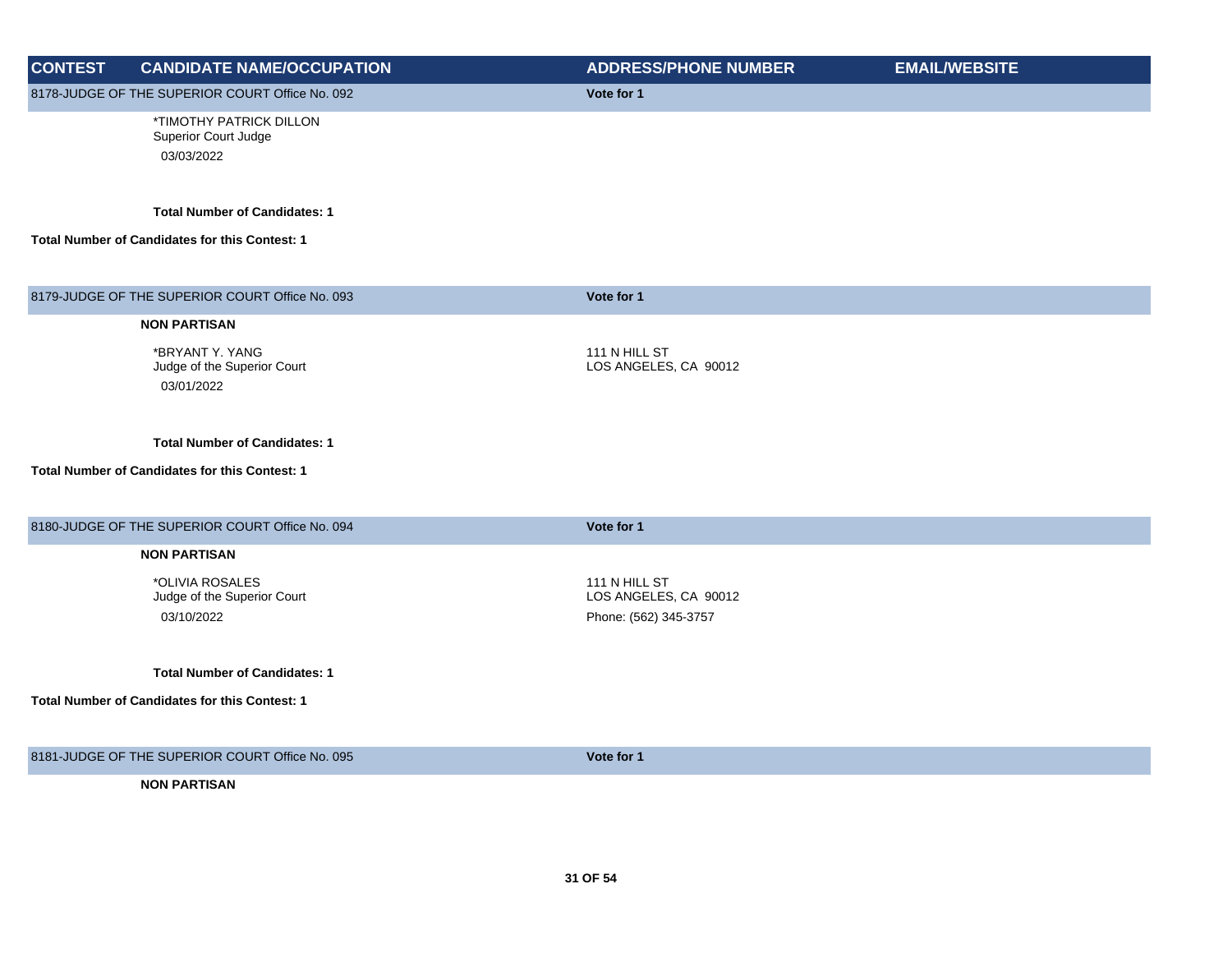| <b>CONTEST</b> | <b>CANDIDATE NAME/OCCUPATION</b>                                                       | <b>ADDRESS/PHONE NUMBER</b> | <b>EMAIL/WEBSITE</b> |
|----------------|----------------------------------------------------------------------------------------|-----------------------------|----------------------|
|                | 8181-JUDGE OF THE SUPERIOR COURT Office No. 095                                        | Vote for 1                  |                      |
|                | *LISA B. LENCH<br>Judge of the Superior Court<br>03/08/2022                            |                             |                      |
|                | <b>Total Number of Candidates: 1</b><br>Total Number of Candidates for this Contest: 1 |                             |                      |
|                | 8182-JUDGE OF THE SUPERIOR COURT Office No. 096                                        | Vote for 1                  |                      |
|                | <b>NON PARTISAN</b>                                                                    |                             |                      |
|                | *RUPERT BYRDSONG<br>Superior Court Judge<br>02/25/2022                                 |                             |                      |
|                | <b>Total Number of Candidates: 1</b><br>Total Number of Candidates for this Contest: 1 |                             |                      |
|                | 8183-JUDGE OF THE SUPERIOR COURT Office No. 097                                        | Vote for 1                  |                      |
|                | <b>NON PARTISAN</b>                                                                    |                             |                      |
|                | *ABRAHAM MELTZER<br>Superior Court Judge<br>02/25/2022                                 |                             |                      |
|                | <b>Total Number of Candidates: 1</b>                                                   |                             |                      |
|                | Total Number of Candidates for this Contest: 1                                         |                             |                      |
|                | 8184-JUDGE OF THE SUPERIOR COURT Office No. 098                                        | Vote for 1                  |                      |
|                | <b>NON PARTISAN</b>                                                                    |                             |                      |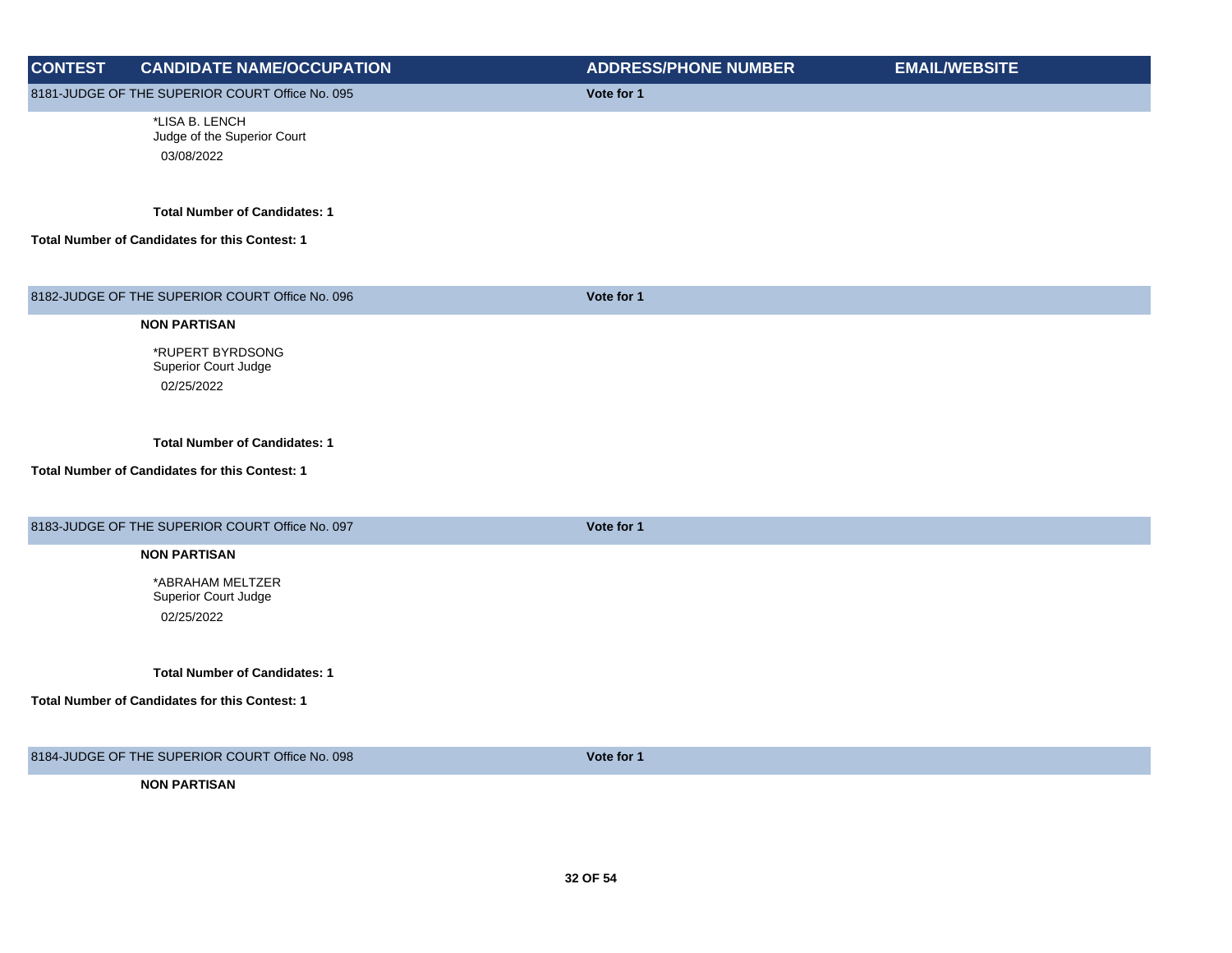| <b>CONTEST</b> | <b>CANDIDATE NAME/OCCUPATION</b>                      | <b>ADDRESS/PHONE NUMBER</b> | <b>EMAIL/WEBSITE</b> |
|----------------|-------------------------------------------------------|-----------------------------|----------------------|
|                | 8184-JUDGE OF THE SUPERIOR COURT Office No. 098       | Vote for 1                  |                      |
|                | *ROY M. DELGADO                                       |                             |                      |
|                | Superior Court Judge                                  |                             |                      |
|                | 02/25/2022                                            |                             |                      |
|                | <b>Total Number of Candidates: 1</b>                  |                             |                      |
|                | Total Number of Candidates for this Contest: 1        |                             |                      |
|                | 8185-JUDGE OF THE SUPERIOR COURT Office No. 099       | Vote for 1                  |                      |
|                | <b>NON PARTISAN</b>                                   |                             |                      |
|                | *DAVID C. BROUGHAM                                    | 111 N HILL ST RM 428A       |                      |
|                | Judge of the Superior Court                           | LOS ANGELES, CA 90012       |                      |
|                | 02/18/2022                                            | Phone: (213) 633-0693       |                      |
|                |                                                       |                             |                      |
|                | <b>Total Number of Candidates: 1</b>                  |                             |                      |
|                | <b>Total Number of Candidates for this Contest: 1</b> |                             |                      |
|                | 8089-JUDGE OF THE SUPERIOR COURT Office No. 100       | Vote for 1                  |                      |
|                |                                                       |                             |                      |
|                | <b>NON PARTISAN</b>                                   |                             |                      |
|                | *KATHERINE CHILTON<br>Superior Court Judge            | 312 N SPRING ST             |                      |
|                | 03/07/2022                                            | LOS ANGELES, CA 90012       |                      |
|                |                                                       |                             |                      |
|                | <b>Total Number of Candidates: 1</b>                  |                             |                      |
|                | Total Number of Candidates for this Contest: 1        |                             |                      |
|                |                                                       |                             |                      |
|                | 8090-JUDGE OF THE SUPERIOR COURT Office No. 101       | Vote for 1                  |                      |
|                | <b>NON PARTISAN</b>                                   |                             |                      |
|                |                                                       |                             |                      |
|                |                                                       |                             |                      |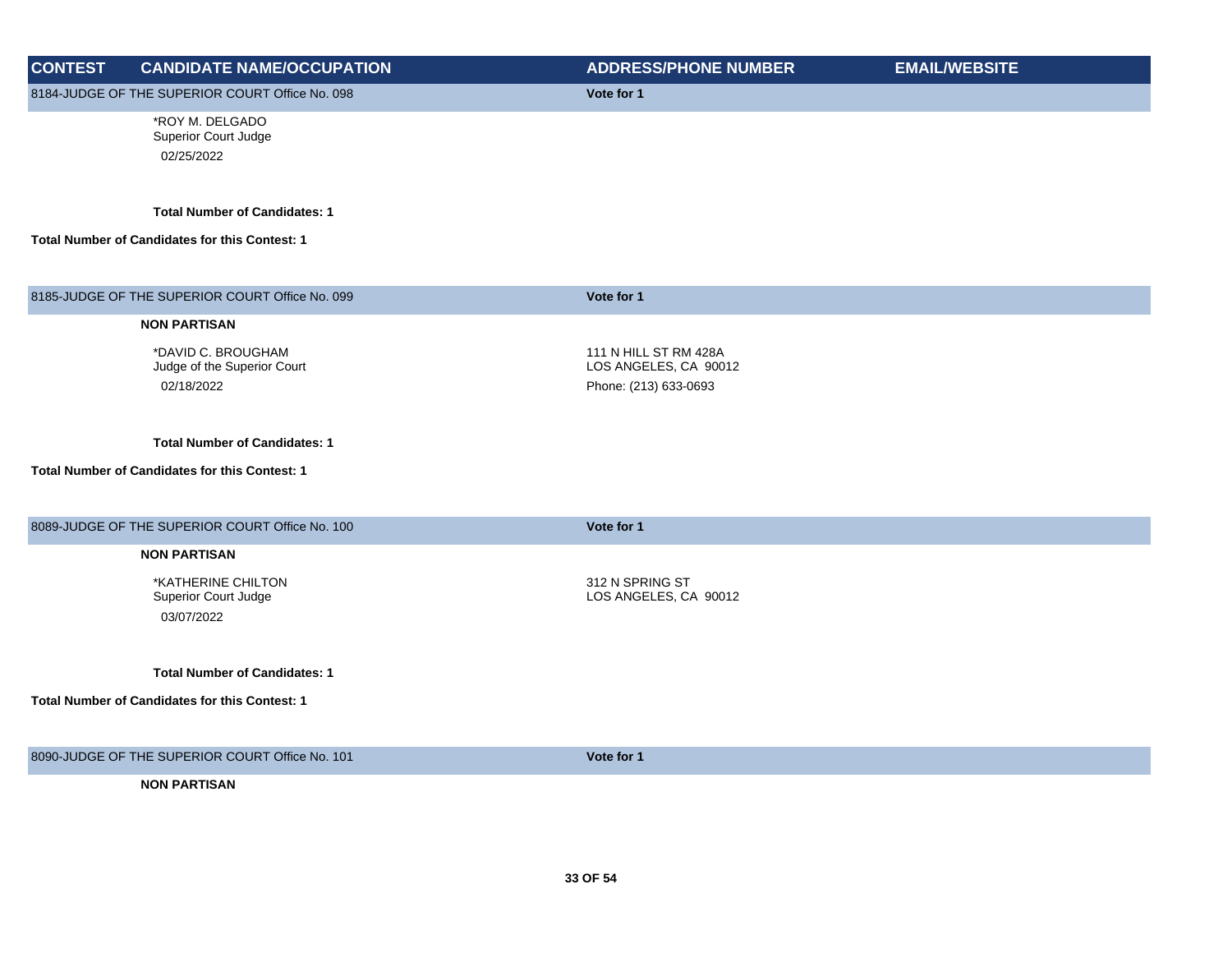| <b>CONTEST</b> | <b>CANDIDATE NAME/OCCUPATION</b>                | <b>ADDRESS/PHONE NUMBER</b> | <b>EMAIL/WEBSITE</b> |
|----------------|-------------------------------------------------|-----------------------------|----------------------|
|                | 8090-JUDGE OF THE SUPERIOR COURT Office No. 101 | Vote for 1                  |                      |
|                | *ALICIA YOKO BLANCO                             |                             |                      |
|                | <b>Superior Court Judge</b>                     |                             |                      |
|                | 02/25/2022                                      |                             |                      |
|                | <b>Total Number of Candidates: 1</b>            |                             |                      |
|                | Total Number of Candidates for this Contest: 1  |                             |                      |
|                | 8186-JUDGE OF THE SUPERIOR COURT Office No. 102 | Vote for 1                  |                      |
|                | <b>NON PARTISAN</b>                             |                             |                      |
|                | *GEORGE BIRD                                    |                             |                      |
|                | Superior Court Judge                            |                             |                      |
|                | 02/25/2022                                      |                             |                      |
|                | <b>Total Number of Candidates: 1</b>            |                             |                      |
|                | Total Number of Candidates for this Contest: 1  |                             |                      |
|                | 8187-JUDGE OF THE SUPERIOR COURT Office No. 103 | Vote for 1                  |                      |
|                | <b>NON PARTISAN</b>                             |                             |                      |
|                | *CATHERINE J. PRATT                             | 111 N HILL ST               |                      |
|                | Superior Court Judge                            | LOS ANGELES, CA 90012       |                      |
|                | 02/25/2022                                      | Phone: (213) 830-0815       |                      |
|                |                                                 |                             |                      |
|                | <b>Total Number of Candidates: 1</b>            |                             |                      |
|                | Total Number of Candidates for this Contest: 1  |                             |                      |
|                | 8188-JUDGE OF THE SUPERIOR COURT Office No. 104 | Vote for 1                  |                      |

**NON PARTISAN**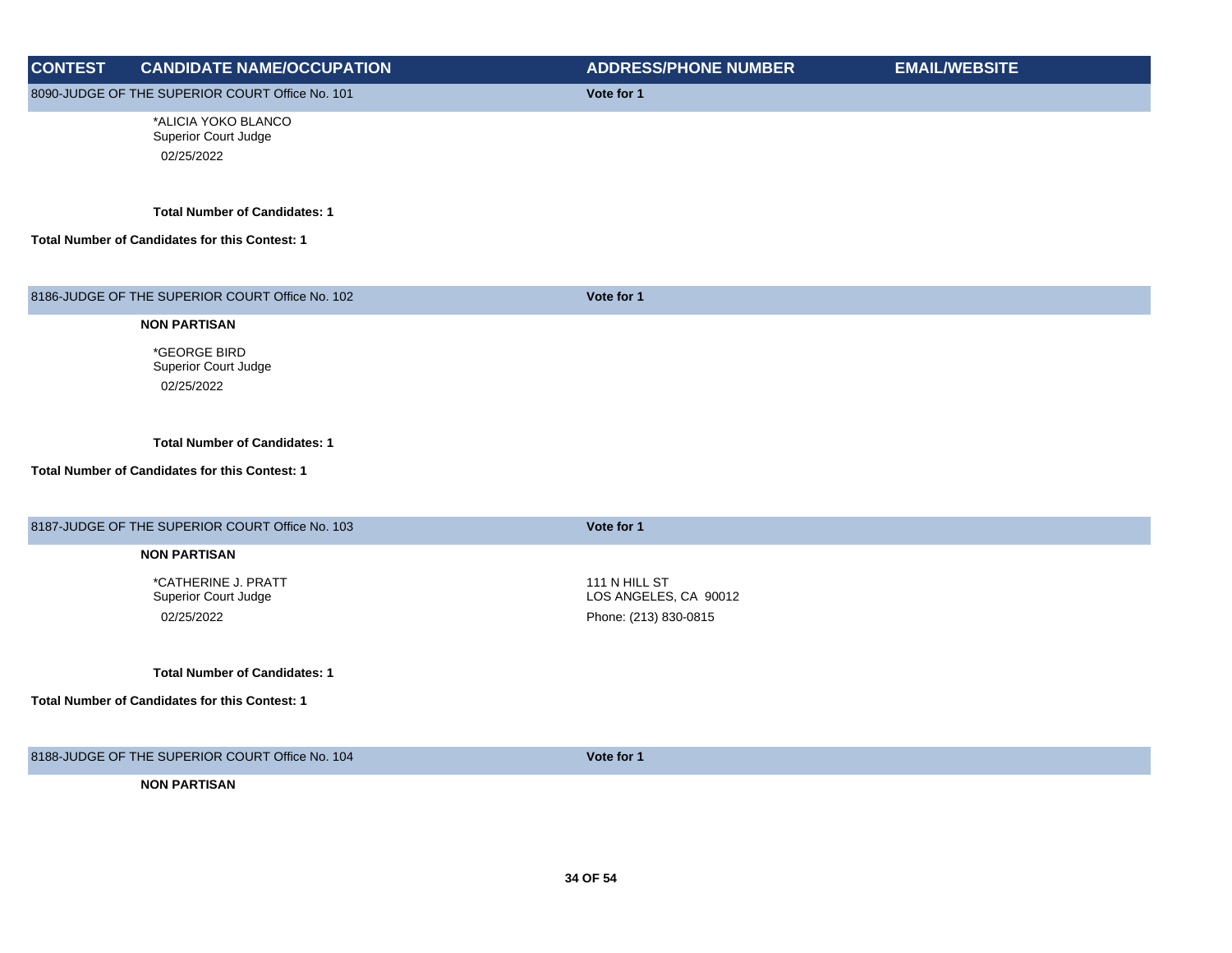| <b>CONTEST</b> | <b>CANDIDATE NAME/OCCUPATION</b>                | <b>ADDRESS/PHONE NUMBER</b> | <b>EMAIL/WEBSITE</b> |
|----------------|-------------------------------------------------|-----------------------------|----------------------|
|                | 8188-JUDGE OF THE SUPERIOR COURT Office No. 104 | Vote for 1                  |                      |
|                | *TERESA A. BEAUDET<br>Superior Court Judge      |                             |                      |
|                | 02/25/2022                                      |                             |                      |
|                |                                                 |                             |                      |
|                | <b>Total Number of Candidates: 1</b>            |                             |                      |
|                |                                                 |                             |                      |
|                | Total Number of Candidates for this Contest: 1  |                             |                      |
|                |                                                 |                             |                      |
|                | 8189-JUDGE OF THE SUPERIOR COURT Office No. 105 | Vote for 1                  |                      |
|                | <b>NON PARTISAN</b>                             |                             |                      |
|                | *DANIEL ZEKE ZEIDLER                            |                             |                      |
|                | Superior Court Judge<br>02/25/2022              |                             |                      |
|                |                                                 |                             |                      |
|                |                                                 |                             |                      |
|                | <b>Total Number of Candidates: 1</b>            |                             |                      |
|                | Total Number of Candidates for this Contest: 1  |                             |                      |
|                |                                                 |                             |                      |
|                | 8190-JUDGE OF THE SUPERIOR COURT Office No. 106 | Vote for 1                  |                      |
|                | <b>NON PARTISAN</b>                             |                             |                      |
|                | *LISA R. WASHINGTON                             |                             |                      |
|                | Superior Court Judge                            |                             |                      |
|                | 02/25/2022                                      |                             |                      |
|                |                                                 |                             |                      |
|                | <b>Total Number of Candidates: 1</b>            |                             |                      |
|                | Total Number of Candidates for this Contest: 1  |                             |                      |
|                |                                                 |                             |                      |
|                | 8191-JUDGE OF THE SUPERIOR COURT Office No. 107 | Vote for 1                  |                      |
|                | <b>NON PARTISAN</b>                             |                             |                      |
|                |                                                 |                             |                      |
|                |                                                 |                             |                      |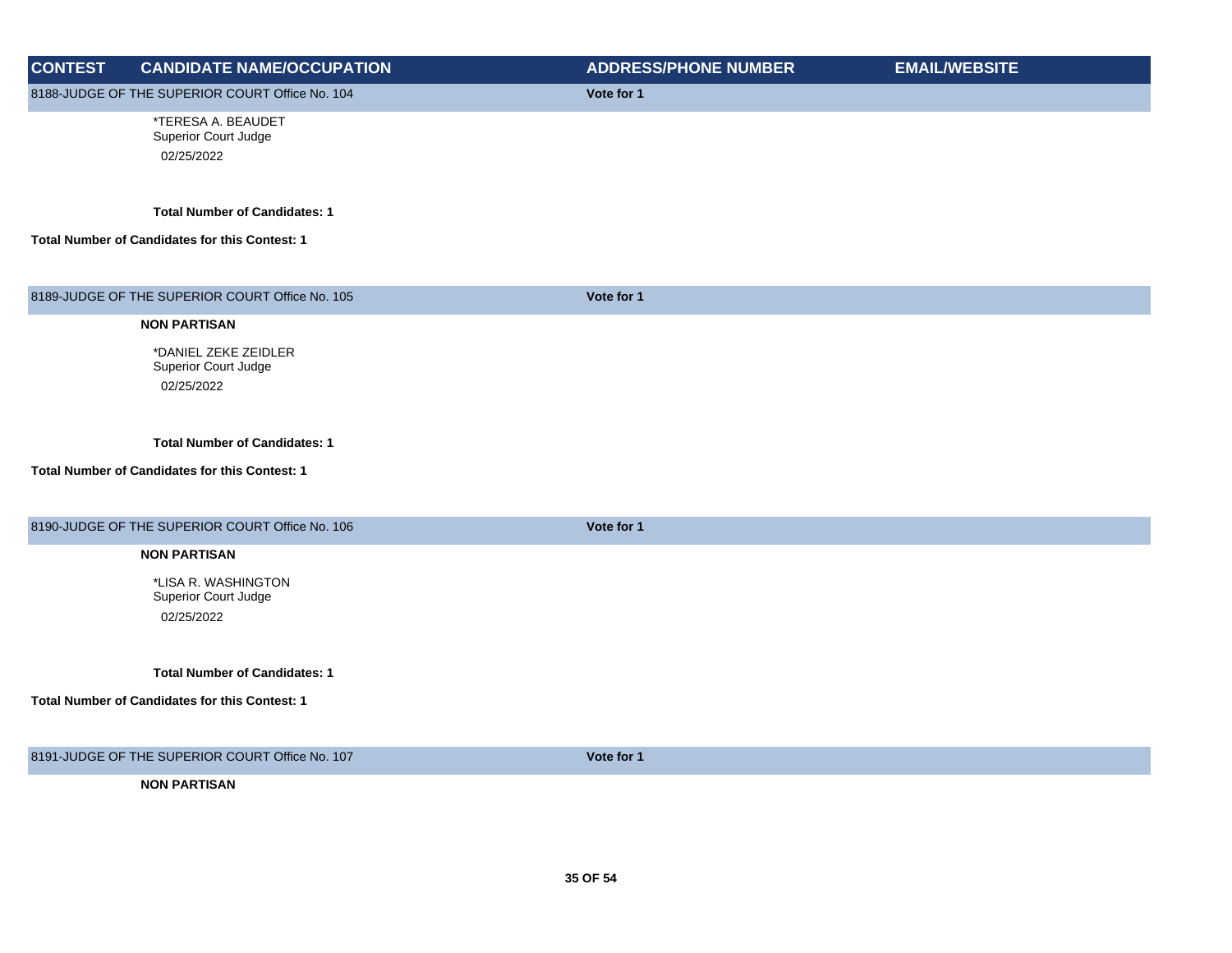| <b>CONTEST</b> | <b>CANDIDATE NAME/OCCUPATION</b>                                                       | <b>ADDRESS/PHONE NUMBER</b> | <b>EMAIL/WEBSITE</b> |
|----------------|----------------------------------------------------------------------------------------|-----------------------------|----------------------|
|                | 8191-JUDGE OF THE SUPERIOR COURT Office No. 107                                        | Vote for 1                  |                      |
|                | *KEITH H. BORJON<br>Superior Court Judge<br>02/25/2022                                 |                             |                      |
|                | <b>Total Number of Candidates: 1</b><br>Total Number of Candidates for this Contest: 1 |                             |                      |
|                |                                                                                        |                             |                      |
|                | 8192-JUDGE OF THE SUPERIOR COURT Office No. 108                                        | Vote for 1                  |                      |
|                | <b>NON PARTISAN</b>                                                                    |                             |                      |
|                | *AMY D. HOGUE<br>Superior Court Judge                                                  |                             |                      |
|                | 02/25/2022                                                                             |                             |                      |
|                | <b>Total Number of Candidates: 1</b>                                                   |                             |                      |
|                | Total Number of Candidates for this Contest: 1                                         |                             |                      |
|                | 8193-JUDGE OF THE SUPERIOR COURT Office No. 109                                        | Vote for 1                  |                      |
|                | <b>NON PARTISAN</b>                                                                    |                             |                      |
|                | *NANCY L. NEWMAN<br>Superior Court Judge                                               |                             |                      |
|                | 02/25/2022                                                                             |                             |                      |
|                | <b>Total Number of Candidates: 1</b>                                                   |                             |                      |
|                | Total Number of Candidates for this Contest: 1                                         |                             |                      |
|                | 8194-JUDGE OF THE SUPERIOR COURT Office No. 110                                        | Vote for 1                  |                      |
|                | <b>NON PARTISAN</b>                                                                    |                             |                      |
|                |                                                                                        |                             |                      |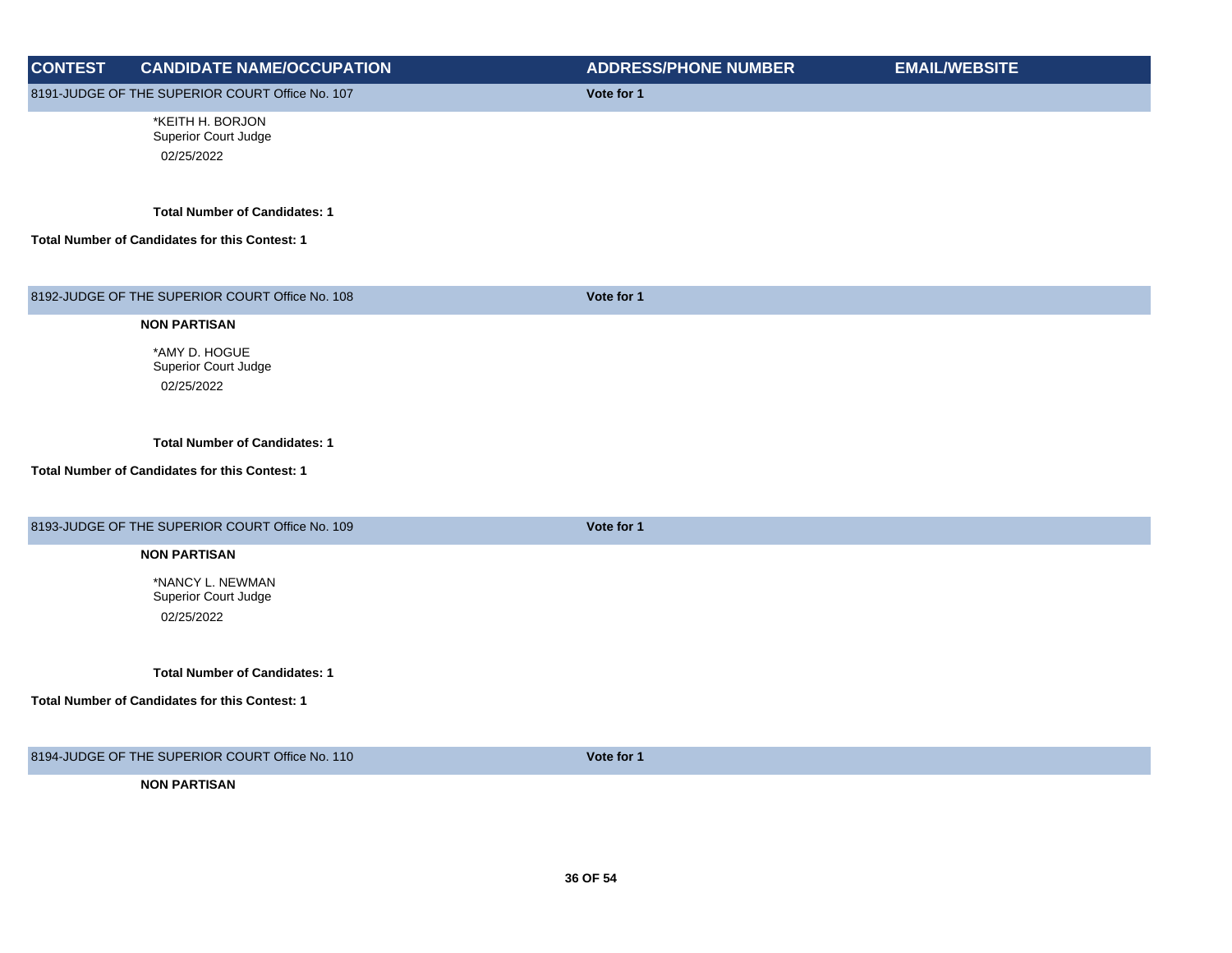| <b>CONTEST</b> | <b>CANDIDATE NAME/OCCUPATION</b>                      | <b>ADDRESS/PHONE NUMBER</b>                      | <b>EMAIL/WEBSITE</b>                   |
|----------------|-------------------------------------------------------|--------------------------------------------------|----------------------------------------|
|                | 8194-JUDGE OF THE SUPERIOR COURT Office No. 110       | Vote for 1                                       |                                        |
|                | *COLIN LEIS<br>Superior Court Judge<br>02/25/2022     |                                                  |                                        |
|                |                                                       |                                                  |                                        |
|                | <b>Total Number of Candidates: 1</b>                  |                                                  |                                        |
|                | Total Number of Candidates for this Contest: 1        |                                                  |                                        |
|                | 8195-JUDGE OF THE SUPERIOR COURT Office No. 111       | Vote for 1                                       |                                        |
|                | <b>NON PARTISAN</b>                                   |                                                  |                                        |
|                | *MARK K. HANASONO                                     | 111 N HILL ST                                    | E-MAIL - dlgould@davidgouldcompany.com |
|                | Superior Court Judge<br>03/10/2022                    | LOS ANGELES, CA 90012<br>Phone: (213) 489-4792   |                                        |
|                |                                                       |                                                  |                                        |
|                | <b>Total Number of Candidates: 1</b>                  |                                                  |                                        |
|                | <b>Total Number of Candidates for this Contest: 1</b> |                                                  |                                        |
|                | 8196-JUDGE OF THE SUPERIOR COURT Office No. 112       | Vote for 1                                       |                                        |
|                | <b>NON PARTISAN</b>                                   |                                                  |                                        |
|                | *TAMMY CHUNG RYU<br>Superior Court Judge              | 111 N HILL ST ROOM 428A<br>LOS ANGELES, CA 90012 | E-MAIL - tcryu@lacourt.org             |
|                | 02/28/2022                                            | Phone: (213) 633-0693                            |                                        |
|                | <b>Total Number of Candidates: 1</b>                  |                                                  |                                        |
|                | Total Number of Candidates for this Contest: 1        |                                                  |                                        |
|                |                                                       |                                                  |                                        |
|                | 8197-JUDGE OF THE SUPERIOR COURT Office No. 113       | Vote for 1                                       |                                        |
|                | <b>NON PARTISAN</b>                                   |                                                  |                                        |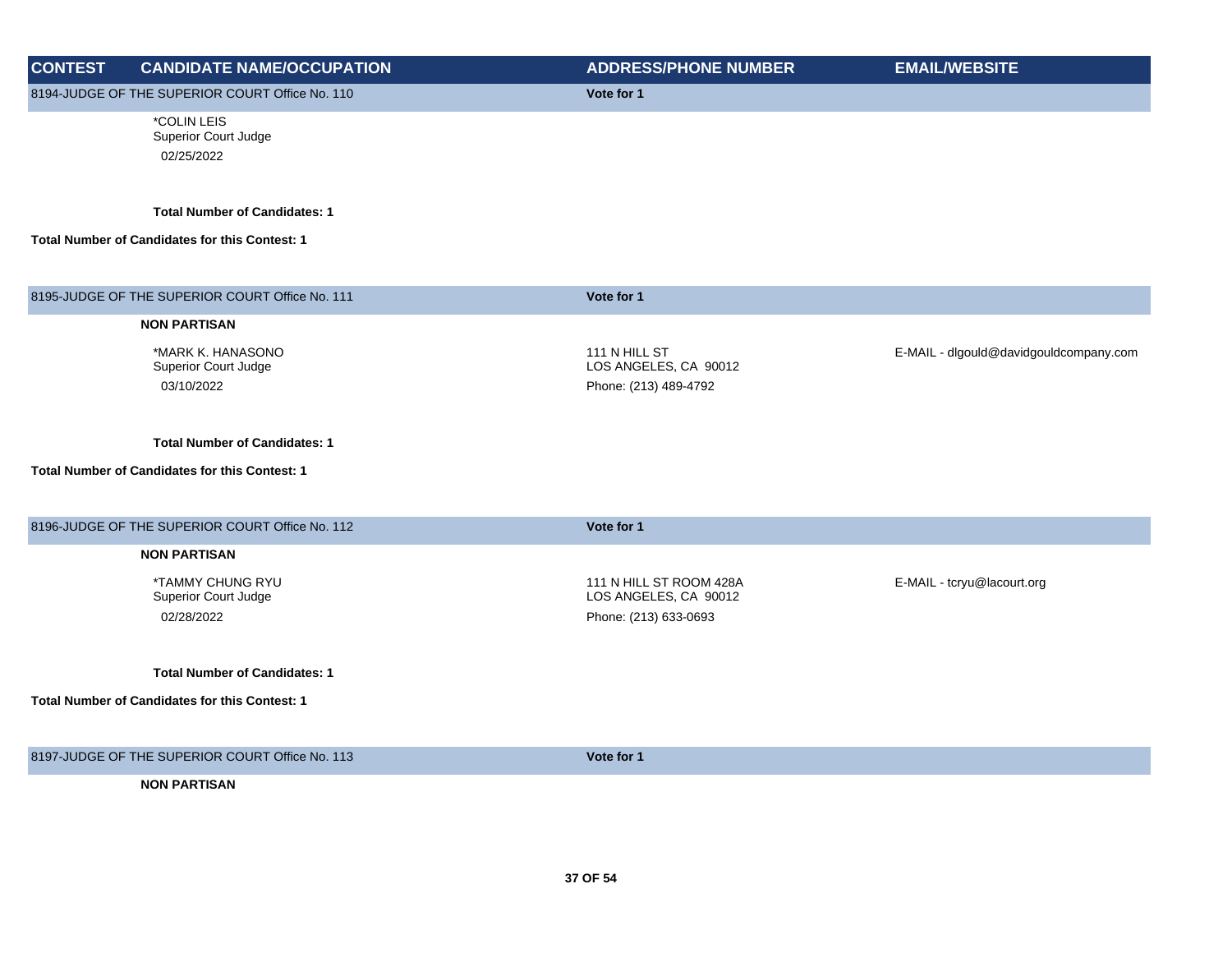| <b>CONTEST</b> | <b>CANDIDATE NAME/OCCUPATION</b>                            | <b>ADDRESS/PHONE NUMBER</b>                    | <b>EMAIL/WEBSITE</b>          |
|----------------|-------------------------------------------------------------|------------------------------------------------|-------------------------------|
|                | 8197-JUDGE OF THE SUPERIOR COURT Office No. 113             | Vote for 1                                     |                               |
|                | *MICHAEL E. WHITAKER<br>Superior Court Judge                |                                                |                               |
|                | 02/25/2022                                                  |                                                |                               |
|                | <b>Total Number of Candidates: 1</b>                        |                                                |                               |
|                | Total Number of Candidates for this Contest: 1              |                                                |                               |
|                | 8198-JUDGE OF THE SUPERIOR COURT Office No. 114             | Vote for 1                                     |                               |
|                | <b>NON PARTISAN</b>                                         |                                                |                               |
|                | *IAN C. FUSSELMAN<br>Superior Court Judge                   |                                                |                               |
|                | 02/25/2022                                                  |                                                |                               |
|                | <b>Total Number of Candidates: 1</b>                        |                                                |                               |
|                | Total Number of Candidates for this Contest: 1              |                                                |                               |
|                | 8199-JUDGE OF THE SUPERIOR COURT Office No. 115             | Vote for 1                                     |                               |
|                | <b>NON PARTISAN</b>                                         |                                                |                               |
|                | *ADAM Y. CHANG<br>Judge of the Superior Court<br>03/02/2022 | 111 N HILL ST RM 428A<br>LOS ANGELES, CA 90012 | E-MAIL - chang.adam@gmail.com |
|                | <b>Total Number of Candidates: 1</b>                        |                                                |                               |
|                | Total Number of Candidates for this Contest: 1              |                                                |                               |
|                | 8201-JUDGE OF THE SUPERIOR COURT Office No. 117             | Vote for 1                                     |                               |
|                | <b>NON PARTISAN</b>                                         |                                                |                               |
|                |                                                             |                                                |                               |
|                |                                                             |                                                |                               |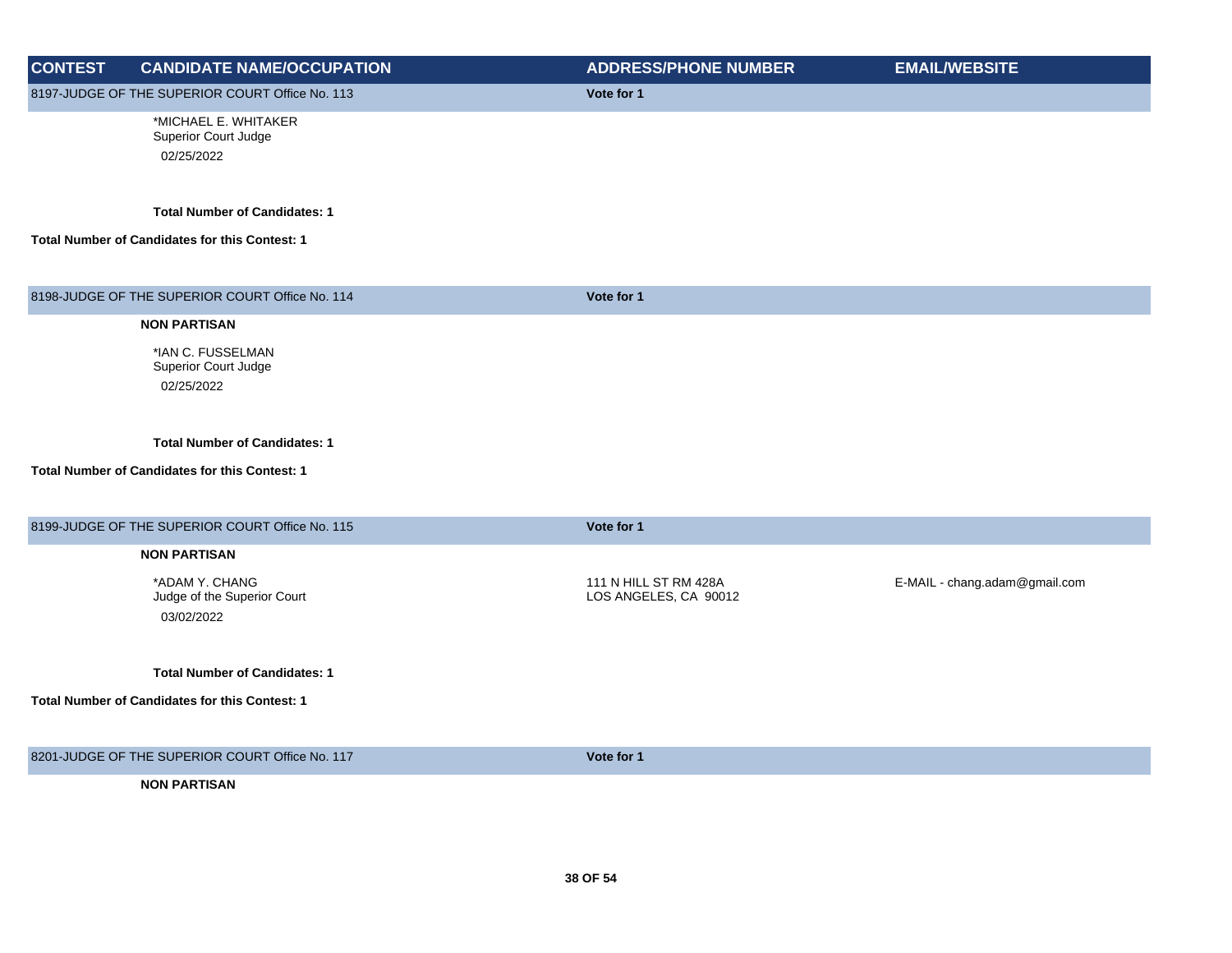| <b>CONTEST</b> | <b>CANDIDATE NAME/OCCUPATION</b>                          | <b>ADDRESS/PHONE NUMBER</b> | <b>EMAIL/WEBSITE</b> |
|----------------|-----------------------------------------------------------|-----------------------------|----------------------|
|                | 8201-JUDGE OF THE SUPERIOR COURT Office No. 117           | Vote for 1                  |                      |
|                | *SHIRLEY K. WATKINS<br>Superior Court Judge<br>02/25/2022 |                             |                      |
|                | <b>Total Number of Candidates: 1</b>                      |                             |                      |
|                | <b>Total Number of Candidates for this Contest: 1</b>     |                             |                      |
|                | 8203-JUDGE OF THE SUPERIOR COURT Office No. 119           | Vote for 1                  |                      |
|                | <b>NON PARTISAN</b>                                       |                             |                      |
|                | *DANIEL JUAREZ<br>Superior Court Judge                    |                             |                      |
|                | 02/25/2022                                                |                             |                      |
|                | <b>Total Number of Candidates: 1</b>                      |                             |                      |
|                | <b>Total Number of Candidates for this Contest: 1</b>     |                             |                      |
|                | 8237-JUDGE OF THE SUPERIOR COURT Office No. 120           | Vote for 1                  |                      |
|                | <b>NON PARTISAN</b>                                       |                             |                      |
|                | *MAURICE A. LEITER<br>Superior Court Judge                |                             |                      |
|                | 02/25/2022                                                |                             |                      |
|                | <b>Total Number of Candidates: 1</b>                      |                             |                      |
|                | <b>Total Number of Candidates for this Contest: 1</b>     |                             |                      |
|                | 8205-JUDGE OF THE SUPERIOR COURT Office No. 121           | Vote for 1                  |                      |
|                | <b>NON PARTISAN</b>                                       |                             |                      |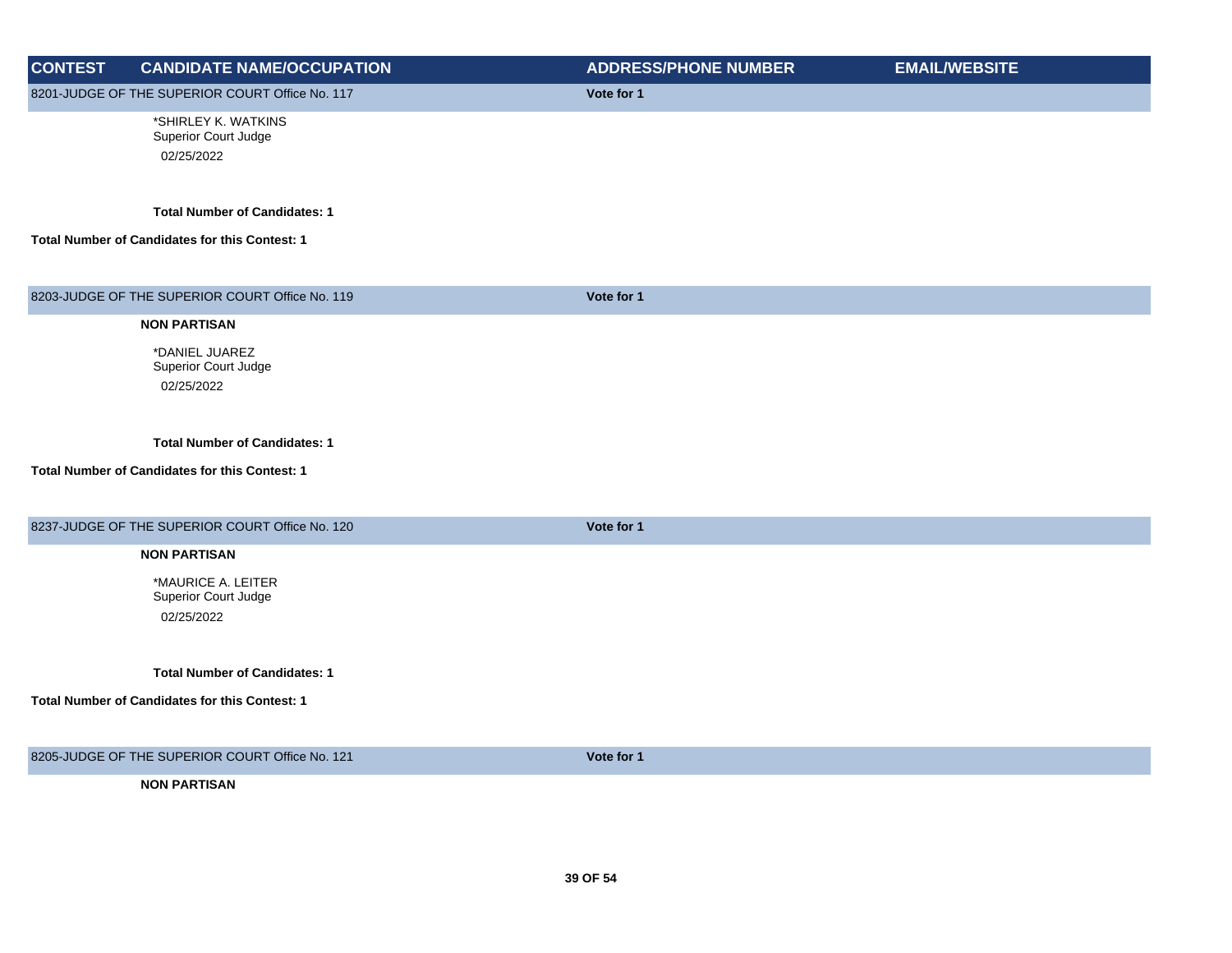| <b>CONTEST</b> | <b>CANDIDATE NAME/OCCUPATION</b>                                                              | <b>ADDRESS/PHONE NUMBER</b>                                     | <b>EMAIL/WEBSITE</b>        |
|----------------|-----------------------------------------------------------------------------------------------|-----------------------------------------------------------------|-----------------------------|
|                | 8205-JUDGE OF THE SUPERIOR COURT Office No. 121                                               | Vote for 1                                                      |                             |
|                | *GRACIELA L. FREIXES<br>Judge of the Superior Court<br>03/01/2022                             |                                                                 |                             |
|                | <b>Total Number of Candidates: 1</b><br>Total Number of Candidates for this Contest: 1        |                                                                 |                             |
|                | 8206-JUDGE OF THE SUPERIOR COURT Office No. 122                                               | Vote for 1                                                      |                             |
|                | <b>NON PARTISAN</b>                                                                           |                                                                 |                             |
|                | *HOWARD CHESTER HORN, JR<br>Superior Court Judge<br>03/03/2022                                | 111 N HILL ST<br>LOS ANGELES, CA 90012<br>Phone: (310) 255-1854 | E-MAIL - hchorn@lacourt.org |
|                | <b>Total Number of Candidates: 1</b><br><b>Total Number of Candidates for this Contest: 1</b> |                                                                 |                             |
|                | 8208-JUDGE OF THE SUPERIOR COURT Office No. 124                                               | Vote for 1                                                      |                             |
|                | <b>NON PARTISAN</b><br>*MICHAEL VICENCIA<br>Superior Court Judge<br>02/25/2022                |                                                                 |                             |
|                | <b>Total Number of Candidates: 1</b><br>Total Number of Candidates for this Contest: 1        |                                                                 |                             |
|                | 8209-JUDGE OF THE SUPERIOR COURT Office No. 125                                               | Vote for 1                                                      |                             |
|                | <b>NON PARTISAN</b>                                                                           |                                                                 |                             |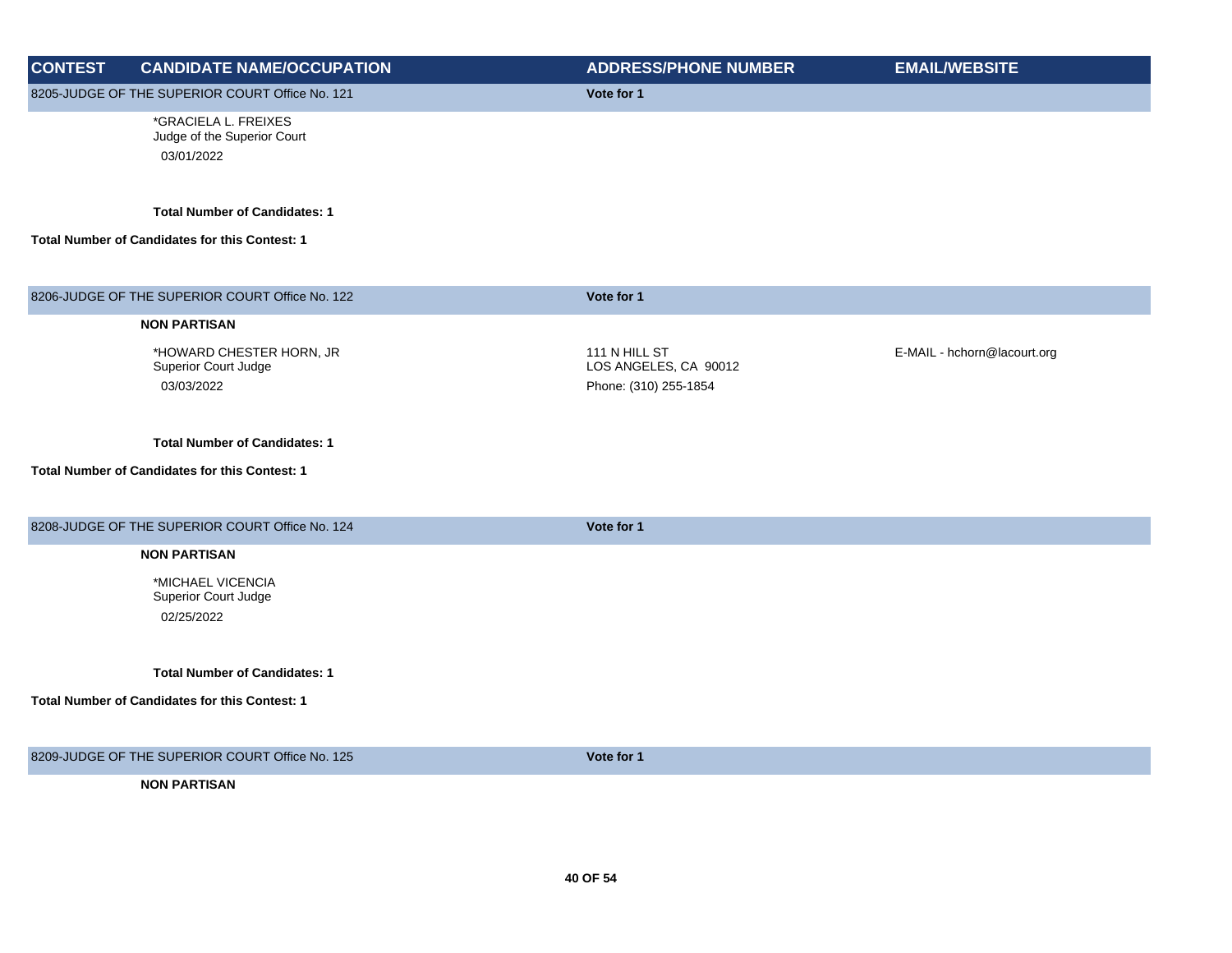| <b>CONTEST</b> | <b>CANDIDATE NAME/OCCUPATION</b>                                 | <b>ADDRESS/PHONE NUMBER</b>                                      | <b>EMAIL/WEBSITE</b>            |
|----------------|------------------------------------------------------------------|------------------------------------------------------------------|---------------------------------|
|                | 8209-JUDGE OF THE SUPERIOR COURT Office No. 125                  | Vote for 1                                                       |                                 |
|                | *CONNIE ROCHELLE QUIÑONES<br>Superior Court Judge<br>02/25/2022  |                                                                  |                                 |
|                | <b>Total Number of Candidates: 1</b>                             |                                                                  |                                 |
|                | <b>Total Number of Candidates for this Contest: 1</b>            |                                                                  |                                 |
|                | 8210-JUDGE OF THE SUPERIOR COURT Office No. 126                  | Vote for 1                                                       |                                 |
|                | <b>NON PARTISAN</b>                                              |                                                                  |                                 |
|                | *DEBRA ANN COLE-HALL<br>Judge of LA Superior Court<br>03/01/2022 | 12720 NORWALK BLVD<br>NORWALK, CA 90650<br>Phone: (562) 345-3755 | E-MAIL - dcole-hall@lacourt.org |
|                | <b>Total Number of Candidates: 1</b>                             |                                                                  |                                 |
|                | Total Number of Candidates for this Contest: 1                   |                                                                  |                                 |
|                | 8211-JUDGE OF THE SUPERIOR COURT Office No. 127                  | Vote for 1                                                       |                                 |
|                | <b>NON PARTISAN</b>                                              |                                                                  |                                 |
|                | *HUEY P. COTTON<br>Superior Court Judge<br>02/25/2022            |                                                                  |                                 |
|                | <b>Total Number of Candidates: 1</b>                             |                                                                  |                                 |
|                | Total Number of Candidates for this Contest: 1                   |                                                                  |                                 |
|                | 8212-JUDGE OF THE SUPERIOR COURT Office No. 128                  | Vote for 1                                                       |                                 |
|                | <b>NON PARTISAN</b>                                              |                                                                  |                                 |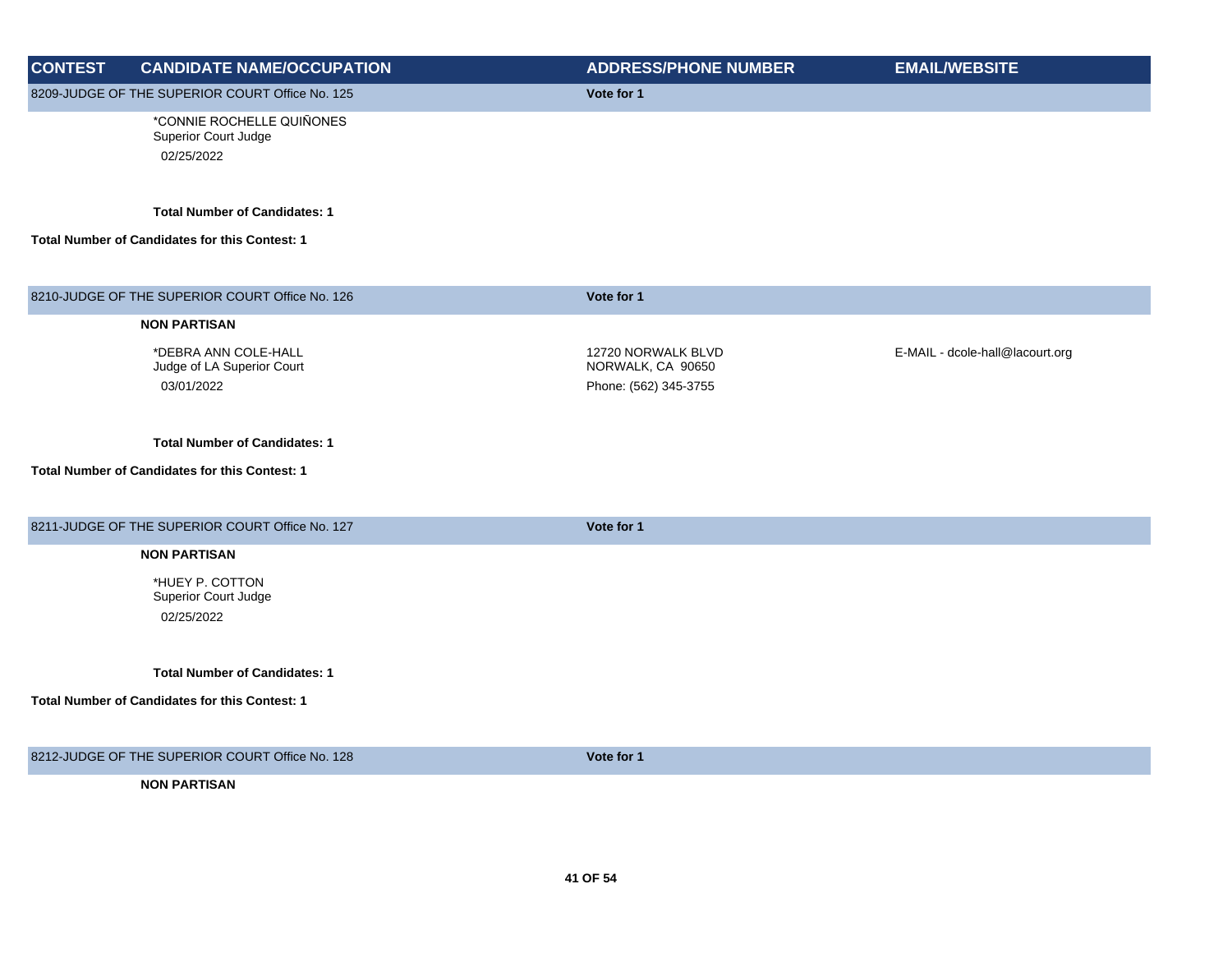| <b>CONTEST</b> | <b>CANDIDATE NAME/OCCUPATION</b>                                  | <b>ADDRESS/PHONE NUMBER</b>                                               | <b>EMAIL/WEBSITE</b>               |
|----------------|-------------------------------------------------------------------|---------------------------------------------------------------------------|------------------------------------|
|                | 8212-JUDGE OF THE SUPERIOR COURT Office No. 128                   | Vote for 1                                                                |                                    |
|                | *HECTOR E. GUTIERREZ<br>Judge of the Superior Court<br>02/14/2022 | 111 N HILL ST ROOM 428A<br>LOS ANGELES, CA 90012<br>Phone: (213) 633-0693 |                                    |
|                | <b>Total Number of Candidates: 1</b>                              |                                                                           |                                    |
|                | Total Number of Candidates for this Contest: 1                    |                                                                           |                                    |
|                | 8213-JUDGE OF THE SUPERIOR COURT Office No. 129                   | Vote for 1                                                                |                                    |
|                | <b>NON PARTISAN</b>                                               |                                                                           |                                    |
|                | *RONALD F. FRANK                                                  | 1 REGENT ST ROOM 504<br>INGLEWOOD, CA 90301                               | E-MAIL - dlgould@gouldorellana.com |
|                | 03/09/2022                                                        |                                                                           |                                    |
|                | <b>Total Number of Candidates: 1</b>                              |                                                                           |                                    |
|                | Total Number of Candidates for this Contest: 1                    |                                                                           |                                    |
|                | 8214-JUDGE OF THE SUPERIOR COURT Office No. 130                   | Vote for 1                                                                |                                    |
|                | <b>NON PARTISAN</b>                                               |                                                                           |                                    |
|                | *LEE S. ARIAN<br>Superior Court Judge<br>03/03/2022               |                                                                           |                                    |
|                | <b>Total Number of Candidates: 1</b>                              |                                                                           |                                    |
|                | Total Number of Candidates for this Contest: 1                    |                                                                           |                                    |
|                | 8215-JUDGE OF THE SUPERIOR COURT Office No. 131                   | Vote for 1                                                                |                                    |
|                | <b>NON PARTISAN</b>                                               |                                                                           |                                    |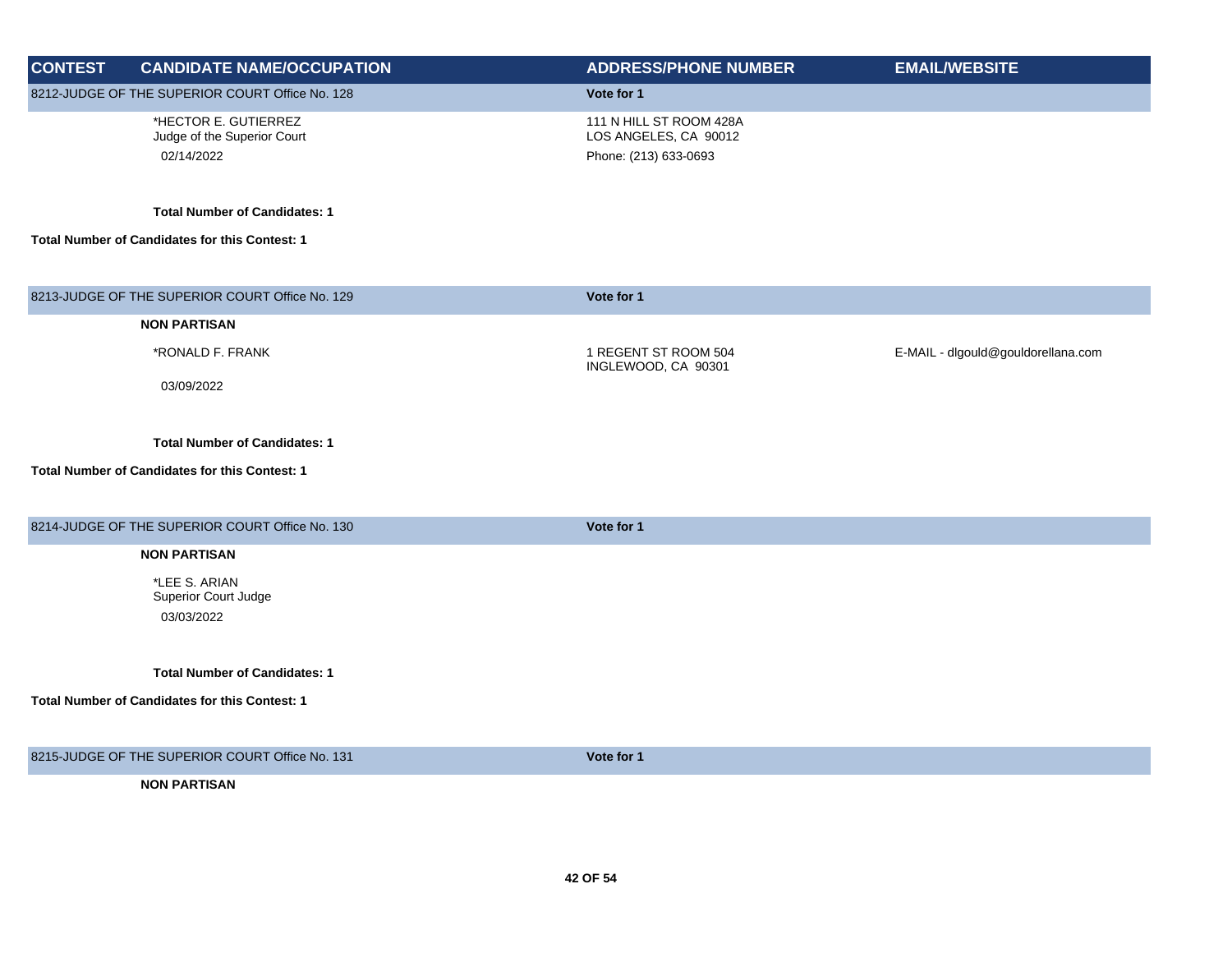| <b>CONTEST</b> | <b>CANDIDATE NAME/OCCUPATION</b>                                                       | <b>ADDRESS/PHONE NUMBER</b>                    | <b>EMAIL/WEBSITE</b> |
|----------------|----------------------------------------------------------------------------------------|------------------------------------------------|----------------------|
|                | 8215-JUDGE OF THE SUPERIOR COURT Office No. 131                                        | Vote for 1                                     |                      |
|                | *ELIHU M. BERLE<br>Superior Court Judge<br>02/25/2022                                  |                                                |                      |
|                | <b>Total Number of Candidates: 1</b><br>Total Number of Candidates for this Contest: 1 |                                                |                      |
|                |                                                                                        |                                                |                      |
|                | 8216-JUDGE OF THE SUPERIOR COURT Office No. 132                                        | Vote for 1                                     |                      |
|                | <b>NON PARTISAN</b>                                                                    |                                                |                      |
|                | *JULIAN C. RECANA<br>Judge of the Superior Court                                       | 111 N HILL ST RM 428A<br>LOS ANGELES, CA 90012 |                      |
|                | 03/01/2022                                                                             | Phone: (213) 633-0693                          |                      |
|                | <b>Total Number of Candidates: 1</b>                                                   |                                                |                      |
|                | Total Number of Candidates for this Contest: 1                                         |                                                |                      |
|                | 8217-JUDGE OF THE SUPERIOR COURT Office No. 133                                        | Vote for 1                                     |                      |
|                | <b>NON PARTISAN</b>                                                                    |                                                |                      |
|                | *DAVID SOTELO<br>Superior Court Judge                                                  |                                                |                      |
|                | 02/25/2022                                                                             |                                                |                      |
|                | <b>Total Number of Candidates: 1</b>                                                   |                                                |                      |
|                | Total Number of Candidates for this Contest: 1                                         |                                                |                      |
|                | 8218-JUDGE OF THE SUPERIOR COURT Office No. 134                                        | Vote for 1                                     |                      |
|                | <b>NON PARTISAN</b>                                                                    |                                                |                      |
|                |                                                                                        |                                                |                      |
|                |                                                                                        |                                                |                      |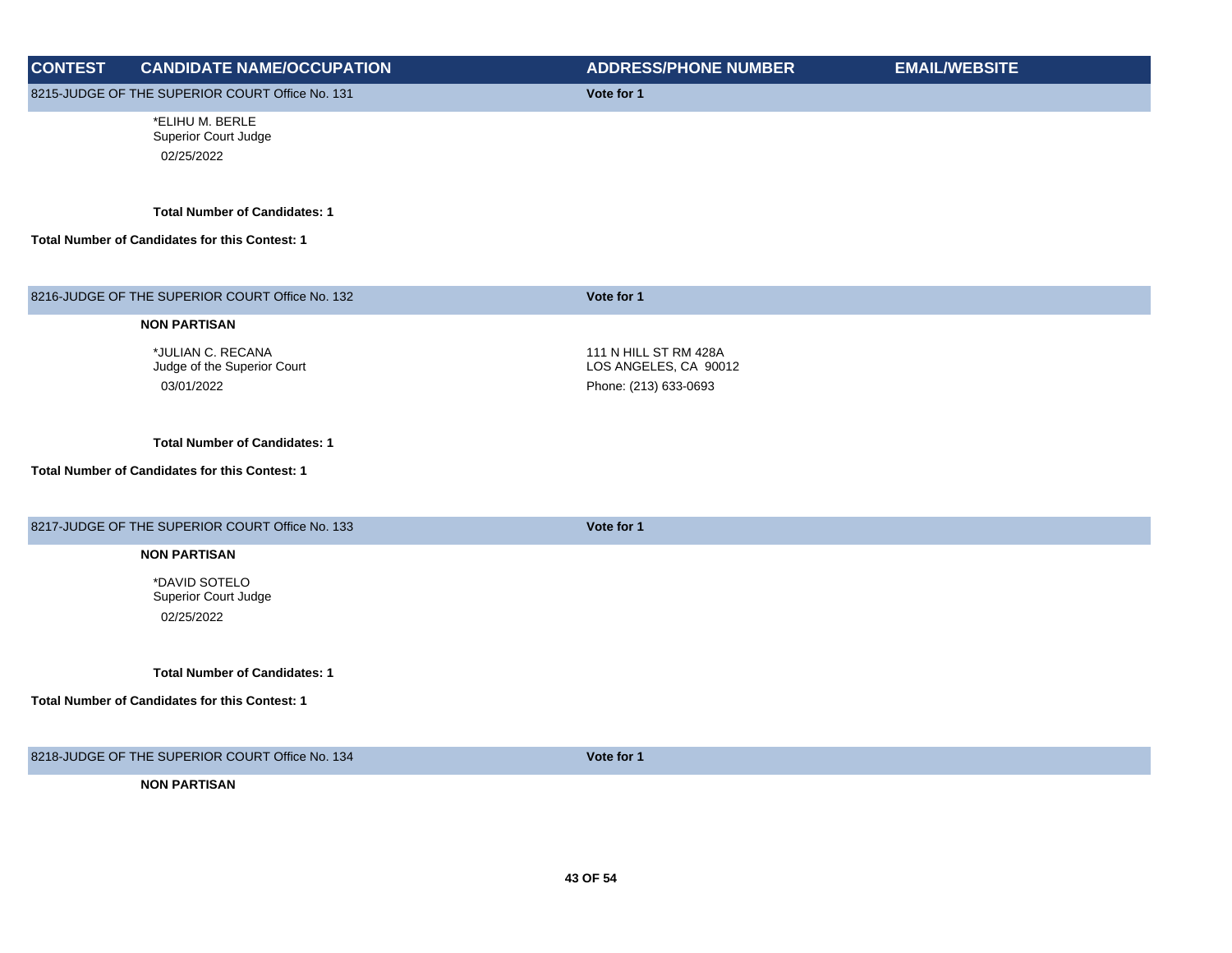| <b>CONTEST</b> | <b>CANDIDATE NAME/OCCUPATION</b>                                                       | <b>ADDRESS/PHONE NUMBER</b> | <b>EMAIL/WEBSITE</b> |
|----------------|----------------------------------------------------------------------------------------|-----------------------------|----------------------|
|                | 8218-JUDGE OF THE SUPERIOR COURT Office No. 134                                        | Vote for 1                  |                      |
|                | *MICHELLE E. DECASAS<br>Superior Court Judge<br>02/25/2022                             |                             |                      |
|                | <b>Total Number of Candidates: 1</b><br>Total Number of Candidates for this Contest: 1 |                             |                      |
|                | 8219-JUDGE OF THE SUPERIOR COURT Office No. 135                                        | Vote for 1                  |                      |
|                | <b>NON PARTISAN</b>                                                                    |                             |                      |
|                | *ZAVEN V. SINANIAN<br>Superior Court Judge<br>02/25/2022                               |                             |                      |
|                | <b>Total Number of Candidates: 1</b>                                                   |                             |                      |
|                | Total Number of Candidates for this Contest: 1                                         |                             |                      |
|                | 8220-JUDGE OF THE SUPERIOR COURT Office No. 136                                        | Vote for 1                  |                      |
|                | <b>NON PARTISAN</b>                                                                    |                             |                      |
|                | *RALPH ONGKEKO<br>Judge of the Superior Court<br>02/25/2022                            |                             |                      |
|                | <b>Total Number of Candidates: 1</b>                                                   |                             |                      |
|                | Total Number of Candidates for this Contest: 1                                         |                             |                      |
|                | 8221-JUDGE OF THE SUPERIOR COURT Office No. 137                                        | Vote for 1                  |                      |
|                | <b>NON PARTISAN</b>                                                                    |                             |                      |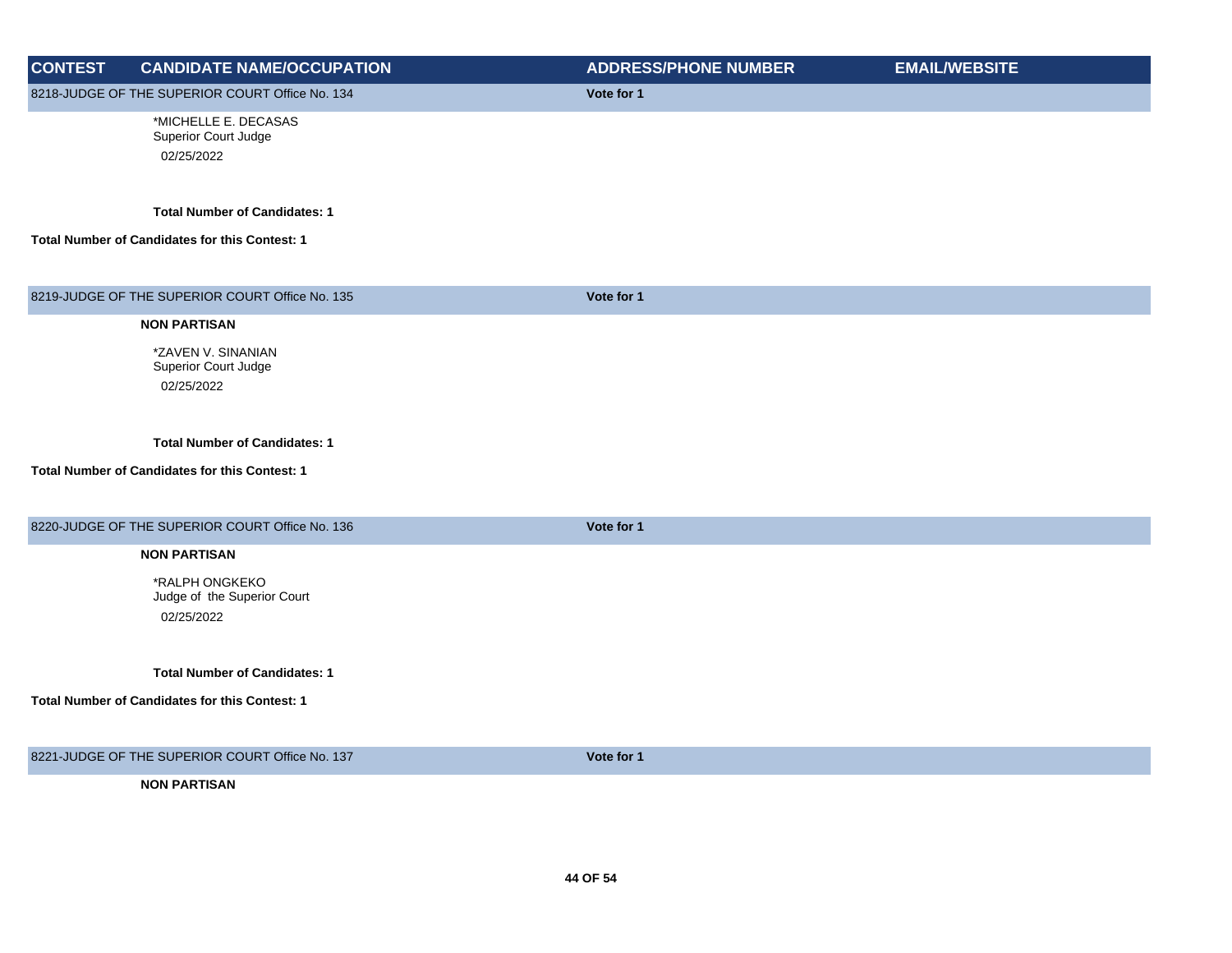| <b>CONTEST</b> | <b>CANDIDATE NAME/OCCUPATION</b>                                                       | <b>ADDRESS/PHONE NUMBER</b> | <b>EMAIL/WEBSITE</b> |
|----------------|----------------------------------------------------------------------------------------|-----------------------------|----------------------|
|                | 8221-JUDGE OF THE SUPERIOR COURT Office No. 137                                        | Vote for 1                  |                      |
|                | *MITCHELL L. BECKLOFF<br>Superior Court Judge<br>02/25/2022                            |                             |                      |
|                | <b>Total Number of Candidates: 1</b><br>Total Number of Candidates for this Contest: 1 |                             |                      |
|                | 8222-JUDGE OF THE SUPERIOR COURT Office No. 138                                        | Vote for 1                  |                      |
|                | <b>NON PARTISAN</b>                                                                    |                             |                      |
|                | *LEE WEI TSAO<br>Los Angeles Superior Court Judge<br>02/25/2022                        |                             |                      |
|                | <b>Total Number of Candidates: 1</b>                                                   |                             |                      |
|                | <b>Total Number of Candidates for this Contest: 1</b>                                  |                             |                      |
|                | 8223-JUDGE OF THE SUPERIOR COURT Office No. 139                                        | Vote for 1                  |                      |
|                | <b>NON PARTISAN</b>                                                                    |                             |                      |
|                | *LISA K. SEPE-WIESENFELD<br>Superior Court Judge<br>03/03/2022                         |                             |                      |
|                | <b>Total Number of Candidates: 1</b>                                                   |                             |                      |
|                | <b>Total Number of Candidates for this Contest: 1</b>                                  |                             |                      |
|                | 8088-JUDGE OF THE SUPERIOR COURT Office No. 140                                        | Vote for 1                  |                      |
|                | <b>NON PARTISAN</b>                                                                    |                             |                      |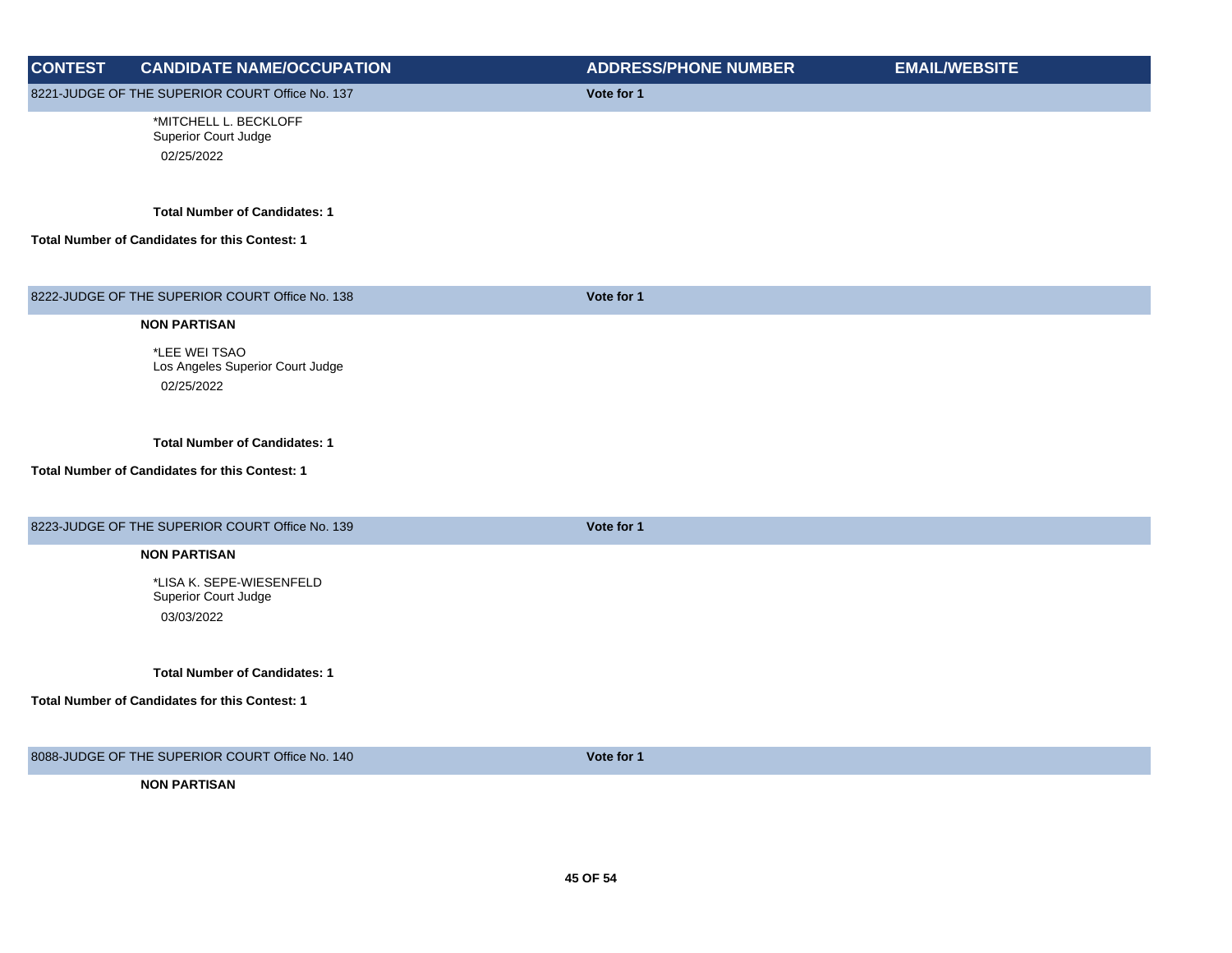| <b>CONTEST</b> | <b>CANDIDATE NAME/OCCUPATION</b>                                   | <b>ADDRESS/PHONE NUMBER</b> | <b>EMAIL/WEBSITE</b> |
|----------------|--------------------------------------------------------------------|-----------------------------|----------------------|
|                | 8088-JUDGE OF THE SUPERIOR COURT Office No. 140                    | Vote for 1                  |                      |
|                | *DONNA QUIGLEY GROMAN<br>Judge of the Superior Court<br>02/25/2022 |                             |                      |
|                | <b>Total Number of Candidates: 1</b>                               |                             |                      |
|                | Total Number of Candidates for this Contest: 1                     |                             |                      |
|                | 8224-JUDGE OF THE SUPERIOR COURT Office No. 141                    | Vote for 1                  |                      |
|                | <b>NON PARTISAN</b>                                                |                             |                      |
|                | *JAMES A. KADDO                                                    |                             |                      |
|                | Superior Court Judge<br>02/25/2022                                 |                             |                      |
|                |                                                                    |                             |                      |
|                | <b>Total Number of Candidates: 1</b>                               |                             |                      |
|                | Total Number of Candidates for this Contest: 1                     |                             |                      |
|                | 8225-JUDGE OF THE SUPERIOR COURT Office No. 142                    | Vote for 1                  |                      |
|                | <b>NON PARTISAN</b>                                                |                             |                      |
|                | *BERNIE CLEMENTE LAFORTEZA<br>Superior Court Judge                 |                             |                      |
|                | 02/25/2022                                                         |                             |                      |
|                | <b>Total Number of Candidates: 1</b>                               |                             |                      |
|                | Total Number of Candidates for this Contest: 1                     |                             |                      |
|                | 8226-JUDGE OF THE SUPERIOR COURT Office No. 143                    | Vote for 1                  |                      |
|                | <b>NON PARTISAN</b>                                                |                             |                      |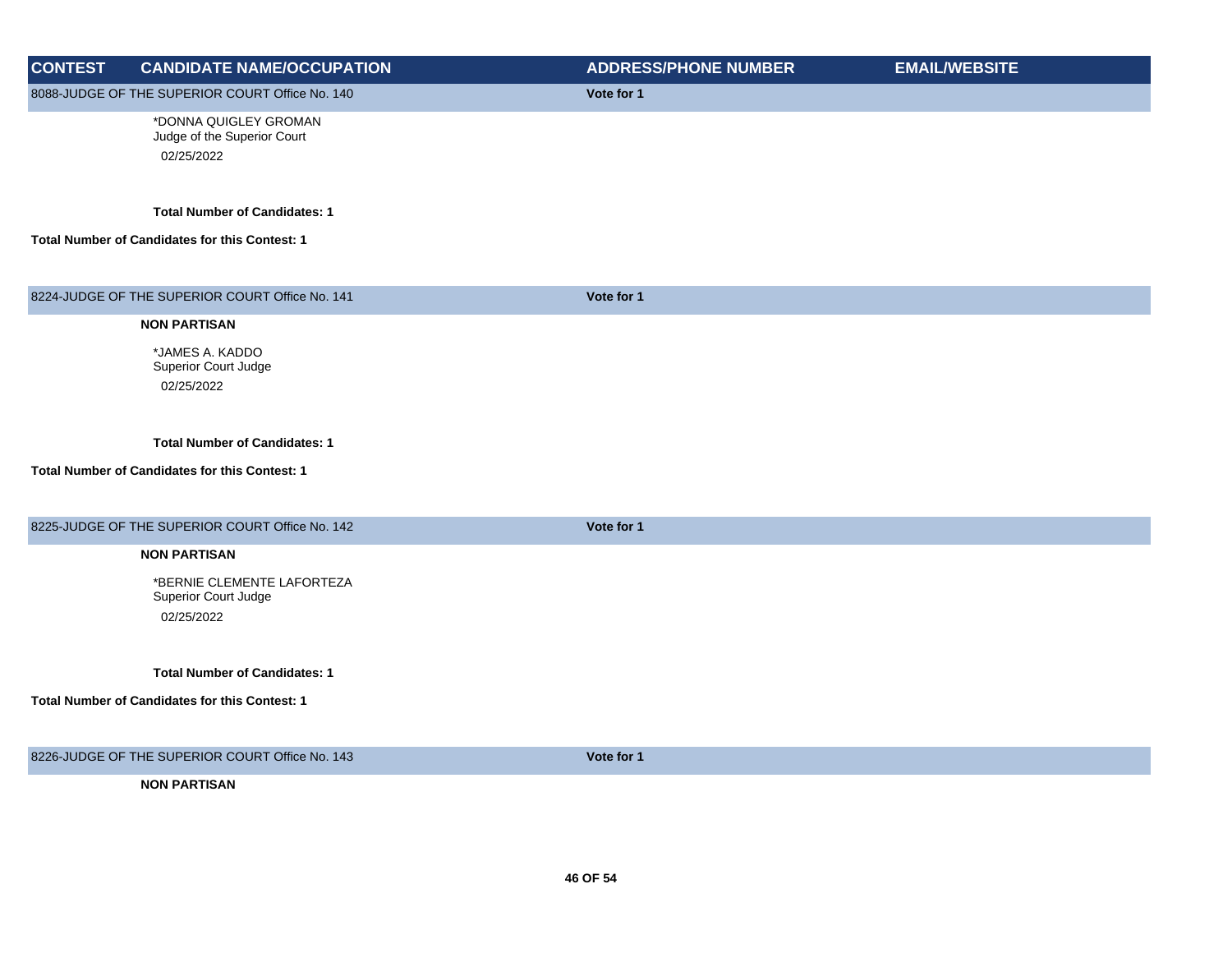| <b>CONTEST</b> | <b>CANDIDATE NAME/OCCUPATION</b>                             | <b>ADDRESS/PHONE NUMBER</b>              | <b>EMAIL/WEBSITE</b>         |
|----------------|--------------------------------------------------------------|------------------------------------------|------------------------------|
|                | 8226-JUDGE OF THE SUPERIOR COURT Office No. 143              | Vote for 1                               |                              |
|                | *RICHARD J. BURDGE JR.<br>Superior Court Judge<br>02/25/2022 |                                          |                              |
|                |                                                              |                                          |                              |
|                | <b>Total Number of Candidates: 1</b>                         |                                          |                              |
|                | Total Number of Candidates for this Contest: 1               |                                          |                              |
|                | 8227-JUDGE OF THE SUPERIOR COURT Office No. 144              | Vote for 1                               |                              |
|                | <b>NON PARTISAN</b>                                          |                                          |                              |
|                | *JOSHUA DAVID WAYSER                                         |                                          |                              |
|                | Superior Court Judge<br>02/25/2022                           |                                          |                              |
|                |                                                              |                                          |                              |
|                | <b>Total Number of Candidates: 1</b>                         |                                          |                              |
|                | Total Number of Candidates for this Contest: 1               |                                          |                              |
|                | 8228-JUDGE OF THE SUPERIOR COURT Office No. 145              | Vote for 1                               |                              |
|                | <b>NON PARTISAN</b>                                          |                                          |                              |
|                | *EFRAIN MATTHEW ACEVES<br>Judge of the Superior Court        | 210 W TEMPLE ST<br>LOS ANGELES, CA 90012 | E-MAIL - eaceves@lacourt.org |
|                | 02/25/2022                                                   | Phone: (213) 628-7203                    |                              |
|                |                                                              |                                          |                              |
|                | <b>Total Number of Candidates: 1</b>                         |                                          |                              |
|                | Total Number of Candidates for this Contest: 1               |                                          |                              |
|                | 8229-JUDGE OF THE SUPERIOR COURT Office No. 146              | Vote for 1                               |                              |
|                | <b>NON PARTISAN</b>                                          |                                          |                              |
|                |                                                              |                                          |                              |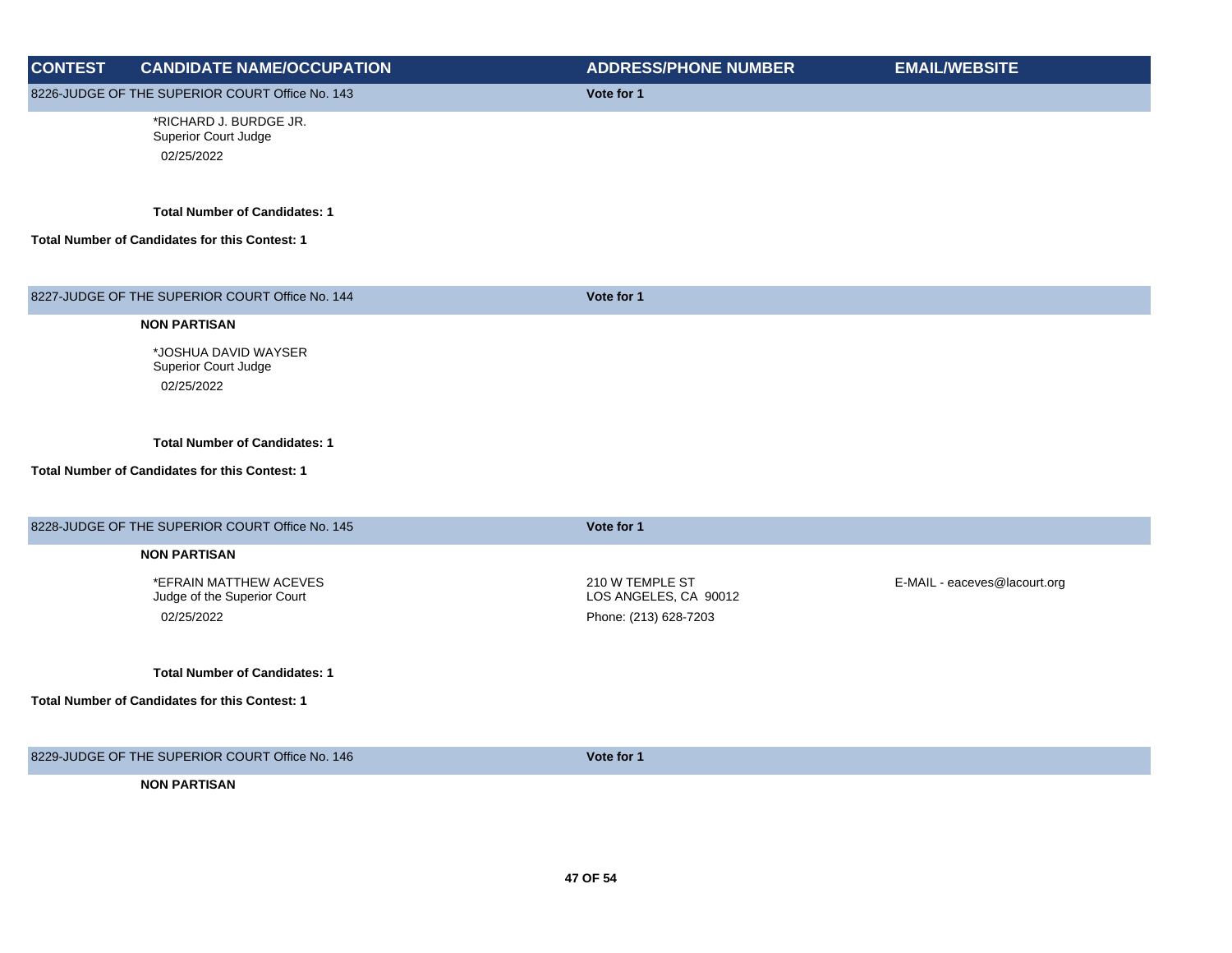| <b>CONTEST</b> | <b>CANDIDATE NAME/OCCUPATION</b>                                      | <b>ADDRESS/PHONE NUMBER</b>            | <b>EMAIL/WEBSITE</b>         |
|----------------|-----------------------------------------------------------------------|----------------------------------------|------------------------------|
|                | 8229-JUDGE OF THE SUPERIOR COURT Office No. 146                       | Vote for 1                             |                              |
|                | *THERESA M. TRABER<br>Superior Court Judge, L.A. County<br>02/28/2022 | 111 N HILL ST<br>LOS ANGELES, CA 90012 |                              |
|                | <b>Total Number of Candidates: 1</b>                                  |                                        |                              |
|                | Total Number of Candidates for this Contest: 1                        |                                        |                              |
|                | 8103-JUDGE OF THE SUPERIOR COURT Office No. 147                       | Vote for 1                             |                              |
|                | <b>NON PARTISAN</b>                                                   |                                        |                              |
|                | *AMY M. PELLMAN<br>Superior Court Judge<br>02/25/2022                 |                                        |                              |
|                | <b>Total Number of Candidates: 1</b>                                  |                                        |                              |
|                | Total Number of Candidates for this Contest: 1                        |                                        |                              |
|                | 8230-JUDGE OF THE SUPERIOR COURT Office No. 148                       | Vote for 1                             |                              |
|                | <b>NON PARTISAN</b>                                                   |                                        |                              |
|                | *LAURA F. PRIVER<br><b>Superior Court Judge</b><br>02/25/2022         |                                        | E-MAIL - drslate@verizon.net |
|                | <b>Total Number of Candidates: 1</b>                                  |                                        |                              |
|                | Total Number of Candidates for this Contest: 1                        |                                        |                              |
|                | 8231-JUDGE OF THE SUPERIOR COURT Office No. 149                       | Vote for 1                             |                              |
|                | <b>NON PARTISAN</b>                                                   |                                        |                              |
|                |                                                                       |                                        |                              |
|                |                                                                       |                                        |                              |
|                |                                                                       |                                        |                              |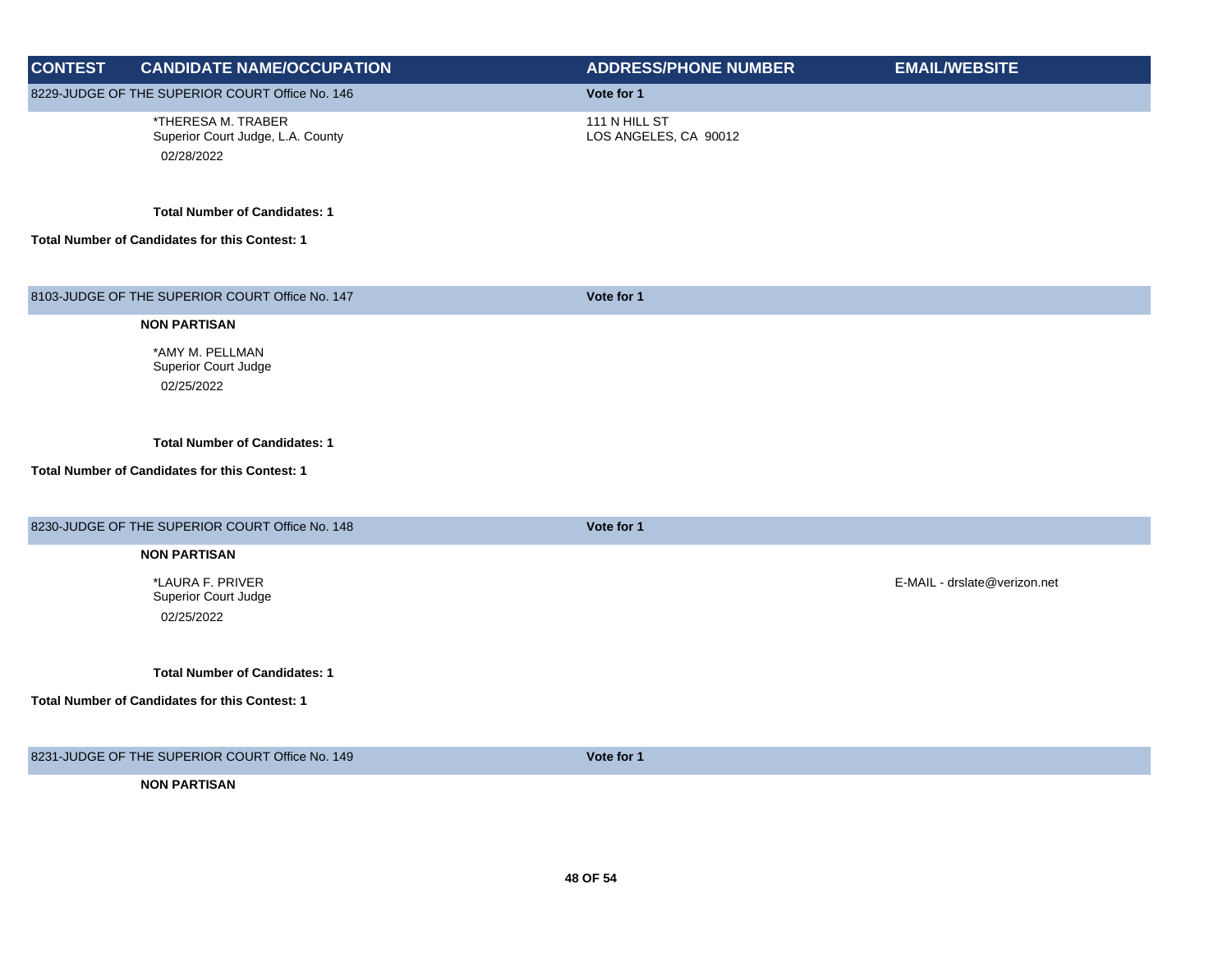| <b>CONTEST</b> | <b>CANDIDATE NAME/OCCUPATION</b>                                                       | <b>ADDRESS/PHONE NUMBER</b>            | <b>EMAIL/WEBSITE</b> |
|----------------|----------------------------------------------------------------------------------------|----------------------------------------|----------------------|
|                | 8231-JUDGE OF THE SUPERIOR COURT Office No. 149                                        | Vote for 1                             |                      |
|                | *JOHN C. WELLER<br>Superior Court Judge<br>02/25/2022                                  |                                        |                      |
|                | <b>Total Number of Candidates: 1</b><br>Total Number of Candidates for this Contest: 1 |                                        |                      |
|                | 8232-JUDGE OF THE SUPERIOR COURT Office No. 150                                        | Vote for 1                             |                      |
|                | <b>NON PARTISAN</b>                                                                    |                                        |                      |
|                | *GREGORY KEOSIAN<br>Judge Los Angeles Superior Court<br>03/01/2022                     | 111 N HILL ST<br>LOS ANGELES, CA 90012 |                      |
|                | <b>Total Number of Candidates: 1</b><br>Total Number of Candidates for this Contest: 1 |                                        |                      |
|                |                                                                                        |                                        |                      |
|                | 8234-JUDGE OF THE SUPERIOR COURT Office No. 152                                        | Vote for 1                             |                      |
|                | <b>NON PARTISAN</b>                                                                    |                                        |                      |
|                | *GLORIA L. WHITE-BROWN<br>Superior Court Judge                                         |                                        |                      |
|                | 02/25/2022                                                                             |                                        |                      |
|                | <b>Total Number of Candidates: 1</b>                                                   |                                        |                      |
|                | Total Number of Candidates for this Contest: 1                                         |                                        |                      |
|                | 8235-JUDGE OF THE SUPERIOR COURT Office No. 153                                        | Vote for 1                             |                      |
|                | <b>NON PARTISAN</b>                                                                    |                                        |                      |
|                |                                                                                        |                                        |                      |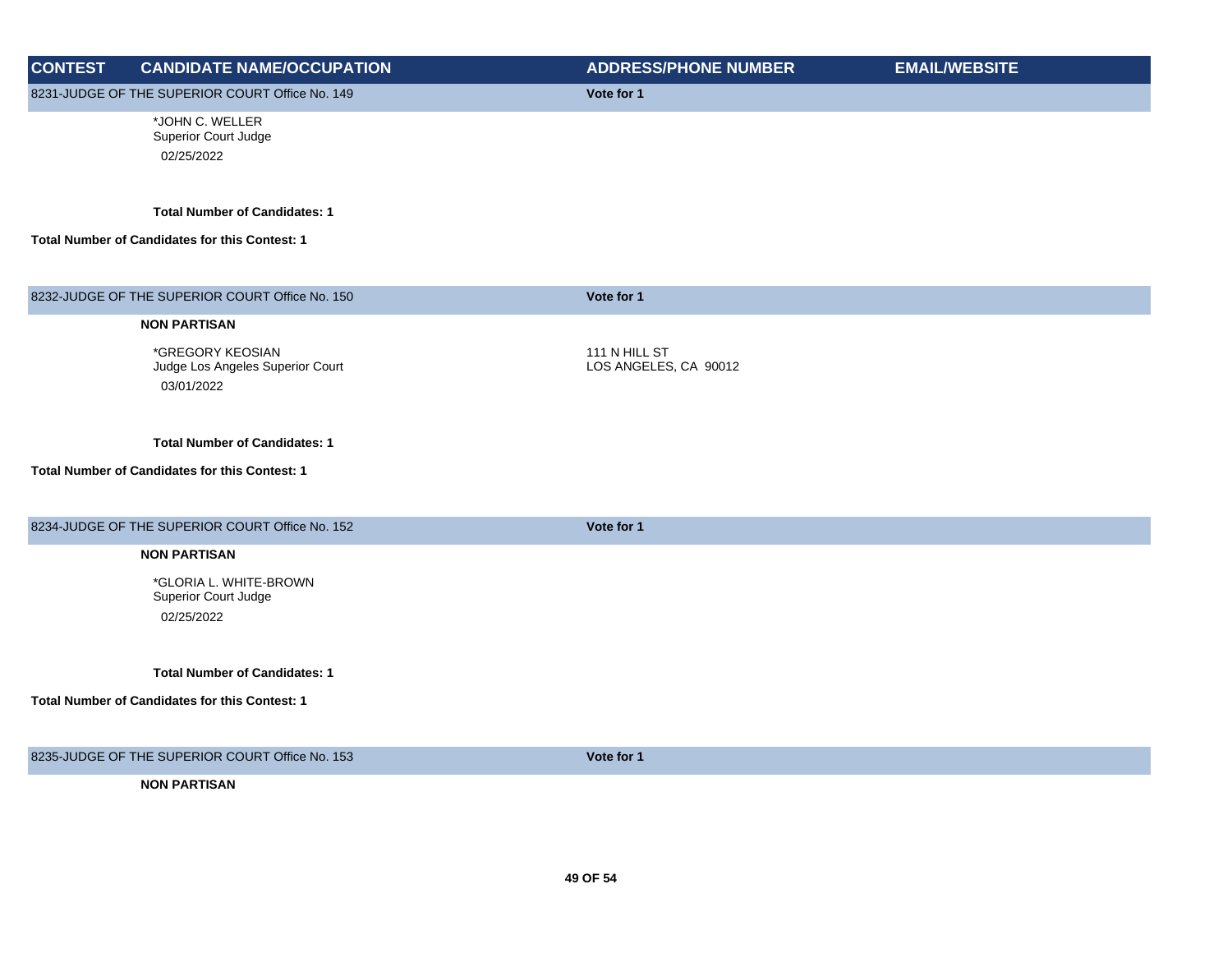| <b>CONTEST</b> | <b>CANDIDATE NAME/OCCUPATION</b>                      | <b>ADDRESS/PHONE NUMBER</b>                      | <b>EMAIL/WEBSITE</b>                   |
|----------------|-------------------------------------------------------|--------------------------------------------------|----------------------------------------|
|                |                                                       |                                                  |                                        |
|                | 8235-JUDGE OF THE SUPERIOR COURT Office No. 153       | Vote for 1                                       |                                        |
|                | *DEBRA R. ARCHULETA<br>Judge of the Superior Court    | 12501 IMPERIAL HWY STE 200<br>NORWALK, CA 90650  | E-MAIL - dlgould@davidgouldcompany.com |
|                | 03/09/2022                                            | Phone: (213) 489-4792                            |                                        |
|                |                                                       |                                                  |                                        |
|                | <b>Total Number of Candidates: 1</b>                  |                                                  |                                        |
|                | <b>Total Number of Candidates for this Contest: 1</b> |                                                  |                                        |
|                |                                                       |                                                  |                                        |
|                | 8236-JUDGE OF THE SUPERIOR COURT Office No. 154       | Vote for 1                                       |                                        |
|                | <b>NON PARTISAN</b>                                   |                                                  |                                        |
|                | *MICHELLE L. KAZADI<br><b>Superior Court Judge</b>    |                                                  |                                        |
|                | 02/25/2022                                            |                                                  |                                        |
|                |                                                       |                                                  |                                        |
|                | <b>Total Number of Candidates: 1</b>                  |                                                  |                                        |
|                | Total Number of Candidates for this Contest: 1        |                                                  |                                        |
|                |                                                       |                                                  |                                        |
|                | 8104-JUDGE OF THE SUPERIOR COURT Office No. 155       | Vote for 1                                       |                                        |
|                |                                                       |                                                  |                                        |
|                | <b>NON PARTISAN</b>                                   |                                                  |                                        |
|                | *SUSAN JUNG TOWNSEND<br>Judge of the Superior Court   | 111 N HILL ST ROOM 428A<br>LOS ANGELES, CA 90012 |                                        |
|                | 03/01/2022                                            | Phone: (213) 633-0693                            |                                        |
|                |                                                       |                                                  |                                        |
|                | <b>Total Number of Candidates: 1</b>                  |                                                  |                                        |
|                | <b>Total Number of Candidates for this Contest: 1</b> |                                                  |                                        |
|                |                                                       |                                                  |                                        |
|                | 8304-JUDGE OF THE SUPERIOR COURT Office No. 157       |                                                  |                                        |
|                |                                                       | Vote for 1                                       |                                        |
|                | <b>NON PARTISAN</b>                                   |                                                  |                                        |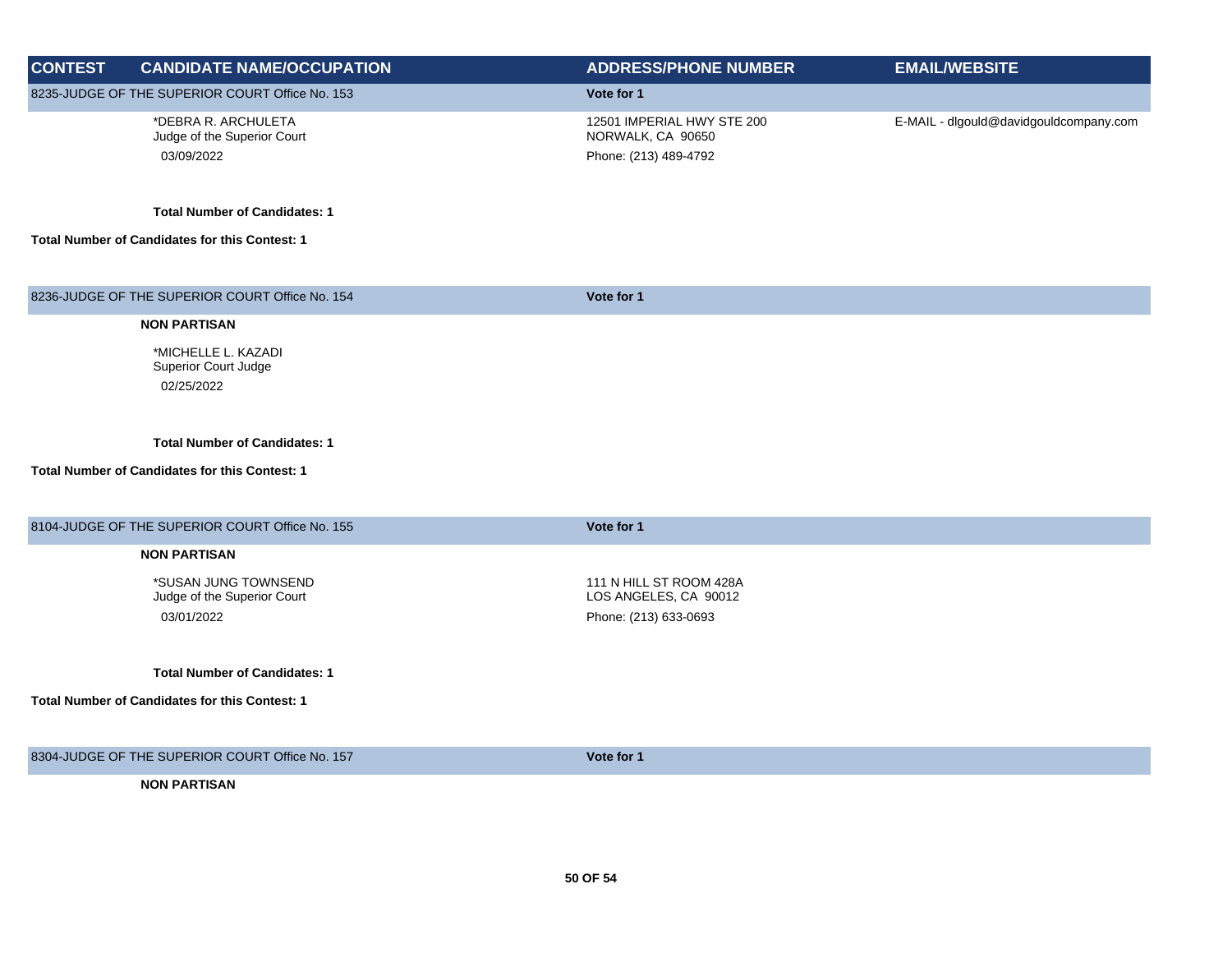| <b>CONTEST</b> | <b>CANDIDATE NAME/OCCUPATION</b>                               | <b>ADDRESS/PHONE NUMBER</b> | <b>EMAIL/WEBSITE</b> |
|----------------|----------------------------------------------------------------|-----------------------------|----------------------|
|                | 8304-JUDGE OF THE SUPERIOR COURT Office No. 157                | Vote for 1                  |                      |
|                | *KEVIN C. BRAZILE<br>Judge of the Superior Court<br>02/25/2022 |                             |                      |
|                | <b>Total Number of Candidates: 1</b>                           |                             |                      |
|                | Total Number of Candidates for this Contest: 1                 |                             |                      |
|                | 8305-JUDGE OF THE SUPERIOR COURT Office No. 158                | Vote for 1                  |                      |
|                | <b>NON PARTISAN</b>                                            |                             |                      |
|                | *JAMES KENNETH HAHN<br>Superior Court Judge                    |                             |                      |
|                | 02/25/2022                                                     |                             |                      |
|                | <b>Total Number of Candidates: 1</b>                           |                             |                      |
|                | <b>Total Number of Candidates for this Contest: 1</b>          |                             |                      |
|                | 8306-JUDGE OF THE SUPERIOR COURT Office No. 159                | Vote for 1                  |                      |
|                | <b>NON PARTISAN</b>                                            |                             |                      |
|                | *MONICA BACHNER<br>Superior Court Judge                        |                             |                      |
|                | 02/25/2022                                                     |                             |                      |
|                | <b>Total Number of Candidates: 1</b>                           |                             |                      |
|                | Total Number of Candidates for this Contest: 1                 |                             |                      |
|                | 8307-JUDGE OF THE SUPERIOR COURT Office No. 160                | Vote for 1                  |                      |
|                | <b>NON PARTISAN</b>                                            |                             |                      |
|                |                                                                |                             |                      |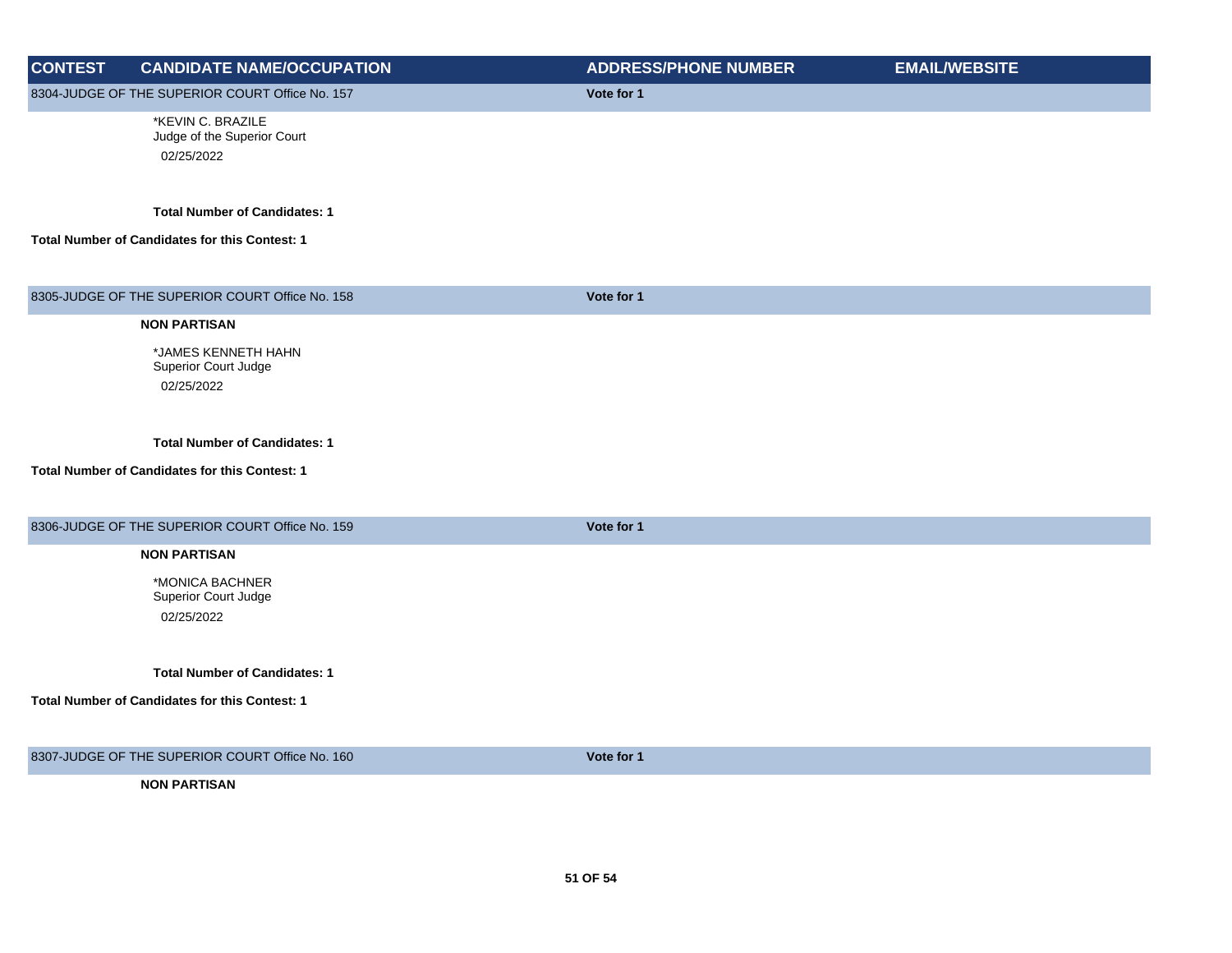| <b>CONTEST</b>                                  | <b>CANDIDATE NAME/OCCUPATION</b>                | <b>ADDRESS/PHONE NUMBER</b>                      | <b>EMAIL/WEBSITE</b> |
|-------------------------------------------------|-------------------------------------------------|--------------------------------------------------|----------------------|
| 8307-JUDGE OF THE SUPERIOR COURT Office No. 160 |                                                 | Vote for 1                                       |                      |
|                                                 | *SUSAN SER<br>Judge of the Superior Court       | 111 N HILL ST ROOM 428A<br>LOS ANGELES, CA 90012 |                      |
|                                                 | 03/01/2022                                      | Phone: (213) 633-0693                            |                      |
|                                                 |                                                 |                                                  |                      |
|                                                 | <b>Total Number of Candidates: 1</b>            |                                                  |                      |
|                                                 | Total Number of Candidates for this Contest: 1  |                                                  |                      |
|                                                 |                                                 |                                                  |                      |
|                                                 | 8308-JUDGE OF THE SUPERIOR COURT Office No. 161 | Vote for 1                                       |                      |
|                                                 | <b>NON PARTISAN</b>                             |                                                  |                      |
|                                                 | *RALPH C. HOFER                                 |                                                  |                      |
|                                                 | Superior Court Judge<br>02/25/2022              |                                                  |                      |
|                                                 |                                                 |                                                  |                      |
|                                                 | <b>Total Number of Candidates: 1</b>            |                                                  |                      |
|                                                 |                                                 |                                                  |                      |
|                                                 | Total Number of Candidates for this Contest: 1  |                                                  |                      |
|                                                 |                                                 |                                                  |                      |
|                                                 | 8309-JUDGE OF THE SUPERIOR COURT Office No. 162 | Vote for 1                                       |                      |
|                                                 | <b>NON PARTISAN</b>                             |                                                  |                      |
|                                                 | *JAMES R. DABNEY<br>Judge of the Superior Court | 111 N HILL ST<br>LOS ANGELES, CA 90012           |                      |
|                                                 | 03/08/2022                                      |                                                  |                      |
|                                                 |                                                 |                                                  |                      |
|                                                 | <b>Total Number of Candidates: 1</b>            |                                                  |                      |
|                                                 | Total Number of Candidates for this Contest: 1  |                                                  |                      |
|                                                 |                                                 |                                                  |                      |
|                                                 | 8310-JUDGE OF THE SUPERIOR COURT Office No. 163 | Vote for 1                                       |                      |
|                                                 | <b>NON PARTISAN</b>                             |                                                  |                      |
|                                                 |                                                 |                                                  |                      |
|                                                 |                                                 |                                                  |                      |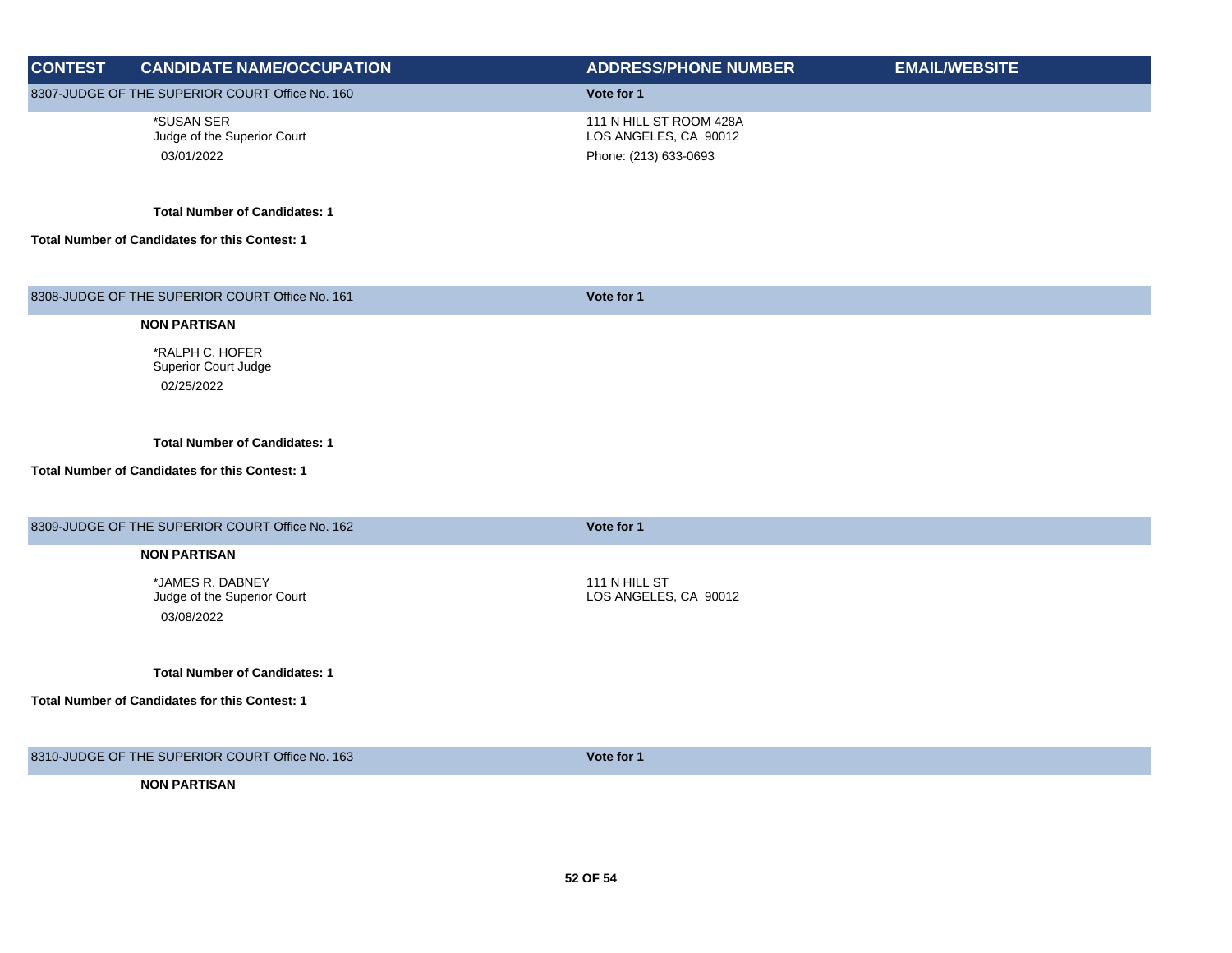| <b>CONTEST</b> | <b>CANDIDATE NAME/OCCUPATION</b>                           | <b>ADDRESS/PHONE NUMBER</b>            | <b>EMAIL/WEBSITE</b> |
|----------------|------------------------------------------------------------|----------------------------------------|----------------------|
|                | 8310-JUDGE OF THE SUPERIOR COURT Office No. 163            | Vote for 1                             |                      |
|                | *LILLIAN VEGA JACOBS<br>Superior Court Judge<br>02/16/2022 | 111 N HILL ST<br>LOS ANGELES, CA 90012 |                      |
|                | <b>Total Number of Candidates: 1</b>                       |                                        |                      |
|                | Total Number of Candidates for this Contest: 1             |                                        |                      |
|                | 8311-JUDGE OF THE SUPERIOR COURT Office No. 164            | Vote for 1                             |                      |
|                | <b>NON PARTISAN</b>                                        |                                        |                      |
|                | *GREGORY DOHI<br>Superior Court Judge<br>03/04/2022        |                                        |                      |
|                | <b>Total Number of Candidates: 1</b>                       |                                        |                      |
|                | Total Number of Candidates for this Contest: 1             |                                        |                      |
|                | 8312-JUDGE OF THE SUPERIOR COURT Office No. 165            | Vote for 1                             |                      |
|                | <b>NON PARTISAN</b>                                        |                                        |                      |
|                | *ROBIN MILLER SLOAN<br>Superior Court Judge<br>02/25/2022  |                                        |                      |
|                | <b>Total Number of Candidates: 1</b>                       |                                        |                      |
|                | Total Number of Candidates for this Contest: 1             |                                        |                      |
|                | 8313-JUDGE OF THE SUPERIOR COURT Office No. 166            | Vote for 1                             |                      |
|                | <b>NON PARTISAN</b>                                        |                                        |                      |
|                |                                                            |                                        |                      |